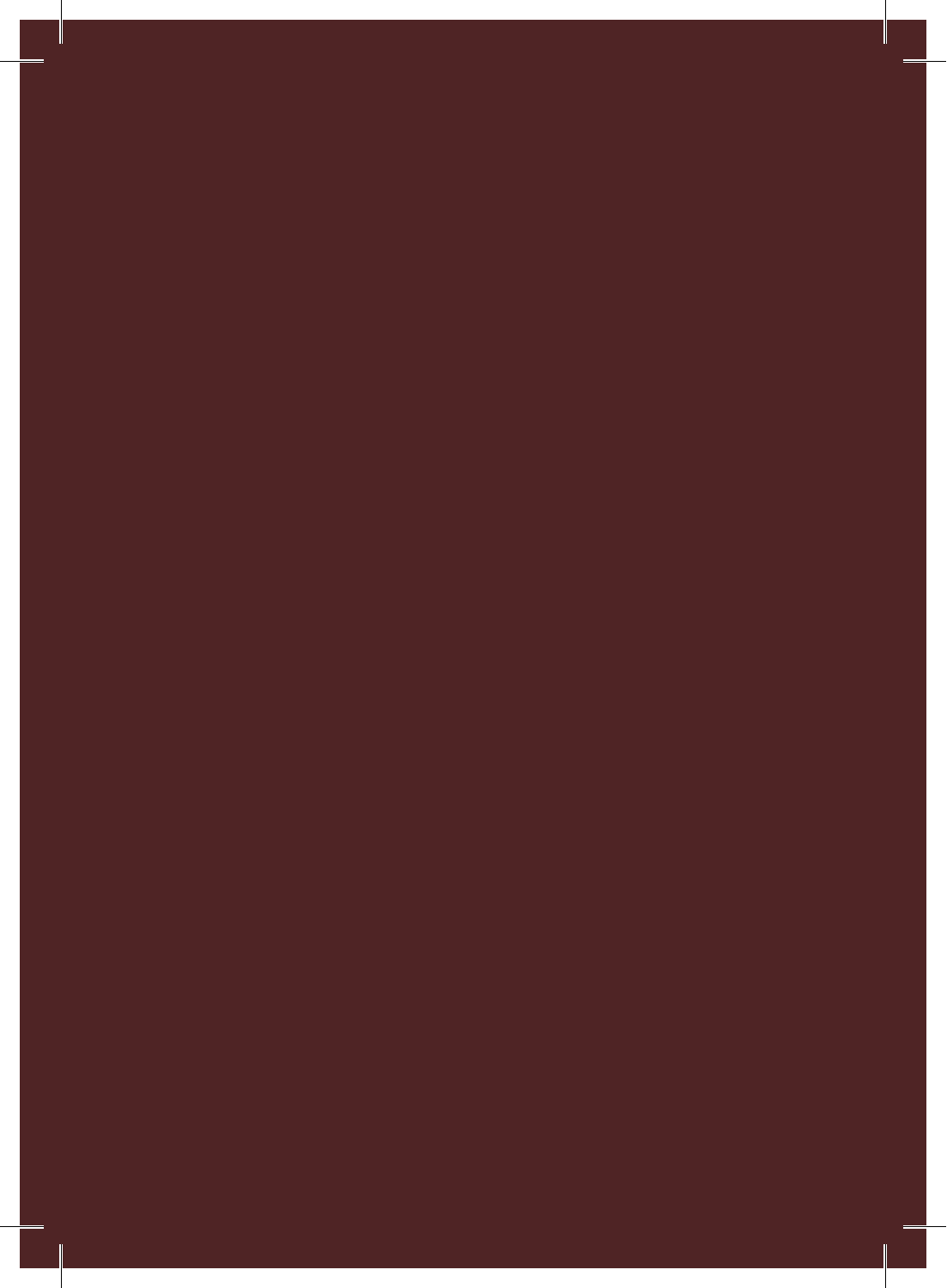

*O ye who believe! When ye meet an army, hold firm and think of Allah much, that ye may be successful.*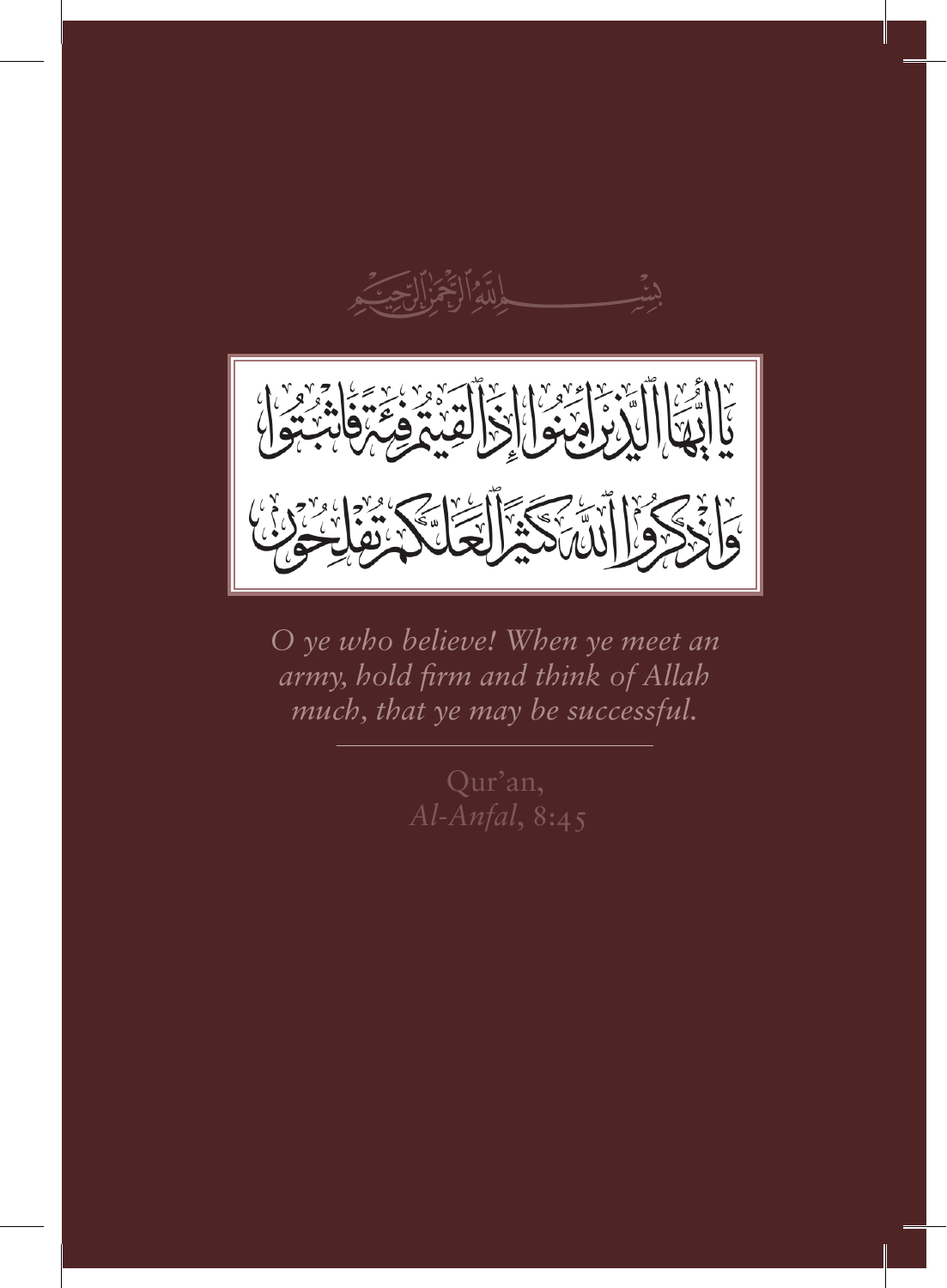#### Books in the Series

- 1. The Amman Message 2008
- 2. Forty Hadith on Divine Mercy 2009
- 3. Jihad and the Islamic Law of War 2009
- 4. A Common Word Between Us and You 2009
- 5. Body Count 2009
- 6. The Holy Qur'an and the Environment 2010
- 7. Address to H. H. Pope Benedict XVI 2010
- 8. Keys to Jerusalem 2010
- 9. Islam, Christianity and the Environment 2011
- 10. The First UN World Interfaith Harmony Week 2011
- 11. Islam and Peace 2012
- 12. Reason and Rationality in the Qur'an 2012
- 13. The Concept of Faith in Islam 2012
- 14. Warfare in the Qur'an 2012
- 15. Address to the Jordanian Scholars Association 2012
- 16. On the Israeli Demand for Recognition of a 'Jewish State'  $2012$
- 17. Why Should Muslims Visit Al-Masjid Al-Aqsa? 2012
- 18. The Qur'an and Combat 2012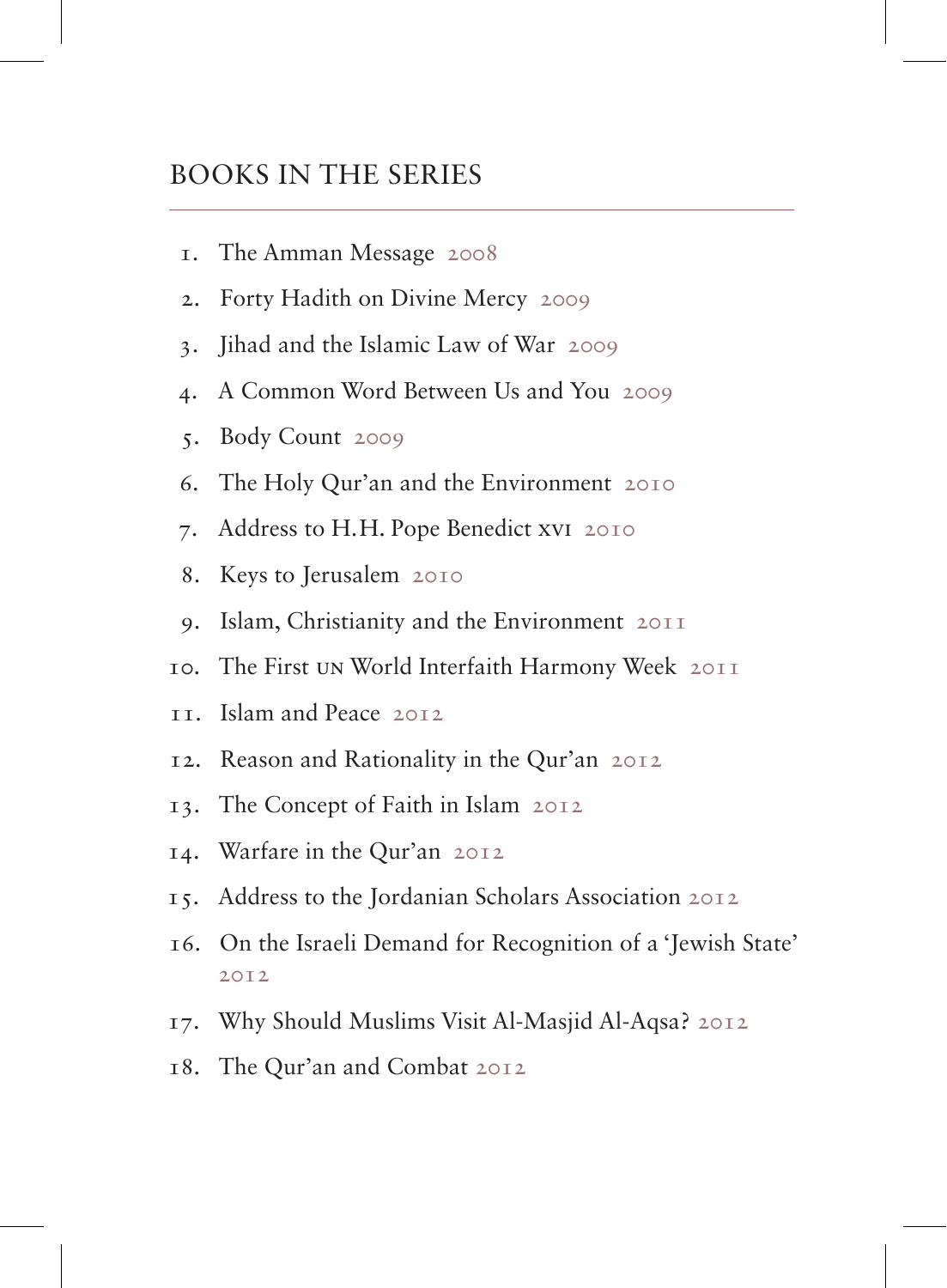

Imam Mahmoud Shaltut *Grand Imam of Al-Azhar 1893–1963*

> *Translated by:* Lamya Al-Khraisha

*English Monograph Series* N<sup>o</sup> 18<br>M&BDA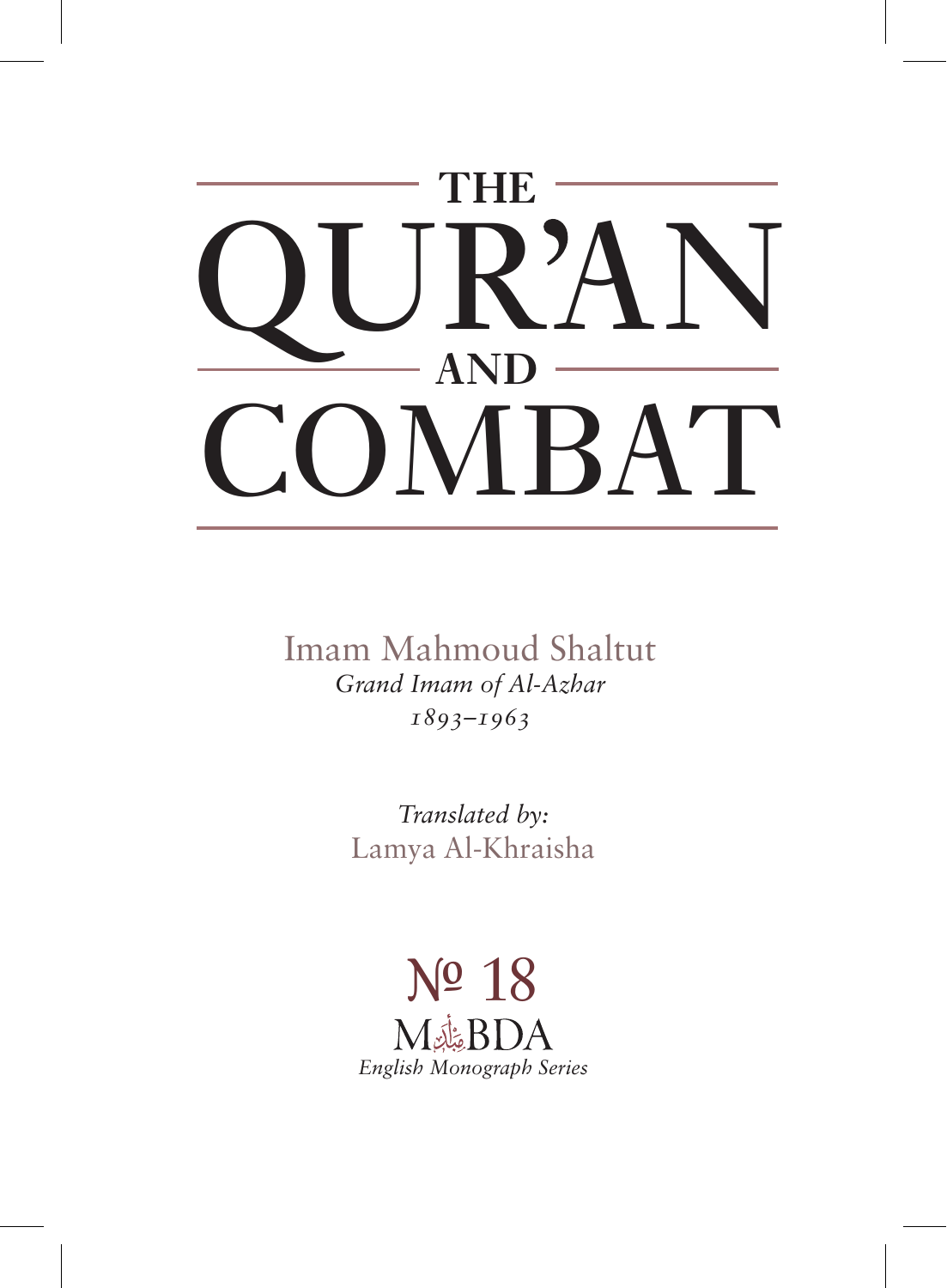· · · · · · · · · · · · · · · · · · · · · · · · · · · · · · · · · · · · · · · · · · MABDA · English Monograph Series · No. 18 The Qur'an and Combat ISBN: 978-9957-428-55-6 · · · · · · · · · · · · · · · · · · · · · · · · · · · · · · · · · · · · · · · · · ·

© 2012 The Royal Aal Al-Bayt Institute for Islamic Thought 20 Sa'ed Bino Road, Dabuq PO BOX 950361 Amman 11195, JORDAN www.rissc.jo/

All rights reserved. No part of this book may be reproduced or utilised in any form or by any means, electronic or mechanic, including photocopying or recording or by any information storage and retrieval system, without the prior written permission of the publisher.

Views expressed in the Essay Series do not necessarily reflect those of RABIIT or its advisory board.

Typeset by Besim Bruncaj Set in Sabon and Ehrhardt

LEGAL DEPOSIT NUMBER The Hashemite Kingdom of Jordan National Library 2012/9/3470

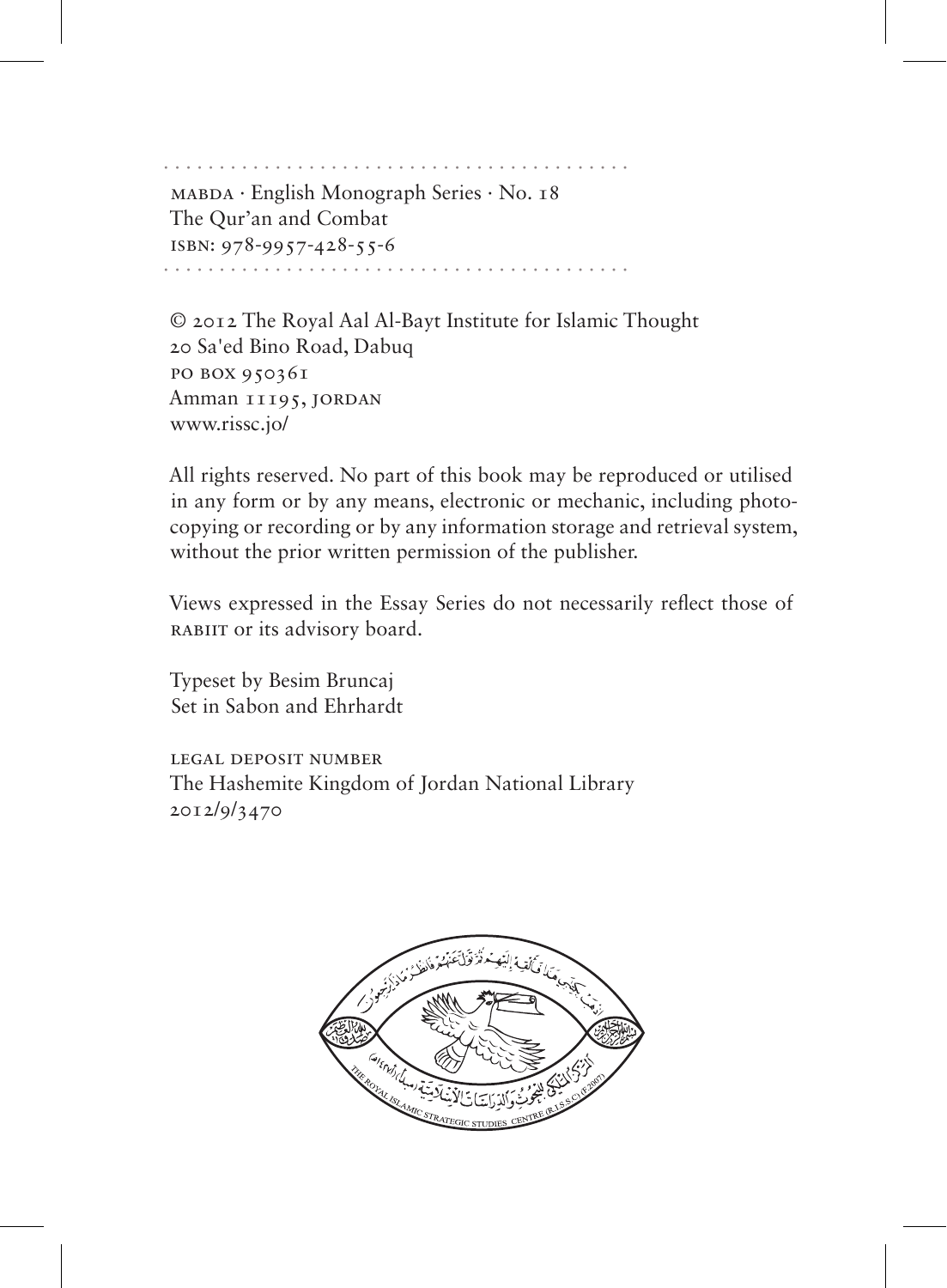#### **Contents**

- 1. Preface | 7
- 2. The Ideal Approach to Qur'anic Exegesis | 9
- 3. The Nature of Islamic Da'wah | 17
- 4. The Verses of Combat (*Ayaatul Qitaal*) | 33
- 5. The Relationship between the Verses of Forgiveness and the Verses of Combat | 49
- 6. The Verses that Organise Combat | 53
- 7. The Practical Application of the Qur'anic Rules of Combat | 77
- 8. About the Author | 89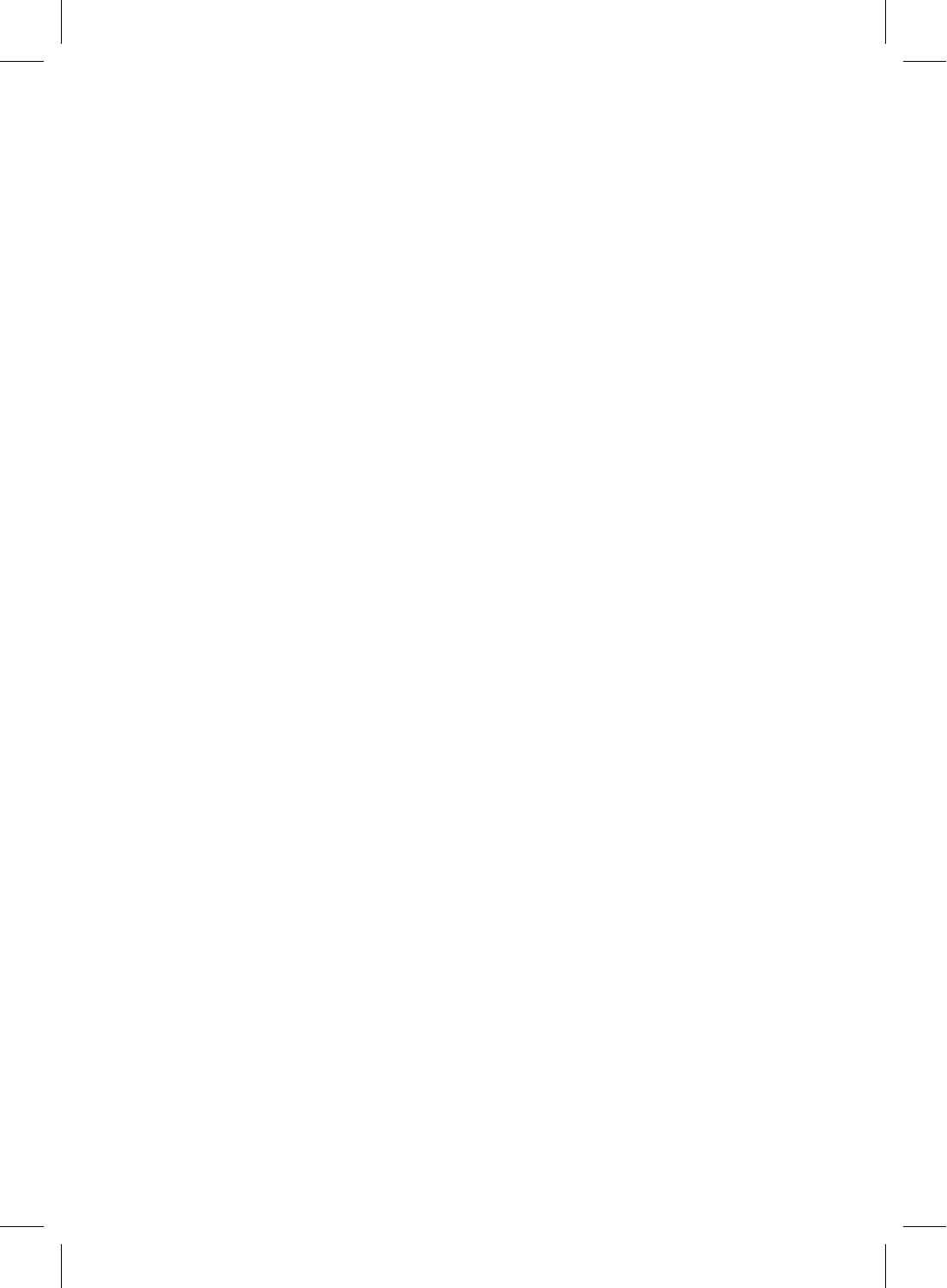## Preface

Thanks be to God, and peace be upon His Messenger, Muhammad, who was sent by God as a mercy to all mankind. God Revealed the Holy Qur'an to the Prophet Muhammad to clarify all things; it prescribes for humanity correct doctrine and high morality and shows us how to organize our relations amongst each other in a manner that wards off tyranny and preserves rights.

This is a study of combat (*qitaal*) gleaned from the Holy Qur'an; it is from a series of lectures I delivered on Egyptian radio. I wished to present it again in written form so that people may read it and benefit and so that, if they are so inclined, people may also offer their opinions on the matter.

In the introduction I include what I see as the ideal approach to Qur'anic exegesis. I also discuss the reason that drove me to choose this subject in particular.

The research discusses the following subjects: the nature of the call to Islam (*da'wah*); the Holy Qur'an and the legitimacy of combat; the Holy Qur'an and the organization of combat and its rules. The research concludes that the practical combat which the Prophet (pbuh) and his two Caliphs conducted was an exact and correct application of what the Holy Qur'an prescribes in regards to legitimate combat, its organization and its rules.

This is what you will read in this study and it is my fer-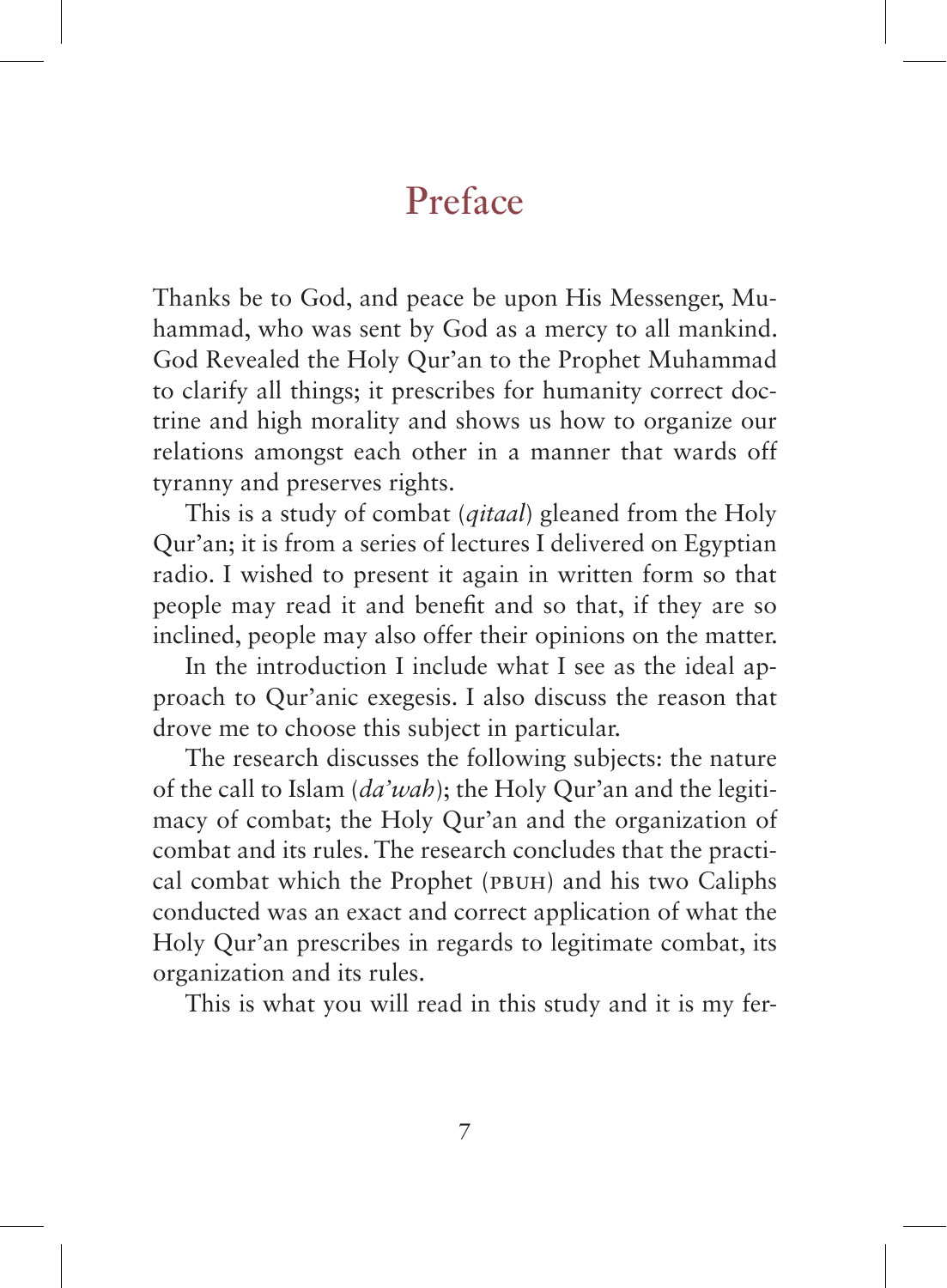vent hope that God has inspired me to write with reason and with wisdom.

*My success is only with God. In Him I trust and to Him I turn [repentant]. (Hud, 11:88)*

—Mahmoud Shaltut, July 1951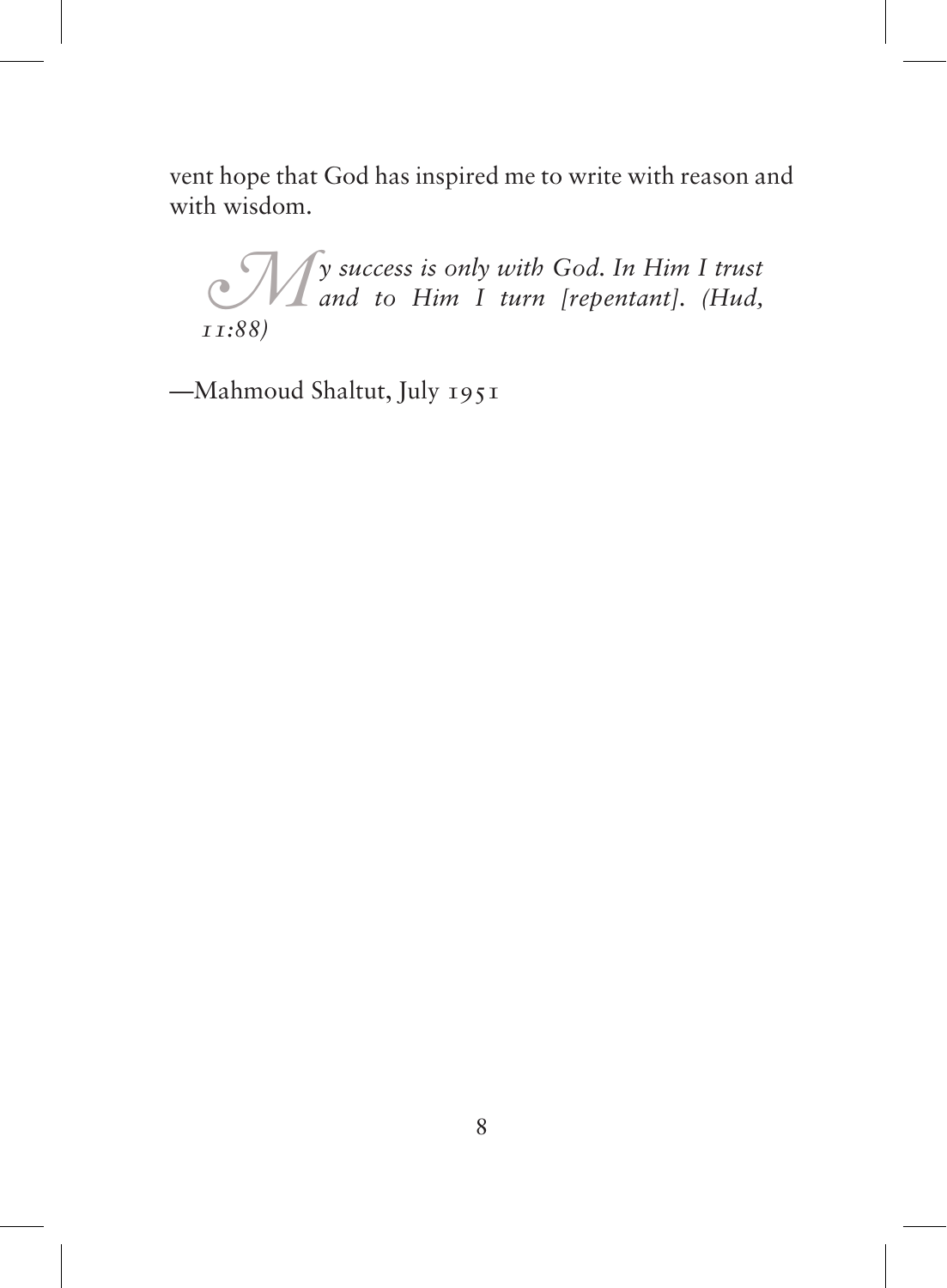# The Ideal Approach to Qur'anic Exegesis

There are two approaches to Qur'anic exegesis:

The First Approach: The exegete explains the verses and chapters of the Holy Qur'an in their traditional order and elucidates the meaning of words and the relationships between verses. This is the approach that people have become familiar with; it is as old as Qur'anic exegesis itself. One characteristic of this approach is that the exegesis is as varied as the exegetes who interpret the verses. For example, exegetes who are immersed in the sciences of rhetoric will employ rhetoric in interpreting the verses of the Holy Qur'an. Likewise, exegetes who are immersed in morphology and syntax will employ parsing words as a means of interpretation. Exegetes who are immersed in history will employ stories and news, they may even be tempted to take this too far and relate Judaica, or *Isra'iliyyat*; stories without due investigation or scrutiny. Furthermore, exegetes who are immersed in philosophy will enjoy discussing creatures and creation and this will be reflected in their exegesis. When they are immersed in theology and jurisprudence, their interpretation will no doubt be coloured by these things and so forth. These varied approaches to Qur'anic exegesis may make it difficult for people who turn to Qur'anic commentaries for Divine Guidance, reassurance and wisdom to find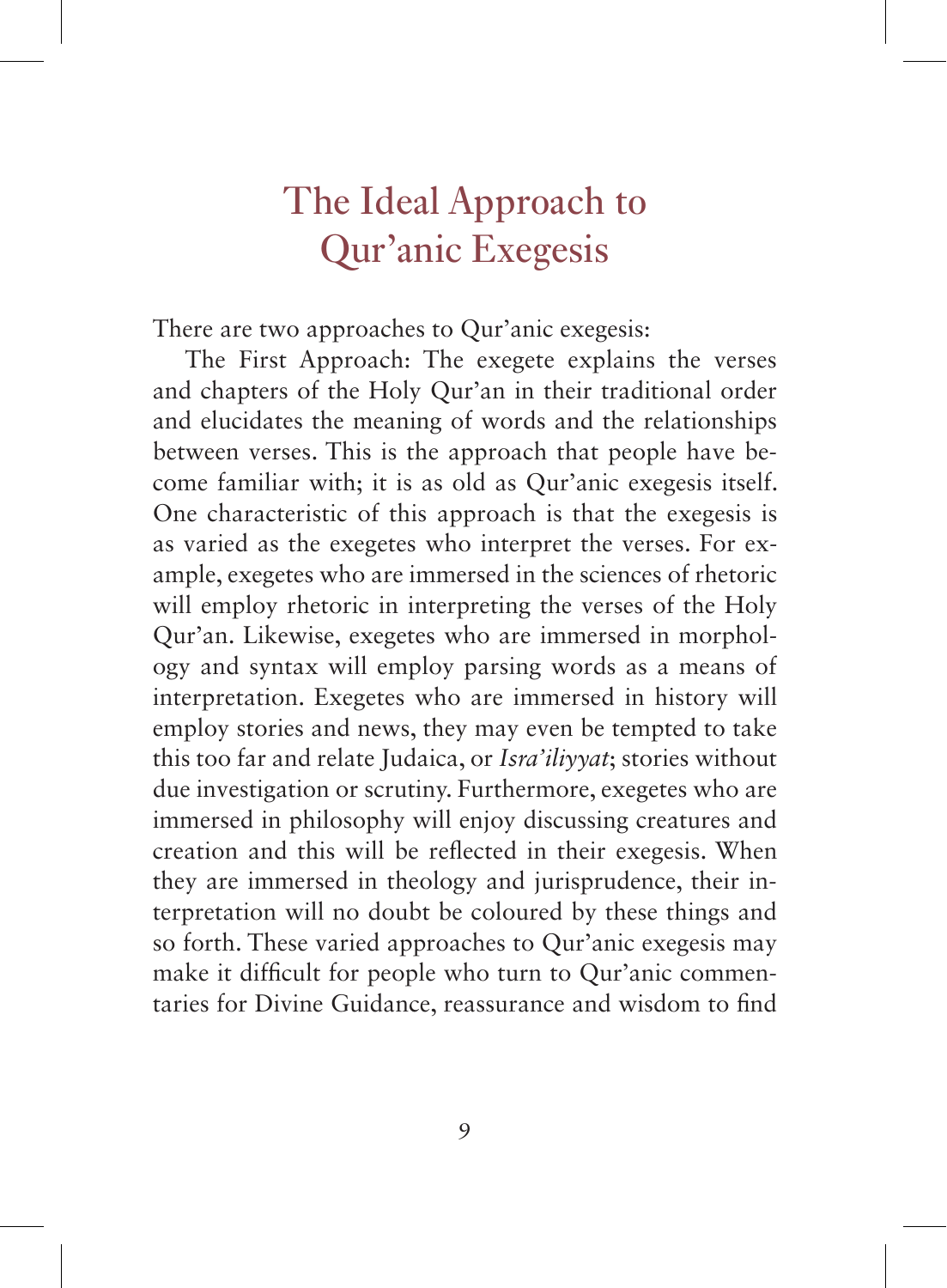these things.

As a result of this first approach, verses are sometimes explained in ways that alter their true meanings or purposes and sometimes they are even considered to have been abrogated. Oftentimes verses are interpreted on the basis of fundamental rules derived from jurisprudential branches by heads of *madhabs* (schools of thought). These rules are taken to be fundamentals that are referred to in understanding the Holy Qur'an and the Sunnah and in deriving rules and laws. This does not stop at legislating laws and the Verses of Legislation but indeed encroaches into the area of beliefs and the opinions of different groups. Thus we may hear them say: "This verse does not agree with the Sunni *madhab* because its allegorical interpretation (*ta'weel*) is such and such." Or they may say: "This verse does not agree with the Hanafi *madhab* as its allegorical interpretation is such and such." Or they might say: "This verse, or these verses – around seventy of them – are incompatible with the legitimacy of combat (*qitaal*) and are therefore abrogated."

Thus the Holy Qur'an has become the branch after it was the root, a follower after it was followed and something weighed by a scale after it was the scale by which all things took their measure. God says in the Holy Qur'an:

*I* f you should quarrel about anything, refer it to God<br>and the Messenger, if you believe in God and the<br>Last Day (Al-Nisa' 4:50) *f you should quarrel about anything, refer it to God Last Day … (Al-Nisa', 4:59)*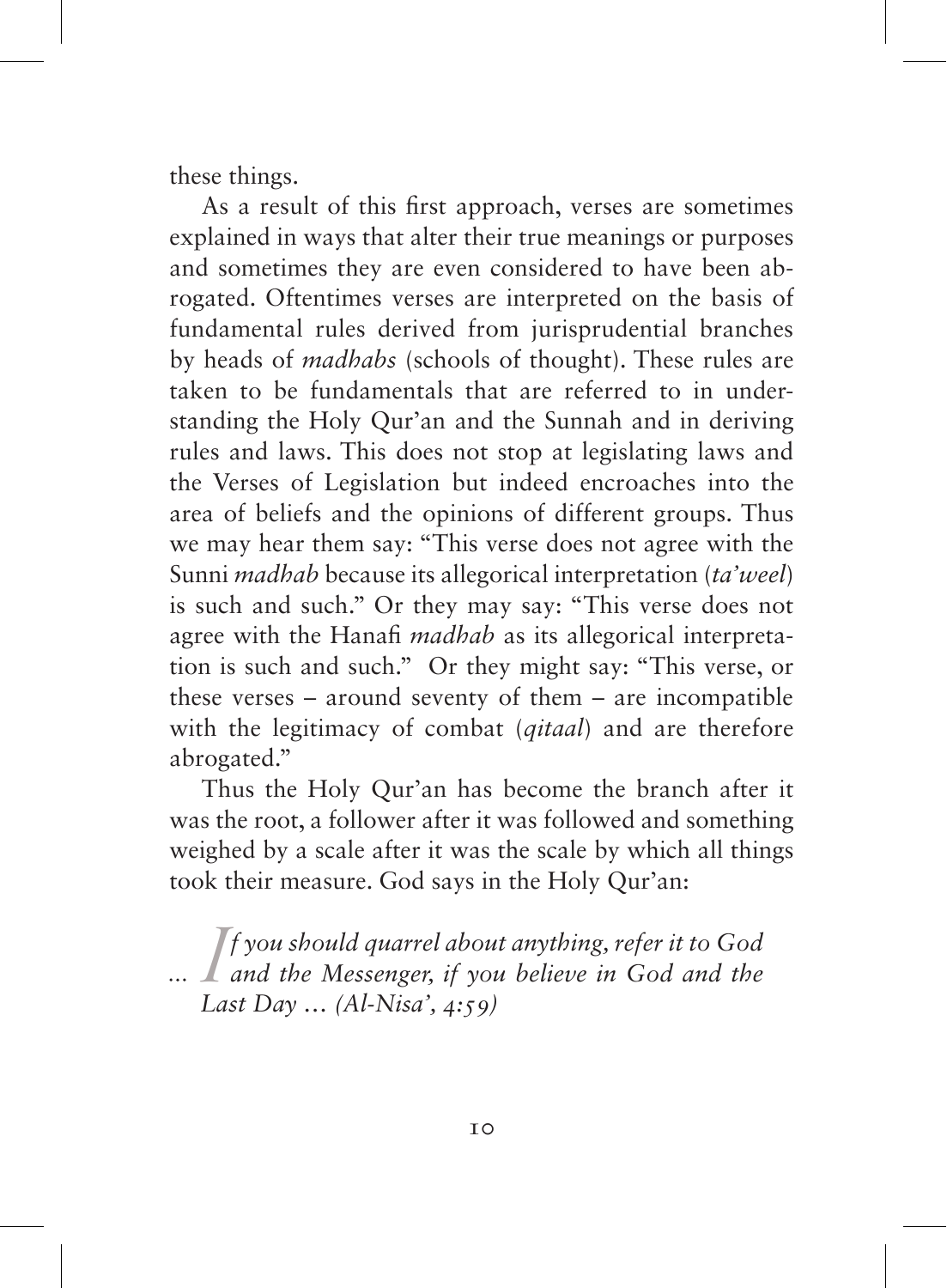Referring to God is referring to His Book, and referring to the Prophet (pbuh) is referring to his Sunnah. But they have reversed this and have overturned legislation and have referred God's Book and the Sunnah of His Prophet to their opinions and the *madhabs* of their imitators. God says:

*They have taken their rabbis and their monks as lords beside God … (Al-Tawbah, 9:31)*

In his exegesis of this verse Al-Fakhr Al-Razi relates that his sheikh said:

I witnessed a group of jurist imitators listen as verses from the Holy Qur'an were recited to them in relation to particular issues; their *madhabs* were at odds with these verses and they did not accept them or pay them any heed. Instead, they continued to look at me in astonishment as if to say:"How can we comply with what these verses say when the narrative of those who came before us is at odds with them?"

As Al-Razi related this about his sheikh, so have many other scholars such as Al-Ghazali, Al-Izz bin Abdul-Salaam and many others.

These circuitous methods of interpreting the Holy Qur'an and this setback that the relationship between the Qur'an and jurisprudence and beliefs suffered caused a kind of intellectual chaos in regards to the Holy Qur'an and its mean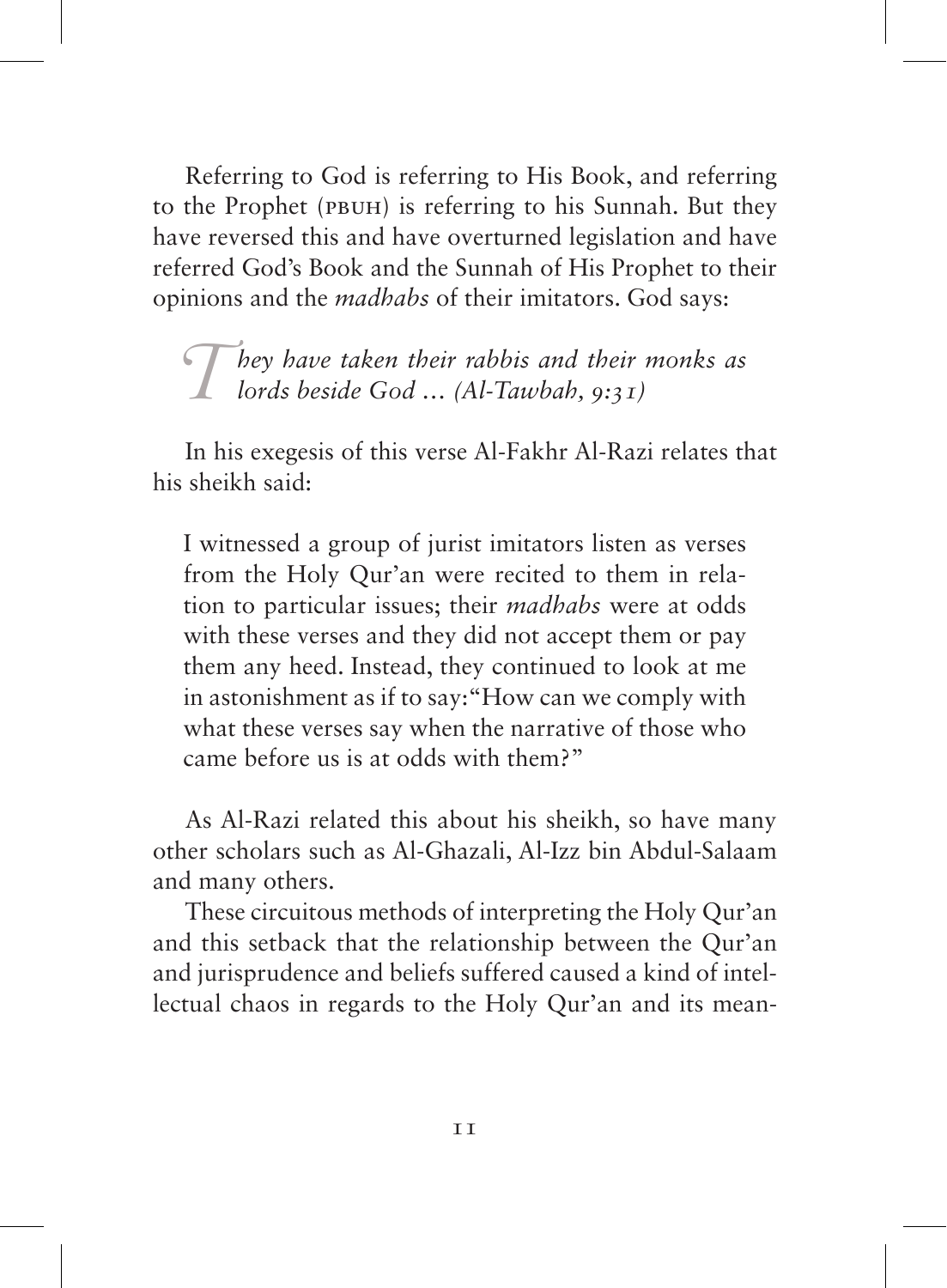ings. This chaos had an impact in making people feel averse to the Holy Qur'an and listening to exegetes.

The Second Approach: The exegete collects all the verses pertaining to a particular subject and analyzes them collectively and studies how they relate to each other. In this way the exegete can arrive at a proper judgement of the verses and becomes clear on what the verses are saying. With this approach the exegete also cannot impose an interpretation on any verse, rather the verse reveals its meaning; and the exegete does not miss the wonders of the Divine Word. In our view, this second approach is the ideal approach to Qur'anic exegesis; particularly if the intent is to spread the Qur'an's guidance and to show that the topics that the Qur'an deals with are not just purely theoretical and have no practical application in everyday life.

This approach also enables the exegete to deal with many practical issues, each one separate and independent. This way people may know the subjects of the Holy Qur'an with their clear titles and know how closely linked the Qur'an is to their practical daily lives. These subjects include: the Qur'an and the roots of legislation, the Qur'an and science, the Qur'an and the family, the Qur'an and the etiquette of social gatherings, the Qur'an and tourism, the Qur'an and economics, the Qur'an and sacrifice, the Qur'an and kindness and so on and so forth in areas that build a strong and flourishing nation. In this way people are assured, in a practical and clear way that the Holy Qur'an is not far removed from their lives or the way they think or their problems.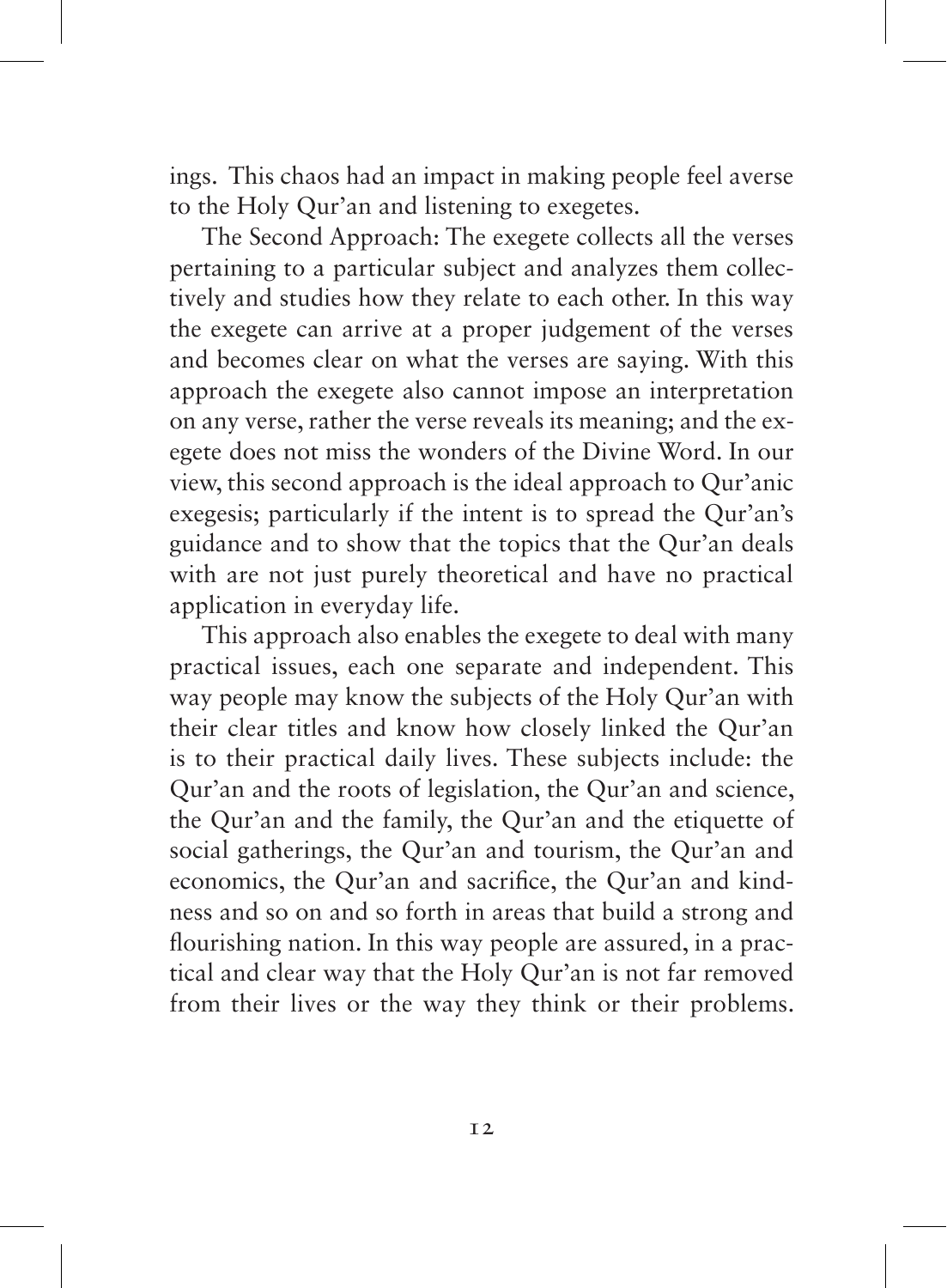They are assured that the Holy Qur'an is not just a spiritual book whose sole mission is to explain how to be closer to the Almighty without concerning itself with the practical exigencies of daily life. This false and pernicious notion is widespread not only in general but among many people who claim to be, or whom people claim, are scholars. In the eyes of such people the Holy Qur'an becomes merely a collection of texts to recite or listen to in times of meditation, or a tool to invoke God's protection or to seek healing through. This is an injustice to the Holy Qur'an, indeed an injustice to these people themselves, their minds and their chances for a good life which they will otherwise deprive of an unstinting source of knowledge, wisdom, legislation, politics, education, refinement and all one needs to manage the issues that life throws at humans. God says in the Holy Qur'an:

*Truly this Qur'an guides to that which is straightest and gives tidings to the believers who perform righteous deeds that there is a great reward for them. (Al-Isra', 17:9)*

This approach that we have described bears generous fruit to those who follow it and protects them from thinking ill of the Holy Qur'an and its legislation. It also puts the exegete face to face with the subject he wishes to discuss and places him in an environment steeped in relevant verses where he may use one to understand another. The most correct explanation of the Holy Qur'an is the explanation the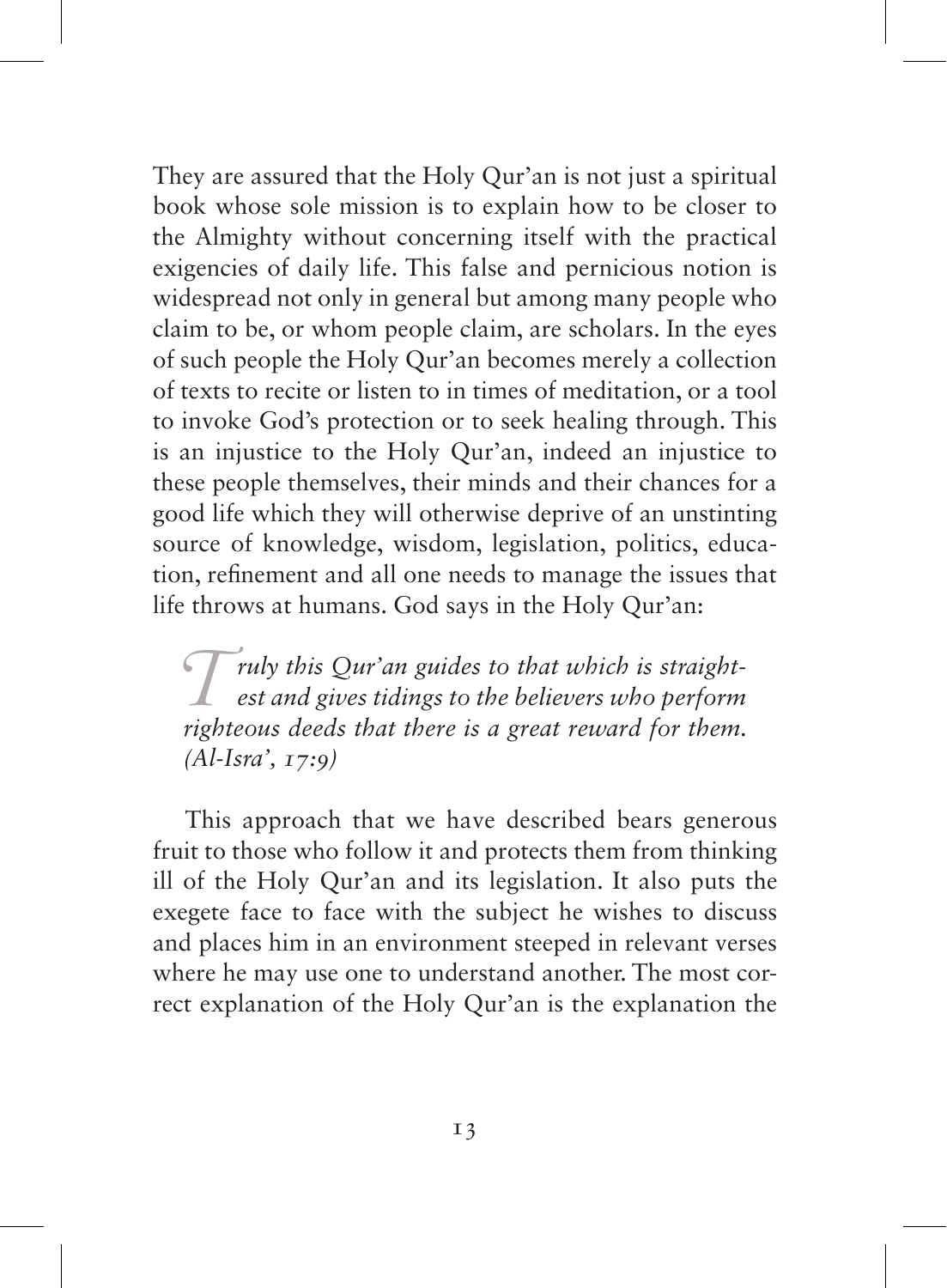exegete absorbs from the Qur'an itself. It is often that an ordinary person perusing the Holy Qur'an misses the secret in a particular verse, but when he reads a sister verse discussing the same subject, the secret is unveiled and revealed to him.

It was our wish, and that of some men blessed with religious insight, to share this new approach to Qur'anic exegesis so that the topics of the Holy Qur'an may be known and studied purely and in a manner innocent of the impurities that may veil the Qur'an's truth or distort its beauty. Our wish is for the Qur'an to be studied far from the circuitous approach and in a manner that transcends extrinsic tales and imaginings that no sound mind that seeks truth could possibly believe. It is my hope that in this new approach to Qur'anic exegesis people may find what their souls yearn for in terms of learning about the guidance of the Holy Qur'an and contemplating its secrets and wisdom and benefitting from its principles and teachings.

Years ago, I applied this second approach to the subject of *The Qur'an and Women* and I believe that those who read it with good intent met it with an open and assured heart. The topic I should now like to discuss, utilizing the second approach, is *The Qur'an and Combat*. Combat is a very real issue in these troubled times and many people disparage Islam in the matter of combat. Learning the Holy Qur'an's wise prescriptions and rules regarding combat, its justifiable causes and its purpose has never been more pressing or pertinent. The Holy Qur'an proves to us that Islam loves peace and hates bloodshed and the loss of life for the sake of the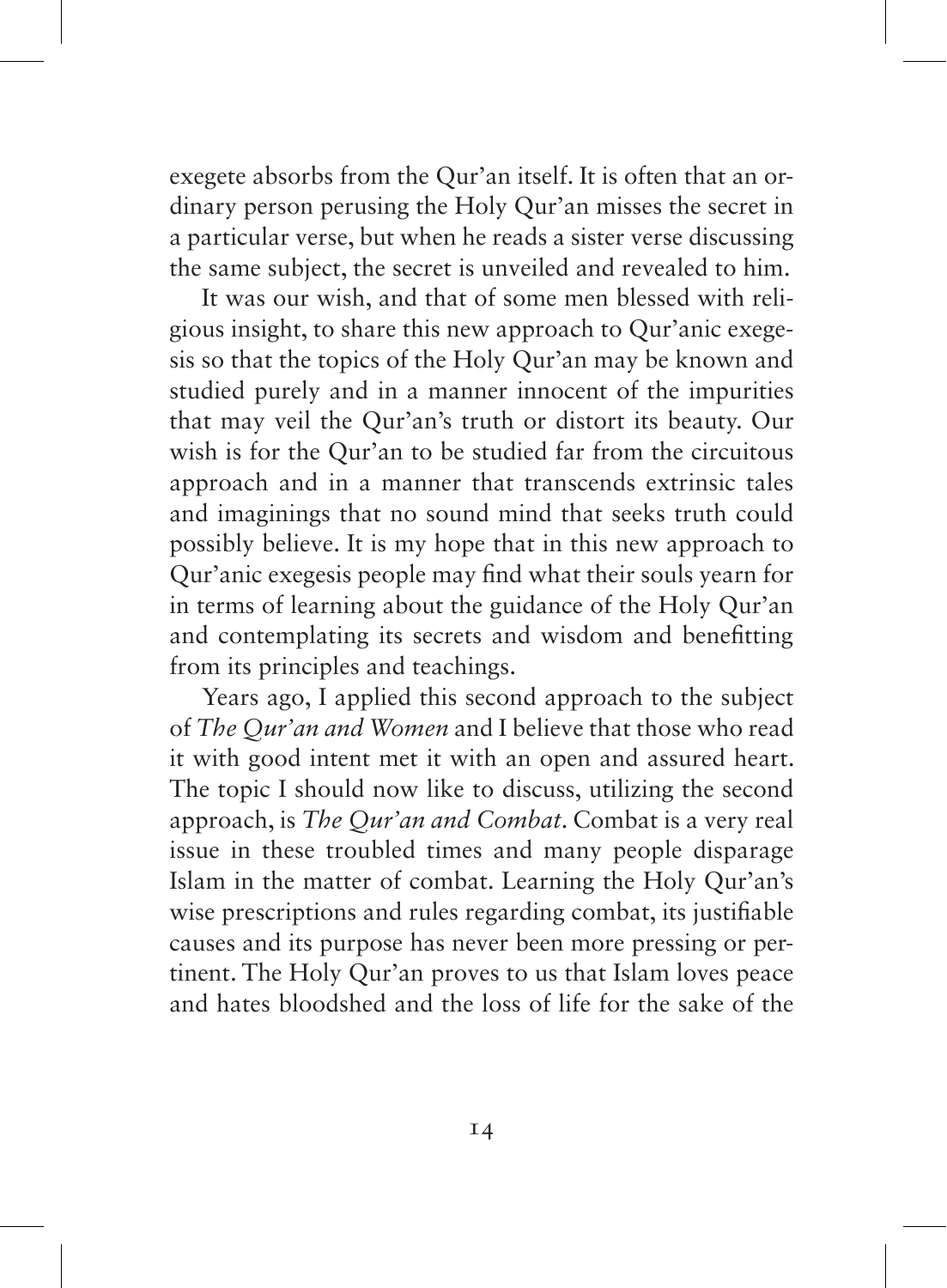transient and the ephemeral; it also hates greed, gluttony and love of killing. Those who terrorize the world with their lethal wars should know how far they have deviated from Islam, which they believe is the only religion of peace. They should ask themselves if it is logical that a religion which calls for peace and for people to devote what God has given them to good and to building and not to what is harmful and destructive would be a religion that would approve that its followers terrorize the world and cause heartache and lay waste to once-flourishing cities and cultures. They even go so far as to say that their religion is the religion of peace and that other religions are religions of war established by the sword and coercion.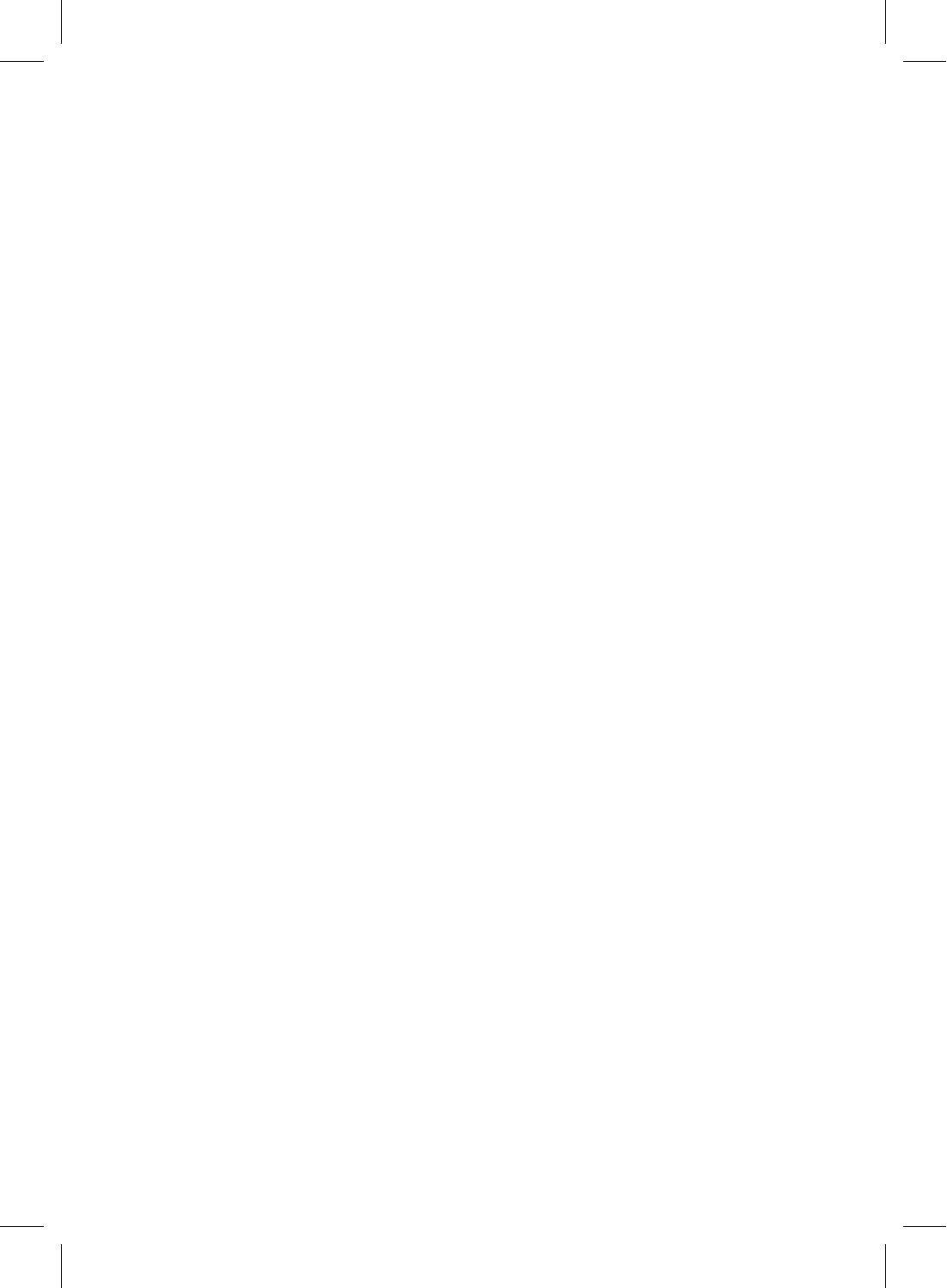### The Nature of Islamic Da'wah

To explore this subject let us first understand the nature of Islamic *da'wah* (the calling to Islam) and answer the question of whether or not it requires coercion. When a person is invited to embrace a principle, he may rush to adopt it with a reassured and contented heart, or he may find it repulsive and difficult to accept. These two phenomena are things we see in everyday life and indeed recognize in ourselves. What is the reason behind this? The reason is clear. When a truth that we are invited to embrace is straightforward, uncomplicated, unlaboured and does not manifestly or surreptitiously contain anything that offends human nature, we recognize it as a clear truth that draws us to it. A truth such as this does not need anything extraneous to enlist adherents. If, however, it is complicated, contradictory and twisted, it becomes a dark problem that repulses people and from which minds turn away. When this is the case, such principles or belief systems have to be imposed on people. Let us consider to which of these two types the call to Islam (*da'wah*) belongs.

God sent the Prophet Muhammad (PBUH) after an interval between the Messengers as a caller, a bearer of good tidings and a warner (Al-Ma'idah, 5:19). The Almighty revealed to the Prophet Muhammad a book containing the fundamentals for happiness for the Ummah (the Muslim community) and for the individual. The Holy Qur'an commands judgement by reason, emphasizes evidence, encourages science and knowledge, details rules and the bounds of acceptable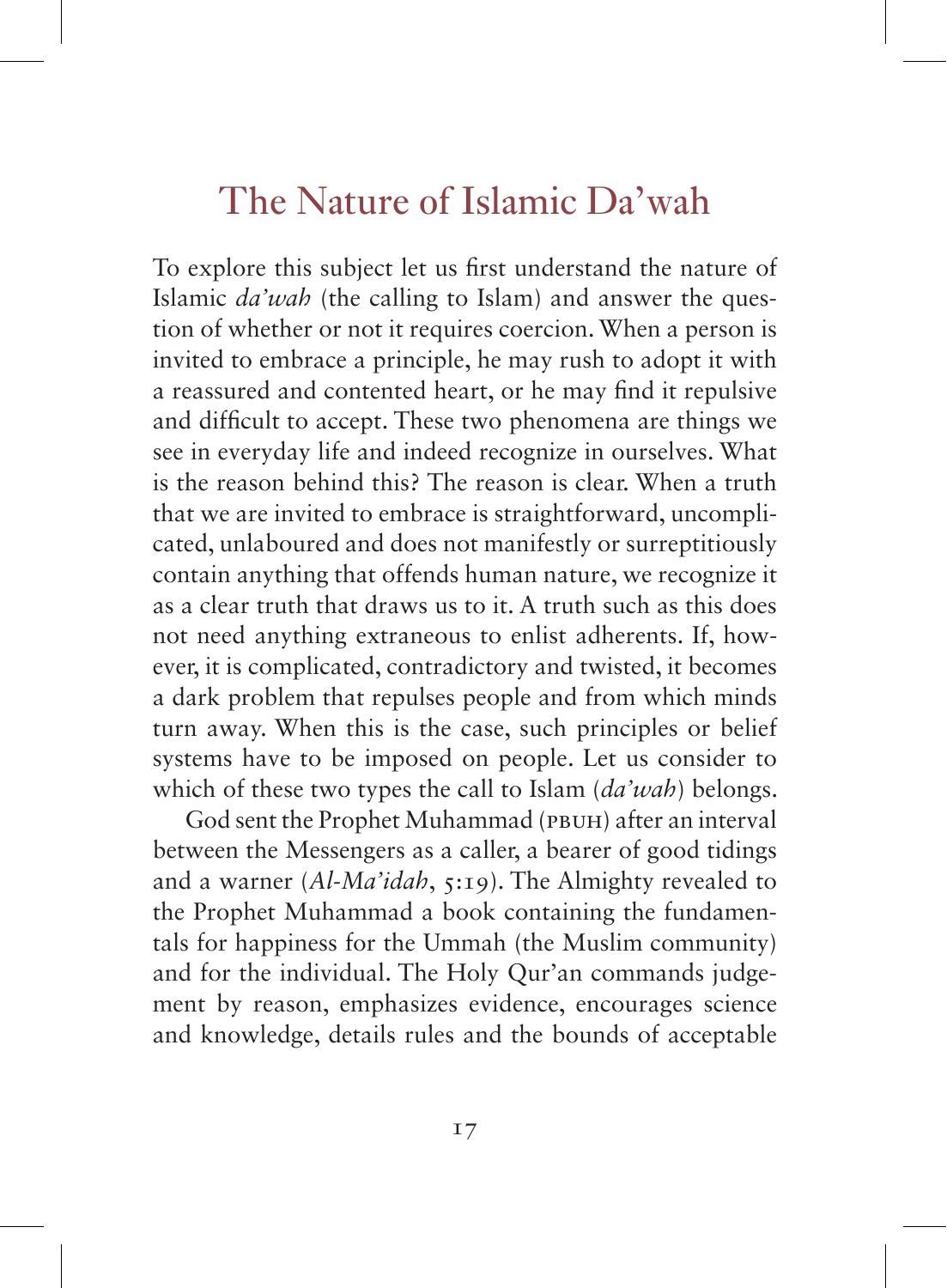behaviour and the punishments for serious crimes. It calls for mercy, encourages righteousness, promotes peace, suspends distress, strives for ease, determines the fundamentals of politics and the principles of social interaction, it fights baseness and corruption, battles mental stagnation and disapproves of blind imitation of the ways of ancestors. It cries to people that they have another life more exalted than this life, a life where bliss is permanent and existence is eternal. It tells humanity that a person's end is of his or her beginning; that life in the hereafter is determined by life in this world. Thus was the calling, the *da'wah*, of the Prophet Muhammad (pbuh). Its foremost principle was monotheism, the worship of, and faith in, the One God who is above any and all imperfections or needs and qualities comparable to those of His creatures:

*The Originator of the heavens and the earth; how should He have a son, when He has no consort, and He created everything and He has knowledge of and He created everything, and He has knowledge of all things? {101} That then is God, your Lord. There is no god but Him, the Creator of all things. So worship Him. And He is Guardian over all things. {102} Vision cannot attain Him, but He attains [all] vision. And He is the Subtle, the Aware. {103} (Al-An'am, 6:101–103)*

Islam honours humanity and elevates it from worshipping something that cannot see or hear, something that is neither harmful nor beneficial. Islam confirms all the reli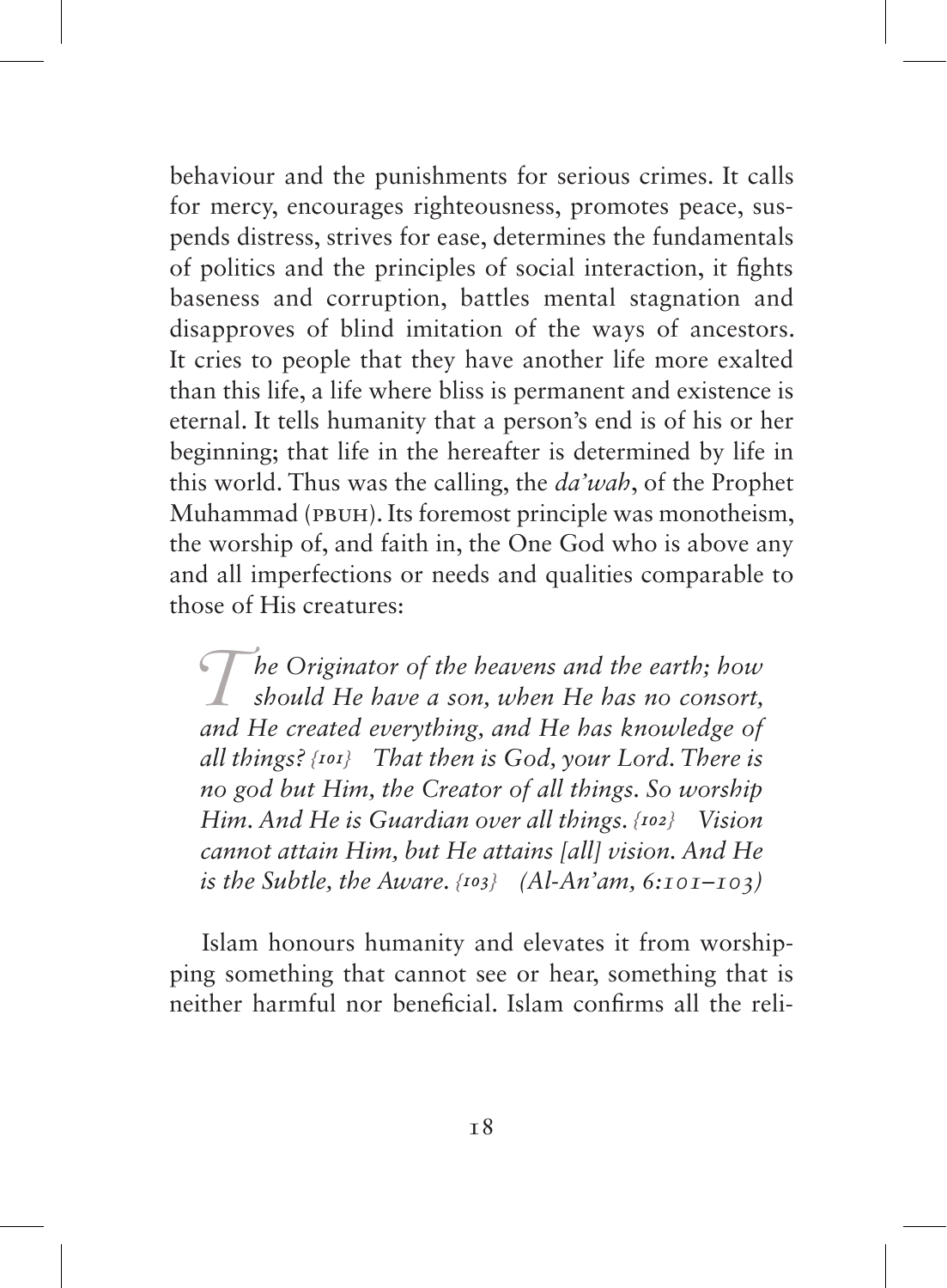gions that have preceded it and does not oppose any of their principles. It also makes no distinctions between any of the Prophets, all of whom called for monotheism, enjoined good deeds and rejected wrongdoing. All the Prophets also called for virtue and the rejection of moral depravity. God says in the Holy Qur'an:

*S ay: 'We believe in God, and in that which has been revealed to us, and revealed to Abraham, Ishmael, Isaac, Jacob, and the Tribes, and that which was given to Moses, and Jesus, and the prophets, from their Lord, we make no division between any of them, and to Him we submit'. {136} And if they believe in the like of what you believe in, then they are truly guided; but if they turn away, then they are clearly in schism; God will suffice you against them; He is the Hearer, the Knower. {137} (Al-Baqarah, 2:136–137)*

And:

*S ay: 'O People of the Scripture! Come now to a word agreed upon between us and you, that we worship none but God and that we do not associate anything with Him, and do not take each other for lords, beside God'; and if they turn their backs, say, 'Bear witness that we have submitted'. (Aal-Imran, 3:64)*

And: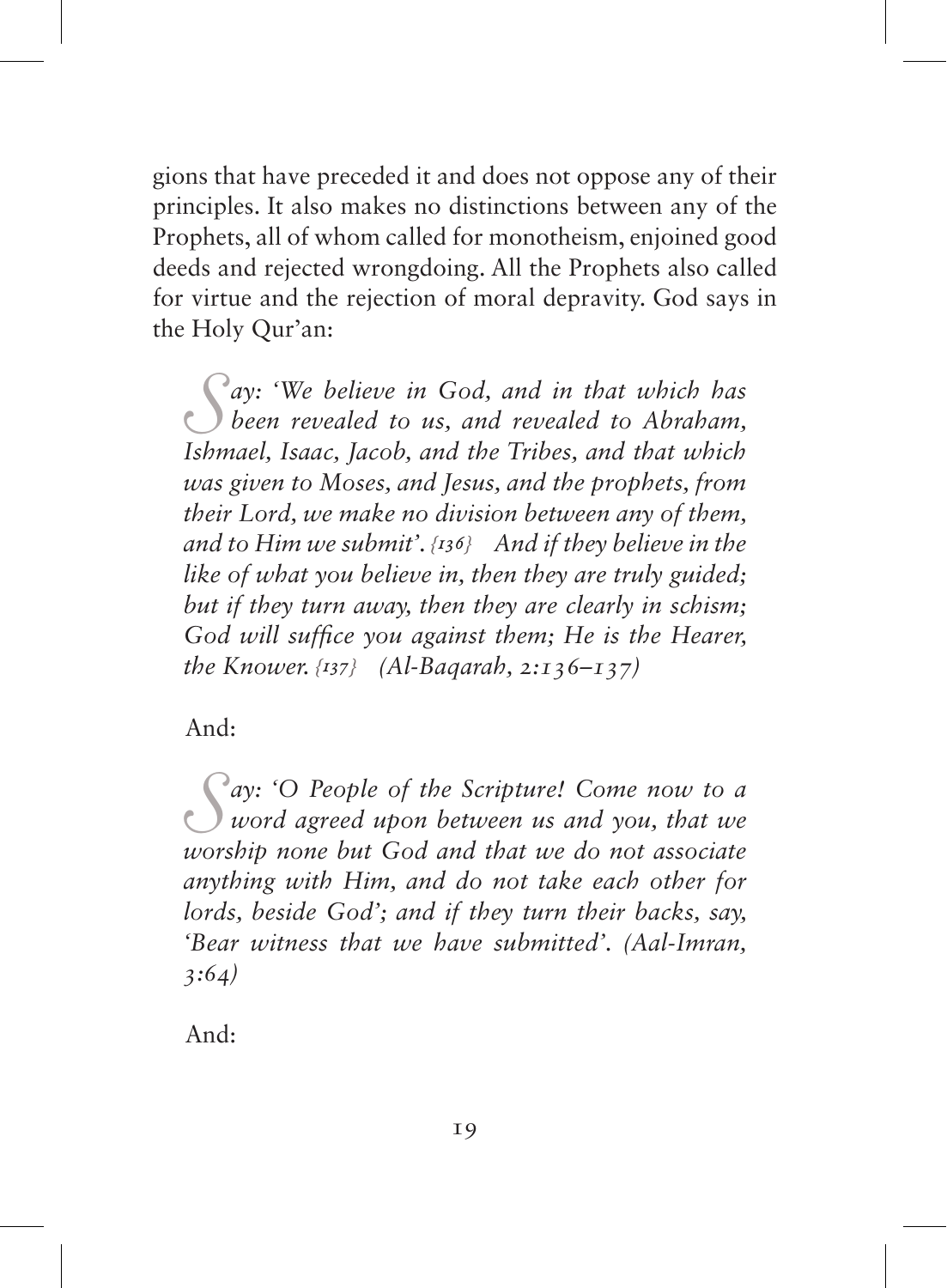*A*<sup>*nd do not dispute with the People of the Scrip-<br>
<i>ture unless it be with that, bettering the most*<br> *virtuous way except lin the case of l those of them who*</sup> *virtuous way, except [in the case of] those of them who have done wrong, and say: 'We believe in that which has been revealed to us and revealed to you our God and your God is one [and the same], and to Him we submit'. (Al-Ankabut, 29:46)*

And:

*H*e has prescribed for you as a religion that which He enjoined upon Noah and that which We have revealed to you and that which We enjoined upon *revealed to you, and that which We enjoined upon Abraham, and Moses, and Jesus [declaring], 'Establish religion and do not be divided in it'… (Al-Shura, 42:13)*

These verses, among others, define Islam's *da'wah* and show us that it is clear, evident, uncomplicated, and free of inscrutability and ambiguity. No mind is incapable of digesting it and it is in line with natural human thought. It is the call of previous religions and the call of previous Messengers; it is in fact the call of human nature and human instinct and therefore not incongruent with reason and understanding.

*The mark of God; and who has a better mark than God? (Al-Baqarah, 2:138)*

*A nature given by God, upon which He origi-nated mankind. There is no changing God's*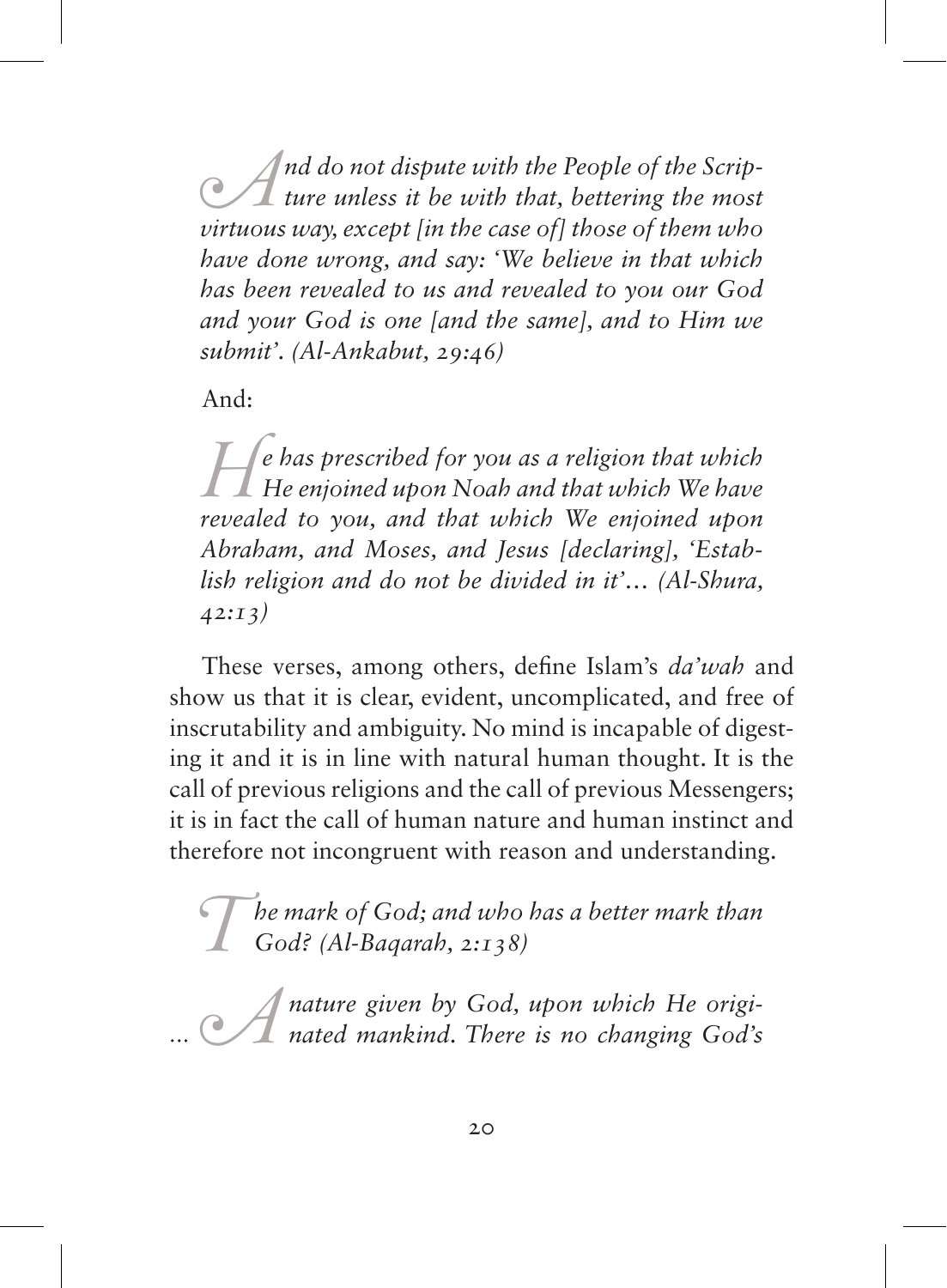*creation. That is the upright religion … (Al-Rum, 30:30)*

This is the Islamic *da'wah*. Does such a call need coercion to gain adherents? That would be an insult to Islam, would repel people from it and would only serve to create obstacles in Islam's path. If a person feels coerced into something; compelled and forced, he does not appreciate, respect and reflect on it, let alone be able to believe in it. Employing coercion as a means to gain adherents wraps the call in complexity, perversity and ambiguity. It would also push it away from the hearts and minds of humanity; no doubt this would be a grave injustice and would keep it away from the grasp of the human heart and mind; a terrible injustice to the call. It would also be offensive to the call and would only be an obstacle in its way. It would be incomprehensible for a call that wishes to succeed to pursue its aims while containing within itself elements that cause its own weakness and ultimately extinction, or components that are offensive to it and distort its beauty.

Now that this has been clarified, we could leave it at that, confident that people will appreciate it and use it as a guiding principle in the matter of Islam and combat. However, we will not content ourselves with this, we will refer to the texts that discuss *da'wah* itself and see if any of them allow coercion in matters of faith and if any of them respect faith rooted in coercion. One expects that the answer is selfevident, and from several points of view and aspects.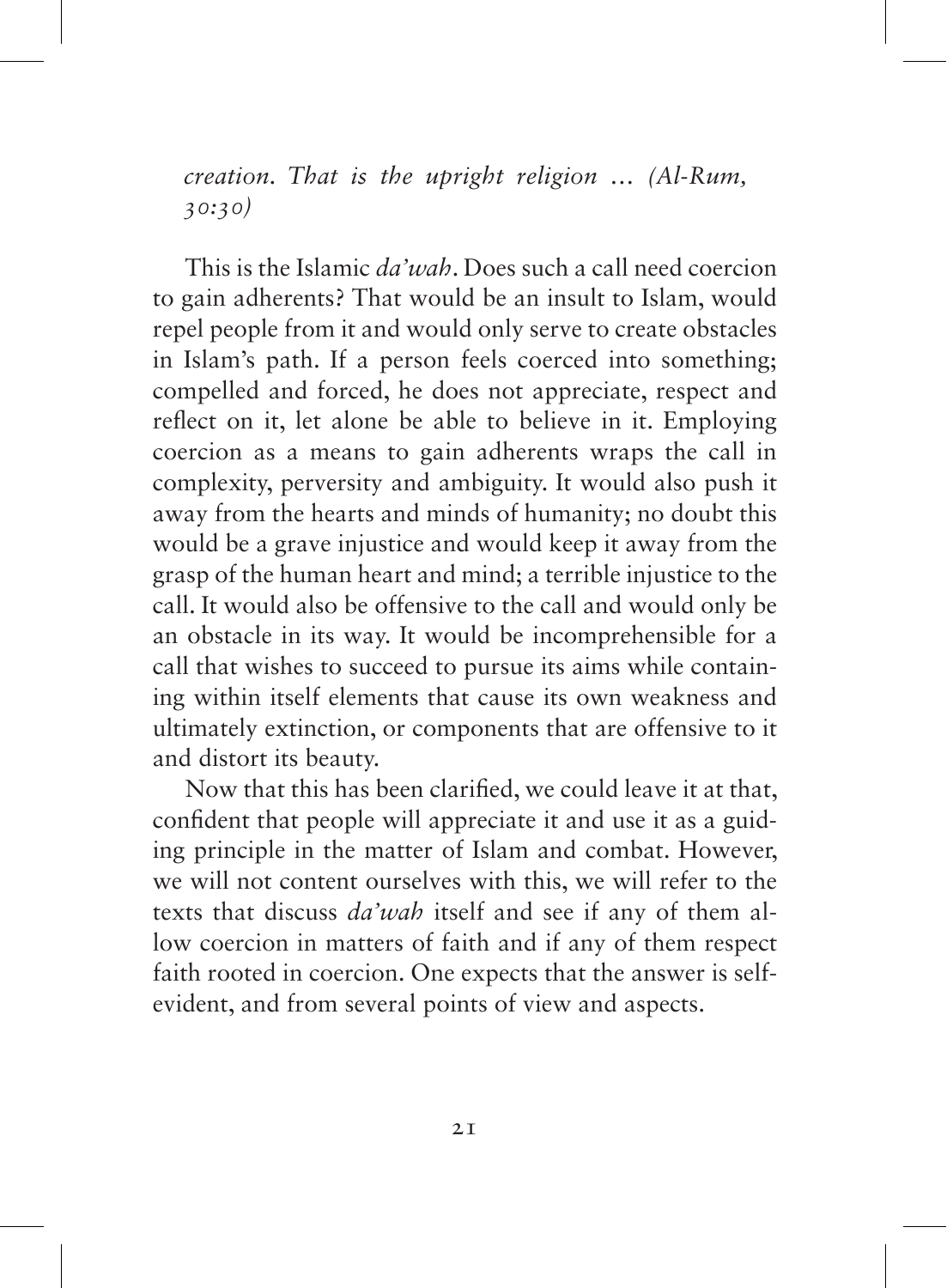The Holy Qur'an tells us clearly that God does not wish people to become believers by way of force and compulsion, rather by way of seeing, thinking and reflecting. The Qur'an also tells us that if God wanted that kind of faith from people, He would have imprinted it on them and created them to be like the angels who do not disobey God and do as He commands because that is their nature and the way they were created. God does not want that and leaves mankind free to choose belief or unbelief, between guidance and going astray. God created humans and gave them human nature and human instinct. He sent Prophets to remind them and call on them to contemplate the kingdom of heaven and earth:

*S o that people might have no argument against God after the messengers … (Al-Nisa', 4:165)*

*L***est you should say: 'There has not come to us** any bearer of good tidings nor any warner' ... *(Al-Ma'idah, 5:19)*

Such is God's will which He made clear in the Holy Qur'an:

*Had your Lord willed, He would have made man-*<br> *kind one community, but they continue to differ,*<br> *(IR)* except those on whom your Lord has mercy: *{118} except those on whom your Lord has mercy;*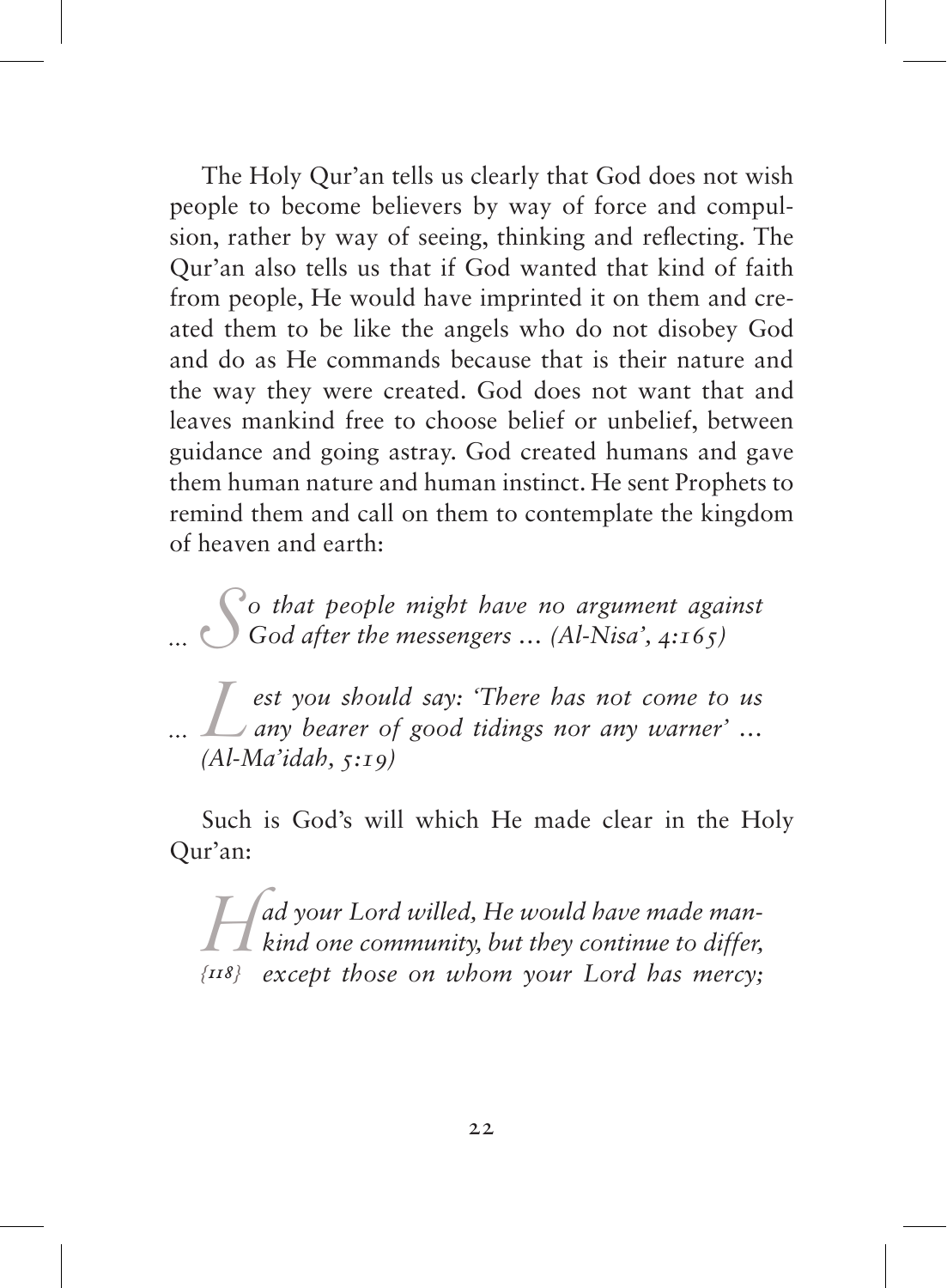*and that is why He created them… {119} (Hud, 11: 118–119)*

*A*<sup>*nd if your Lord willed, all who are in the earth would have believed together. Would you then comple people until they are believers? (Yunus, 10:00)*</sup> *compel people until they are believers? (Yunus, 10:99)*

*I*<sup>f</sup> God had willed, He would have made you one<br> *community, but that He may try you in what He has*<br> *given to you*. So *vie with one another in good works: community, but that He may try you in what He has given to you. So vie with one another in good works; to God you shall all return, and He will then inform you of that in which you differed. (Al-Ma'idah, 5:48)*

*A*<sup>*nd if their aversion is grievous for you, then, if you can, seek out a hole in the earth, or a ladder to heaven that you may bring them a sign*</sup> *ladder to heaven, that you may bring them a sign, but had God willed, He would have gathered them together in guidance; so do not be among the ignorant. (Al-An'am, 6:35)*

Upon this cosmic Sunnah the Divine Laws are founded. They call for monotheism, the worship of only the Creator based on sight, inference, inclination and choice; for there is no power except for reason and no conqueror except for evidence. One finds that none of the Divine Laws impose faith by way of force and compulsion. The Holy Qur'an tells us that the Prophet Noah (pbuh) said to his people: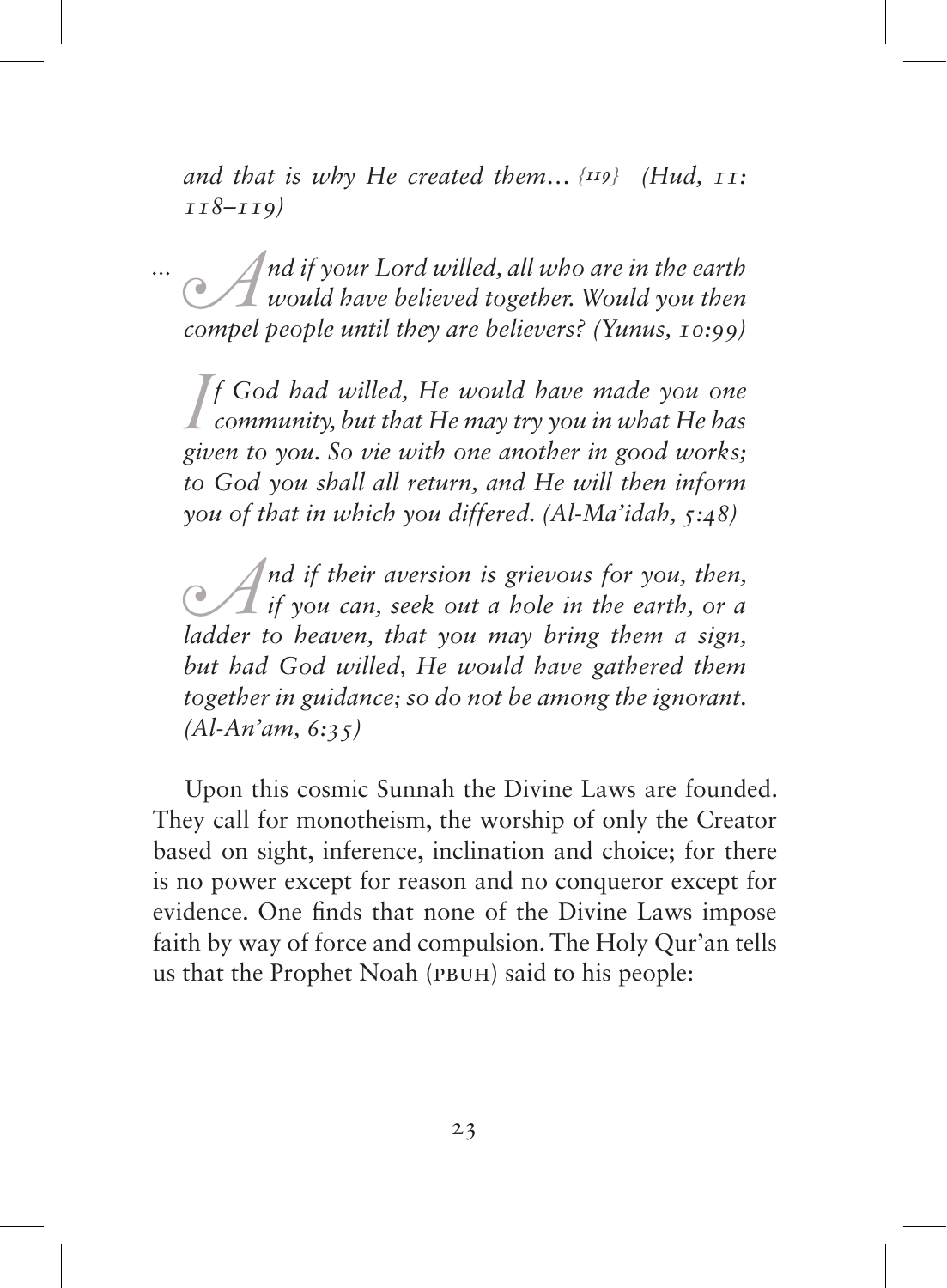*'O my people, have you considered if I am [acting] upon a clear proof from my Lord and He has given me mercy from Him, and it has been obscured from you, can we compel you to it, while you are averse to it? (Hud, 11:28)*

And the Holy Qur'an relates that the people of Aad say to their Messenger:

*'O Hud, you have not brought us any clear proof, and we are not going to forsake our gods on [the basis of] your saying, and we are not believers in you. (Hud, 11:53)*

And *Hud* answers:

*Truly I have put my trust in God, my Lord and your Lord; there is no creature, but He takes it by the forelock. Surely my Lord is on a straight path. {56} And if you turn away, still I have conveyed to you that wherewith I was sent to you… {57} (Hud, 11:56–57)*

And Abraham (pbuh) calls to his father in a kind and gentle manner, by way of argument, proof, sentiment and conscience:

*'O my father! Indeed there has come to me of knowledge that which has not come to you. So*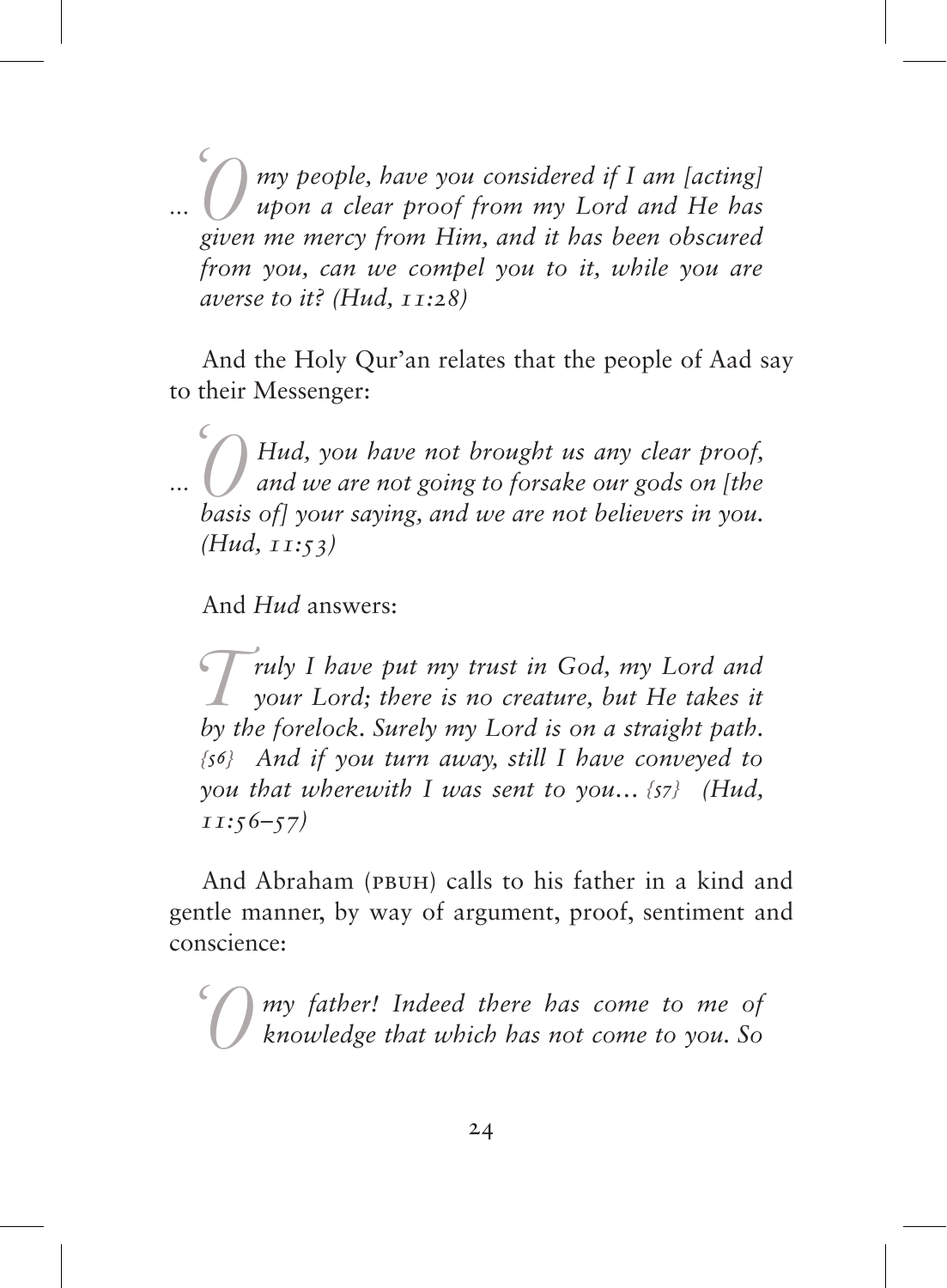*follow me that I may guide you to a path that is right. {43} O my father! Do not worship Satan. Truly Satan is disobedient to the Compassionate One. {44} O my father! I do fear lest a chastisement from the Compassionate One should befall you and then you become an ally of Satan. {45} He said, 'Are you renouncing my gods, O Abraham? If you do not desist, I shall surely assail you; and stay away from me for a long time'. {46} He said, 'Peace be to you. I shall ask forgiveness of my Lord for you. Truly He is ever gracious to me. {47} And I shall shun you and that which you call upon besides God. I will supplicate my Lord — hopefully in calling upon my Lord I shall not be wretched'. {48} (Maryam, 19:43–48)*

And God says to Moses and Aaron when He entrusts them with calling their people to Him:

*Go the two of you to Pharaoh. Truly he has transgressed [the bounds ]. {43} And speak to him gentle words that perhaps he may be mindful or fear'. {44} (Ta Ha, 20:43–44)*

If one were to contemplate the above verses, one would come to understand that the only weapon God gave His previous Messengers – when they were entrusted with *da'wah* – was the clear argument of nature and the calling of attention to God's works. This is in accordance with God's Sunnah regarding belief and unbelief, guidance and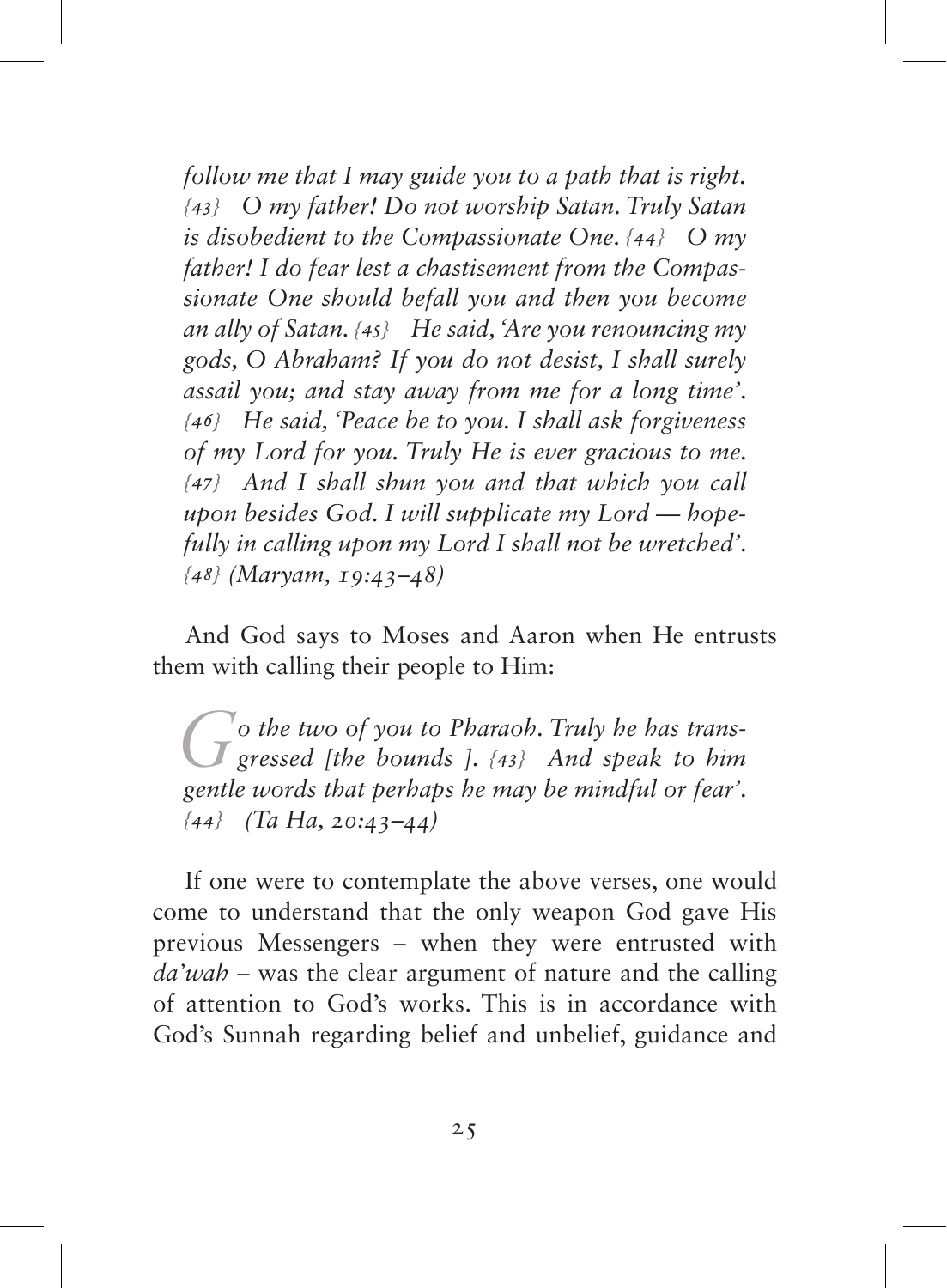going astray. God tells the Prophet Muhammad (pbuh) all this in the Holy Qur'an in which He explains how the Messengers propagated *da'wah*. God says to the Prophet in the Holy Qur'an:

*They are the ones whom God has guided; so follow their guidance. (Al-An'am, 6:90)*

Then God elucidates to the Prophet (PBUH) the ways of *da'wah* and propagating the Message in one unique and comprehensive verse:

*C***all to the way of your Lord with wisdom and fair exhortation, and dispute with them by way of that which is hest**  $(ALNahl 16:12.5)$ *which is best … (Al-Nahl, 16:125)*

This is the principle on which the Prophet Muhammad's (pbuh) *da'wah*, his call to God, was based:

*S ay: 'This is my way: I call to God, being upon sure knowledge, I and whoever follows me. So Glory be to God! and I am not of the idolaters'. (Yusuf, 12:108)*

The preceding verses describe the nature of Prophet Muhammad's (pbuh) *da'wah* and that of his fellow Messengers and Prophets. But there is a particular quality with which God exclusively endowed the Prophet Muhammad's (pbuh) Mission: He made him the Prophet who was the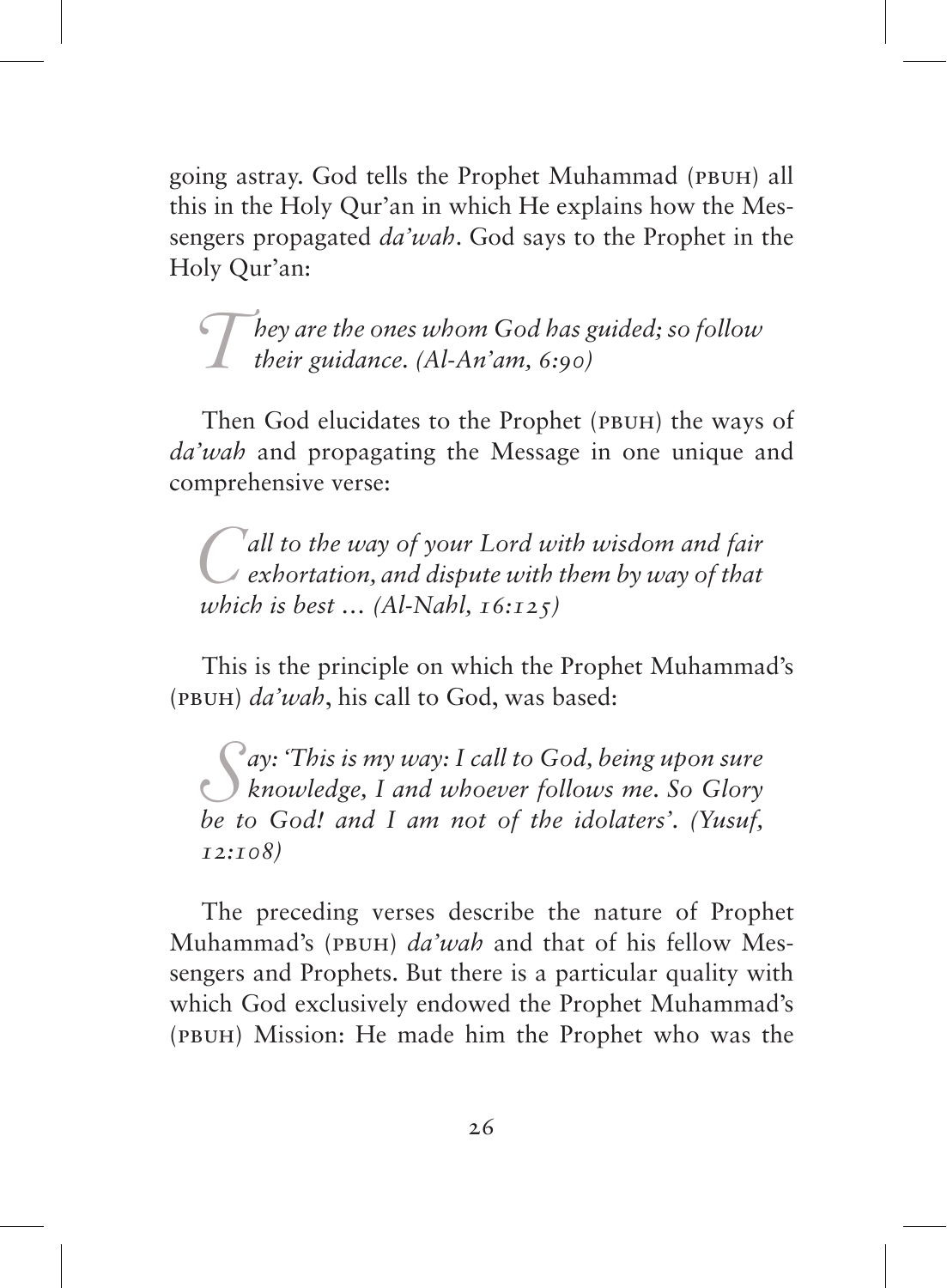farthest away from employing coercion, compulsion and special expedients that do not depend on pure reason to make people believe. The *da'wahs* of the earlier Prophets had been accompanied by clear miracles that induced people to believe; miracles such as bringing the dead back to life, healing the blind and healing lepers etc.. But with regard to the Prophet Muhammad's (PBUH) Mission, God did not conform to the desires of the idolaters who demanded that the Prophet (PBUH) display such miracles:

*A*<sup>*nd they say, 'We will not believe you until you make gush forth for us from the ground a* string the *s* or *until you come tol have a garden of*</sup> *spring; {90} or until you [come to] have a garden of date-palms and vines, and cause streams to gush forth therein, abundantly; {91} or until you cause the heaven to fall upon us, as you assert, in pieces, or bring God and the angels [right] in front [of us]; {92} or until you [come to] have a house adorned with gold, or ascend into the heaven, and [even then] we will not believe your ascension, until you bring down for us a book, that we may read'. Say: 'Glory be to my Lord! Am I anything but a human, a messenger [from God]?' {93} (Al-Isra', 17:90–93)*

The Prophet Muhammad (PBUH) explained that his only sign was of the same nature as his clear *da'wah*: rational evidence that fills one's insight before one's eyesight and takes hold of the heart before it takes hold of the senses. God says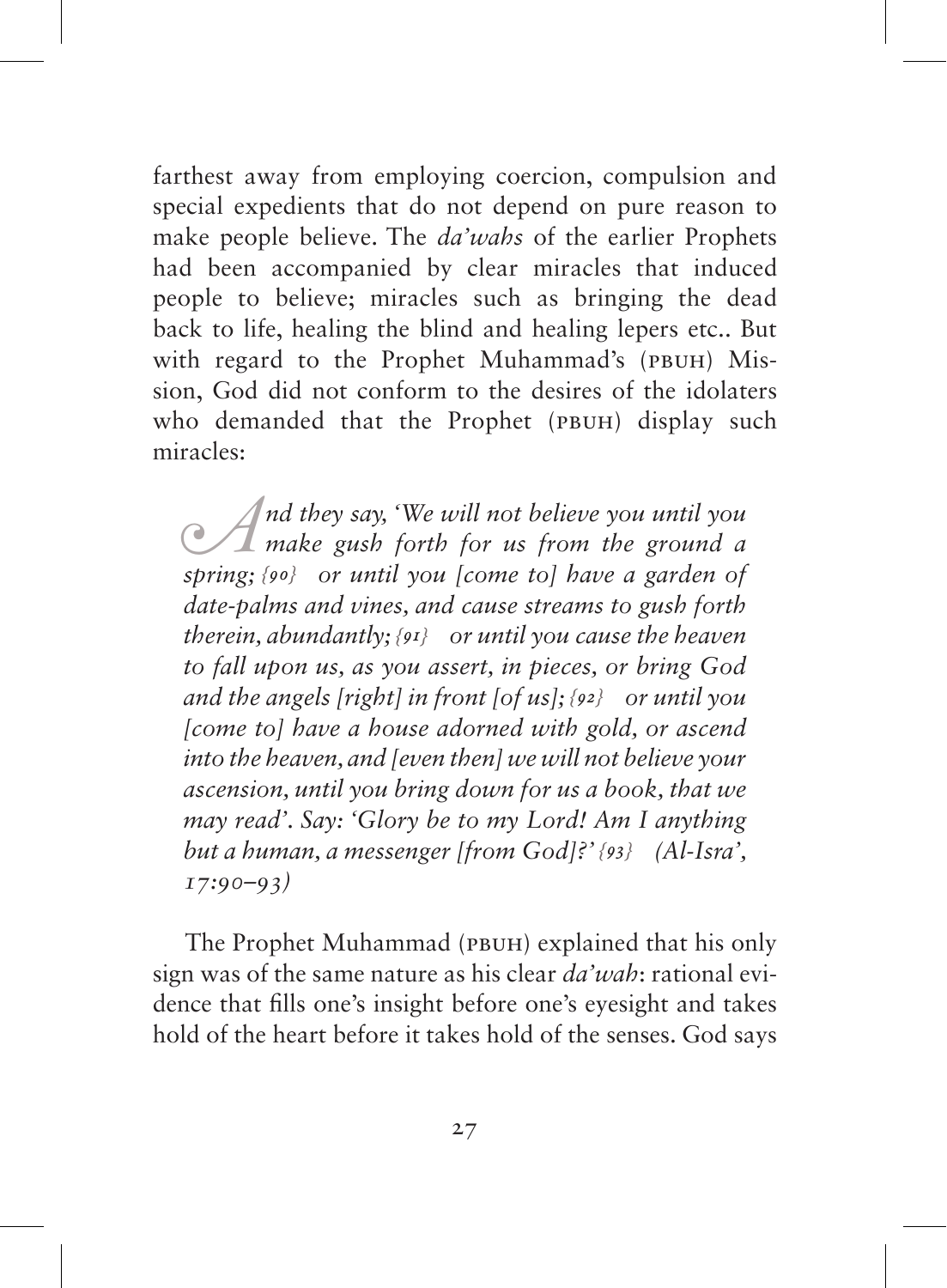in the Holy Qur'an:

*A*<sup>*nd they say, 'Why has not some sign been sent*  $\mathbb{C}$ *down to him from his Lord?' Say: 'Signs are only with God and Lam only a plain warner' (so)* Is</sup> *only with God and I am only a plain warner'. {50} Is it not sufficient for them that We have revealed to you the Book which is recited to them? Surely in that is mercy and a reminder for a people who believe. {51} Say: 'God suffices as a witness between me and you'. He knows whatever is in the heavens and the earth. And those who believe in falsehood, and [who] disbelieve in God, those, they are the losers. {52} (Al-Ankabut, 29:50–52)*

And:

*I* f We will We shall send down to them a sign from the heaven before which their necks will remain housed in humility (Al-Shu'ara'  $26.4$ ) *the heaven before which their necks will remain bowed in humility. (Al-Shu'ara', 26:4)*

With these and similar verses, of which there are many in the Holy Qur'an, God explains that the Qur'an itself is sufficient to make people believe in the *da'wah* of the Prophet Muhammad (pbuh) and that God does not want to force belief by means of awe-inspiring signs. On the other hand, God explains that the Prophet Muhammad's task does not go beyond conveying his Message, warning and announcing good tidings. God laid down this task in the Meccan part of the Holy Qur'an which was revealed when the Muslims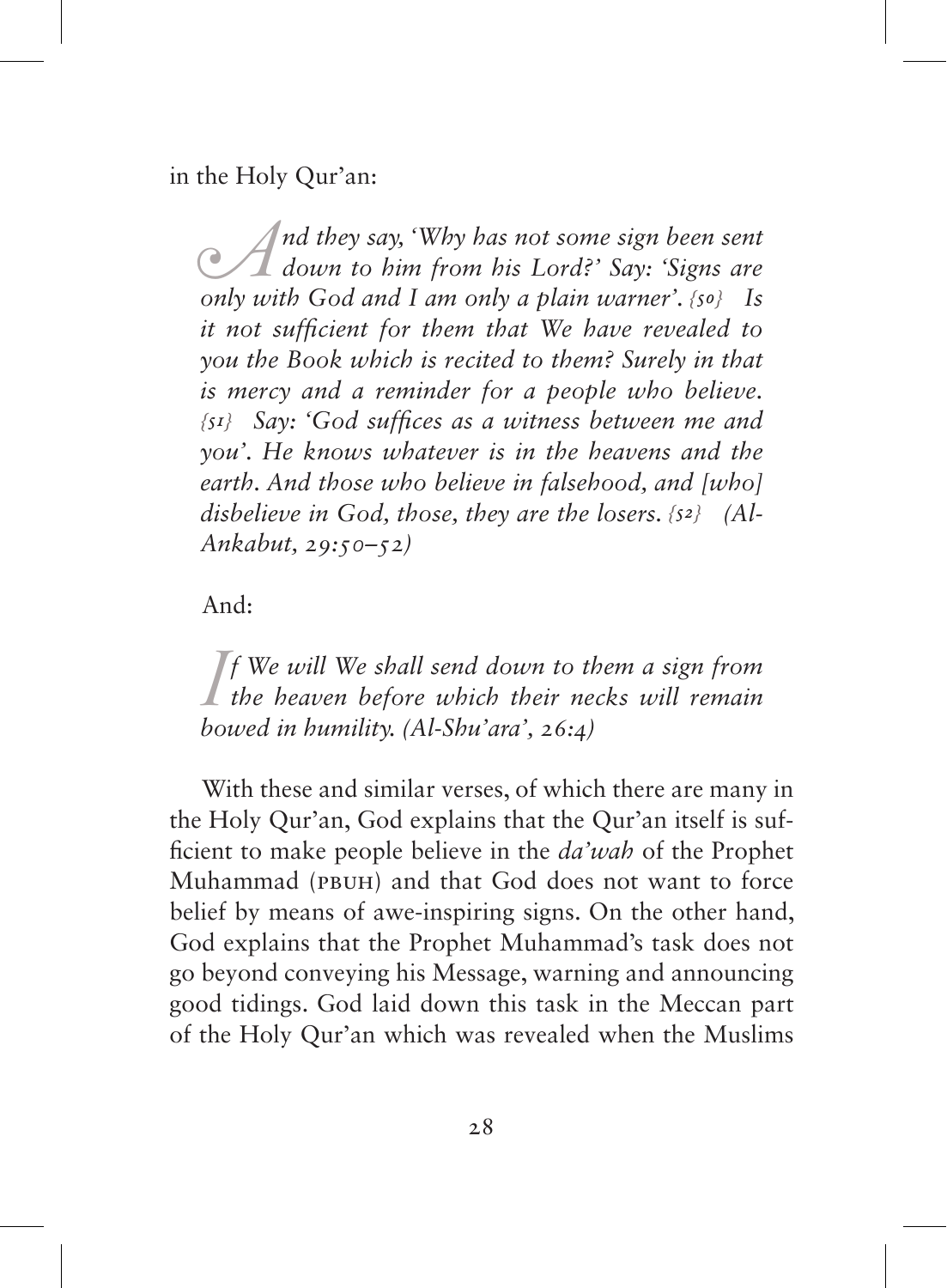were few in number and without power. God also clarified the Prophet's task in the Medinan part of the Holy Qur'an which was revealed when the Muslims became strong and formidable. The following verses are from the Meccan part of the Holy Qur'an:

*I t* is only a reminder for all worlds,  $\{27\}$  for those of you who wish to go straight  $\{28\}$  (Al-Takwir,  $\{87, 27-2\}$ ) *of you who wish to go straight {28} (Al-Takwir, 81:27–28)*

*S o remind. For you are only an admonisher; {21} you are not a taskmaster over them. {22} But he who turns away and disbelieves, {23} God will chastise him with the greater chastisement. {24} Truly to Us will be their return, {25} then truly with Us will lie their reckoning. {26} (Al-Ghashiyah, 88:21–26)*

The following verses are from the Medinan part of the Holy Qur'an:

*S ay: 'Obey God, and obey the Messenger. But if you turn away, [know that] he is only responsible for that with which he has been charged, and you are responsible for that with which you have been charged. And if you obey him, you will be [rightly] guided. And the Messenger's duty is only to convey [the Message] clearly'. (Al-Nur, 24:54)*

There are many verses confirming and supporting this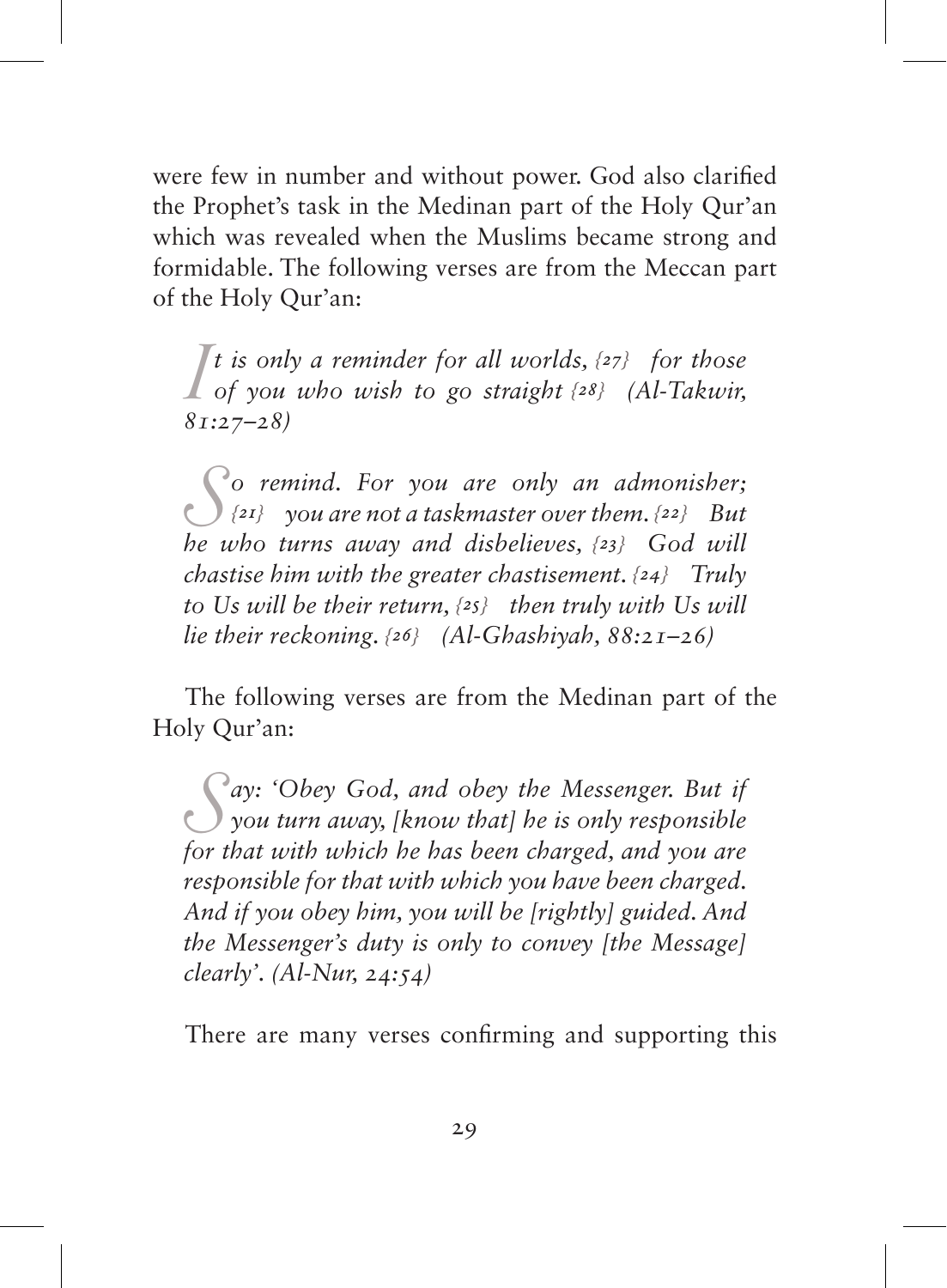meaning, clarifying the Prophet Muhammad's task and his call to God's religion. How far removed this meaning is from compulsion and how averse it is to the use of coercion as a means of *da'wah*. Moreover, the Holy Qur'an states clearly and unequivocally that faith rooted in coercion and compulsion is worthless and he who embraces it is without dignity. The Holy Qur'an relates that when Pharaoh was drowning, he said:

*'I believe that there is no god save Him in whom the Children of Israel believe …' {90} Now, when hitherto you have disobeyed and been of those who do corruption? {91} (Yunus, 10:90–91)*

God says in the Holy Qur'an:

*Then, when they saw Our doom, they said, 'We believe in God alone, and we disavow what we used to associate with Him'*  $(8a)$  *But their faith was used to associate with Him'. {84} But their faith was of no benefit to them when they saw Our doom — God's way, [a precedent] which has passed among His servants, and it is thence that the disbelievers will be losers. {85} (Ghafir, 40:84–85)*

The Holy Qur'an also states that repentance that has been caused by coercion or anguish is not accepted: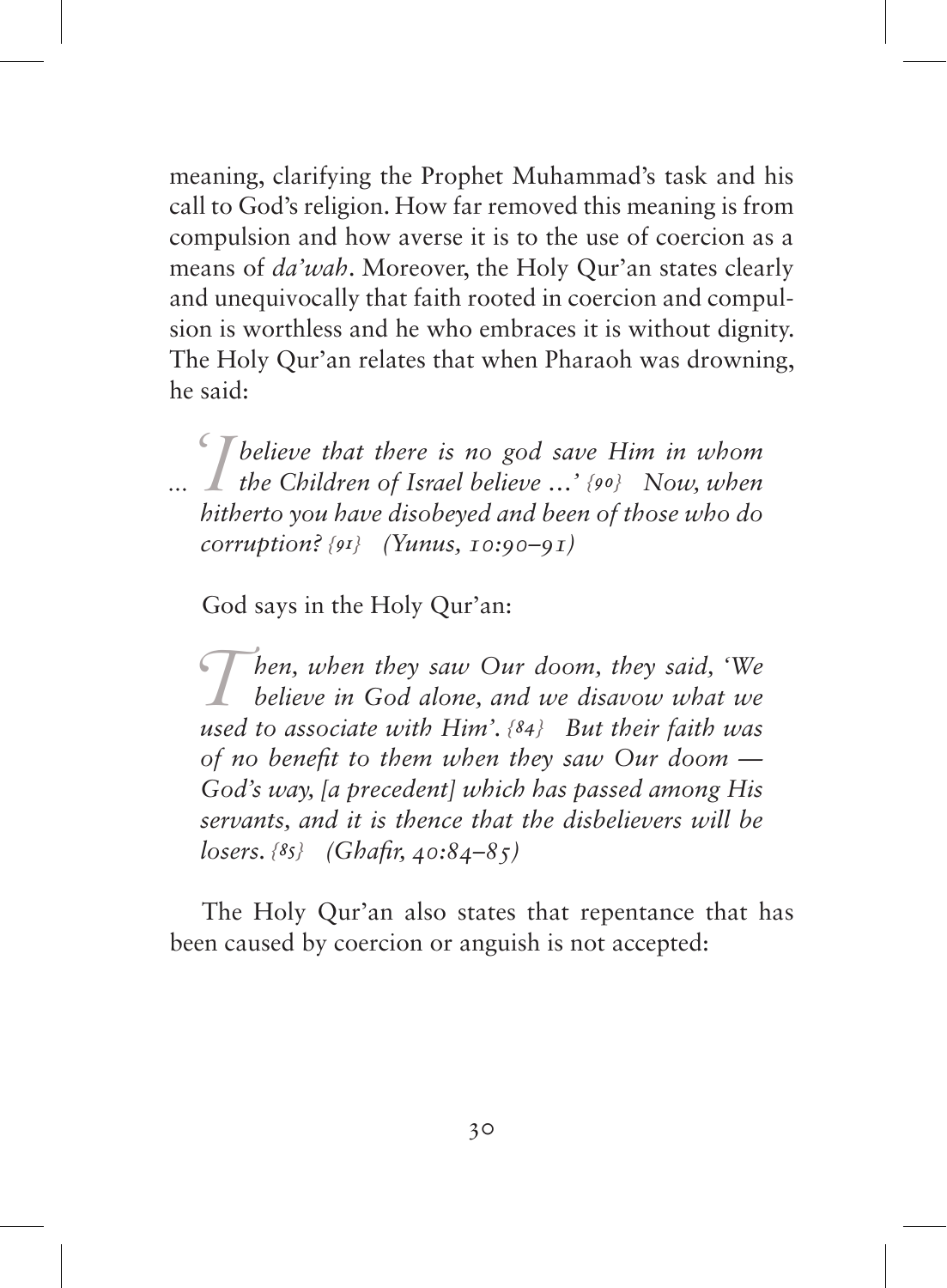*R* epentance is not for those who do evil deeds un-<br>*til, when death approaches one of them, he says,*<br>*Indeed now I repent*, (AL-Nisa', 4:18) *'Indeed now I repent' … (Al-Nisa', 4:18)*

So we see that the Holy Qur'an does not accept faith and repentance that are rooted in coercion and which have not been freely and peacefully accepted in the heart. How is it logical then that Islam would condone or require coercion in matters of religion; any religion?

*There is no compulsion in religion. Rectitude has**become clear from error; so whoever disbelieves* **in the false deity and helieves in God, has laid hold** *in the false deity, and believes in God, has laid hold of the most firm handle, unbreaking; God is Hearing, Knowing. (Al-Baqarah, 2:256)*

From the abovementioned we can conclude that there is absolutely no reason or justification for anyone to believe or presume that the Islamic *da'wah* forces people to believe in Islam by means of the sword and combat.

From this chapter we can conclude:

First: The nature of the Islamic *da'wah* is free of complexity, ambiguity and intellectual hardship that would require manifest or surreptitious coercion<sup>1</sup>.

Second: Islamic Shari'ah Law, taken from the Qur'an, is not in contravention of, or opposition with, God's cosmic Sunnah which He made the basis for the faith of the believers and the basis for the disbelief of the disbelievers i.e.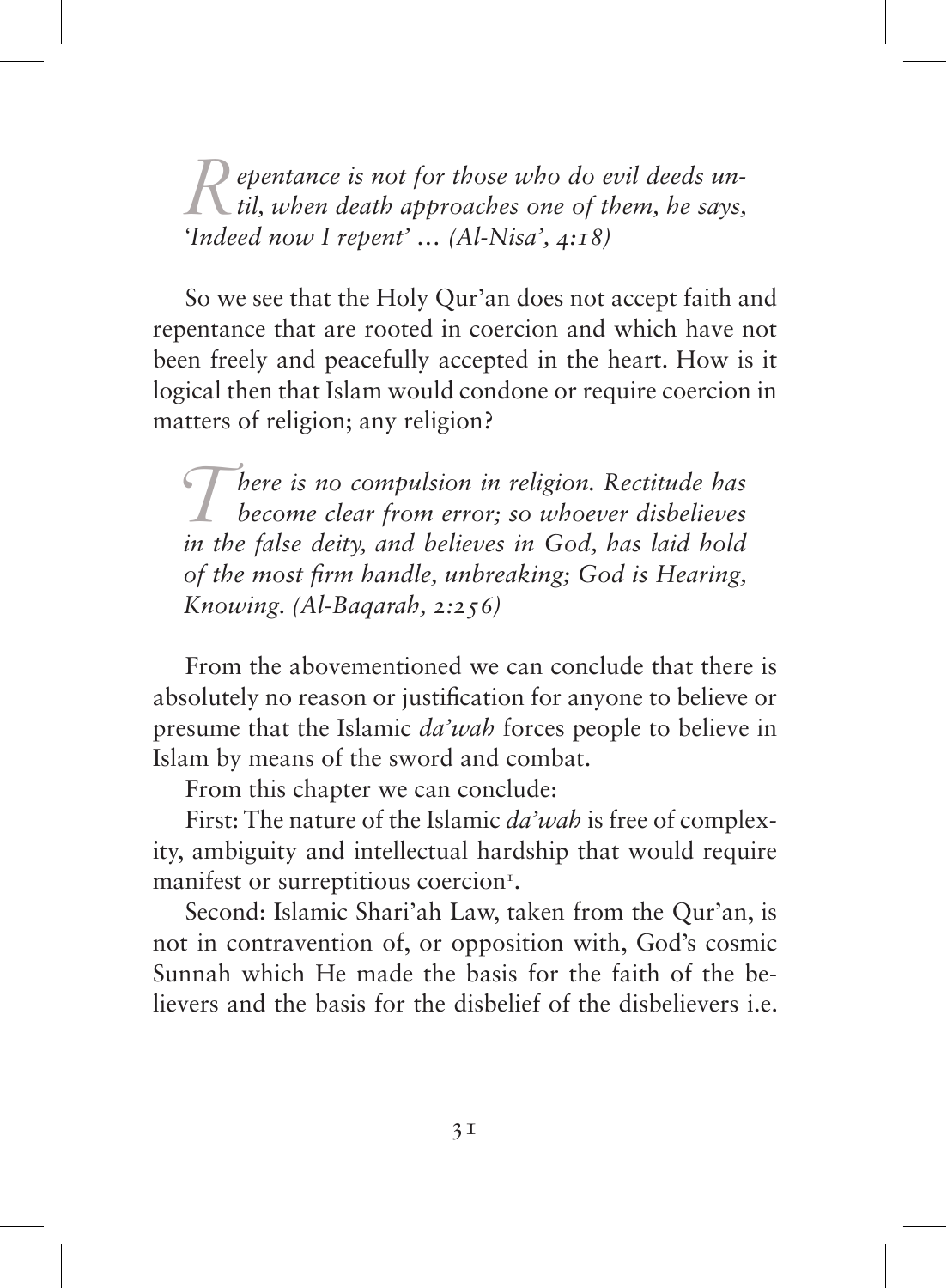man is free to choose for himself through examination and conviction.

Third: Islamic Shari'ah Law, taken from the precise and unambiguous verses of the Holy Qur'an, rejects the use of coercion as a means to call people to God, as do the laws of the other preceding (Divinely Revealed) religions.

Fourth: The Prophet Muhammad (pbuh) was the first person to take on the responsibility of *da'wah*, and as such he was responsible before God for the sole task of his Message which the Holy Qur'an expounded in both its Meccan and Medinan parts. The task was to convey and warn, not use coercion and violence to demand faith from people<sup>2</sup>.

Fifth: The Holy Qur'an, which is the source of the Islamic *da'wah*, does not respect faith that has been coerced and forced and denies its validity on the Day of Resurrection. How then could it enjoin coercion or allow it as a method to call people to believe in the Message of Islam.

We know these conclusions from the Qur'an itself and believing in them is part of believing in the Holy Qur'an. Here one may ask: "Given these conclusions, what is the significance of the Verses of Combat (*ayaatul qitaal*) in the Holy Qur'an?"

This will be the subject of our next chapter.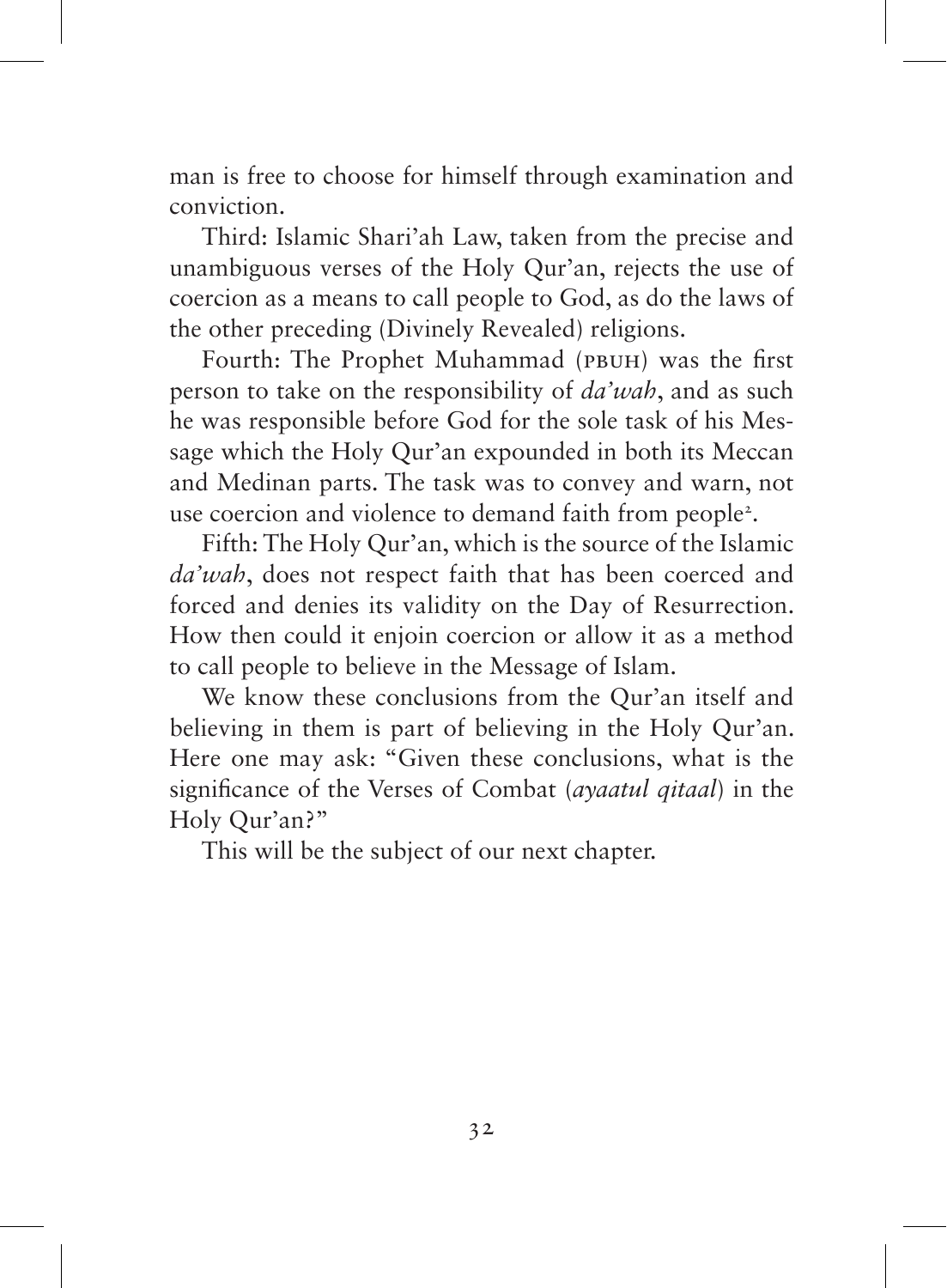# The Verses of Combat (*Ayaatul Qitaal*)

In this chapter we will review the Verses of Combat in the Holy Qur'an in order to understand their meaning, significance, purpose and their relation to each other. Then we shall arrive at a conclusion regarding the verses which command combat and, together with the conclusions reached in the preceding chapter, we shall elucidate the verses.

The Holy Qur'an expounds on two kinds of combat: the first is combat between Muslims and the second is combat between Muslims and non-Muslims.

First: Combat between Muslims is an internal matter of the Muslim Ummah and is governed by its own laws that concern only the Ummah and no one else. The Holy Qur'an is clear about how to handle instances of rebellion and breach of public order, whether between subjects or between subjects and rulers. It legislates how to manage such situations in a manner that preserves the unity of the Muslim Ummah and the authority and standing of the ruling body so that the community is protected from the evils of aggression and hostility. This is clear in the following verses from *Surat Al-Hujurat*:

*A*<sup>*nd if two parties of believers fall to warfare,*  $\mathcal{A}$  *make peace between them. And if one of them aggresses against the other fight the one which*</sup> *them aggresses against the other, fight the one which aggresses until it returns to God's ordinance. Then, if*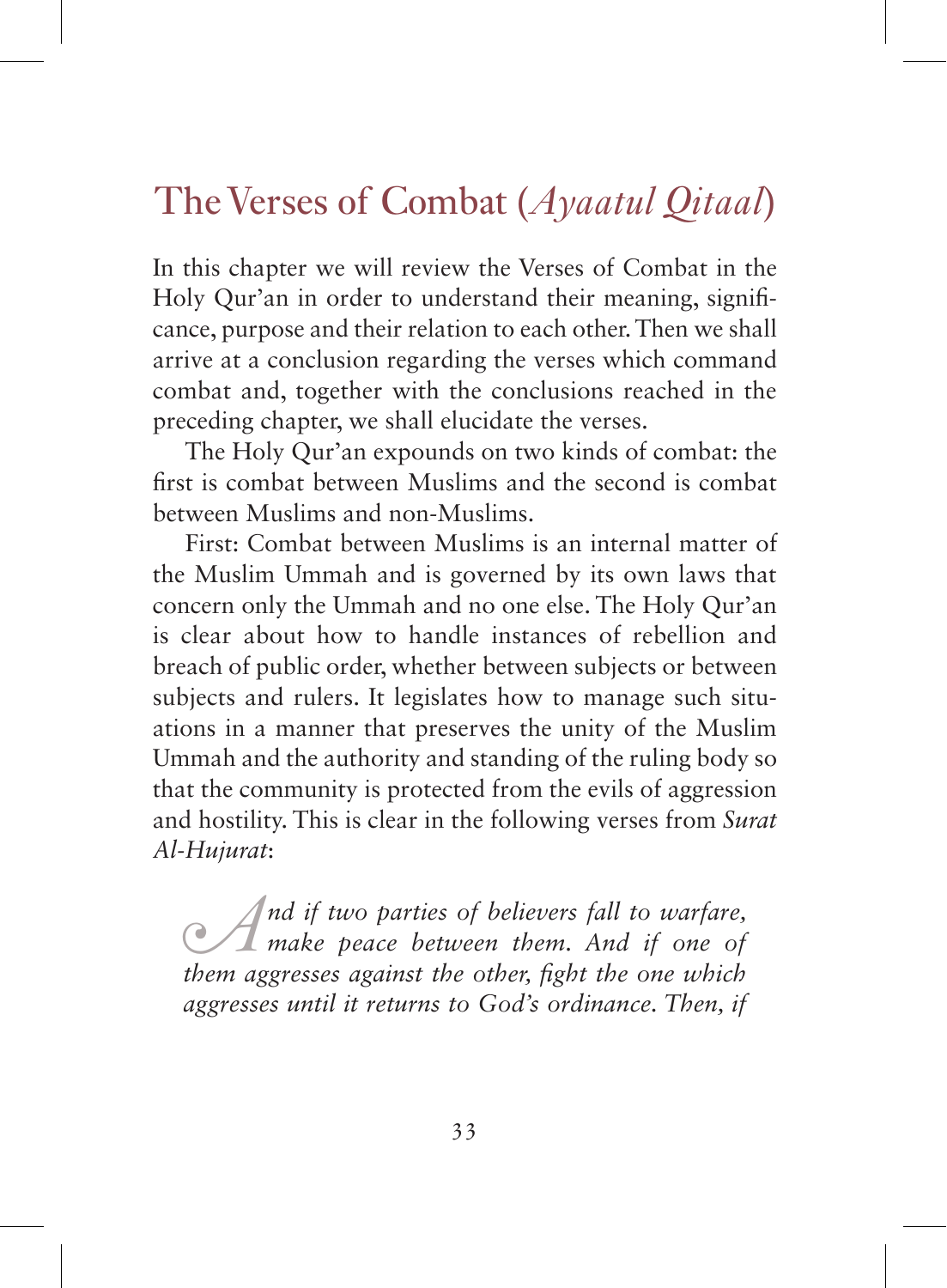*it returns, reconcile them, and act justly. Surely God loves the just. {9} The believers are indeed brothers. Therefore [always] make peace between your brethren, and fear God, so that perhaps you might receive mercy. {10} (Al-Hujurat, 49:9–10)*

These two verses discuss a situation where a disagreement that cannot be solved by peaceful means breaks out between two groups of believers who both resort to the use of force and the judgment of the sword. The verses stipulate that the Ummah, represented by its government, investigates the causes of strife between the two groups and tries to reconcile them. If this is achieved through negotiations, and both parties receive their dues, aggression is warded off and security is restored; thus God saves the believers from combat. If, however, one of the groups continues to aggress against the other, refuses to comply with God's commands and attacks the authority of the believers, then it has become an aggressor that has rebelled against the rule of law and the system. In this case, the community of Muslims must fight (*qitaal*) it until it submits and returns to what is righteous. The verses then clarify the secret to successfully resolving any discord that might arise between different groups. The secret is that when a group returns to what is righteous, it may not be oppressed or deprived of its rights; indeed, justice must prevail and each group must be given its dues. Consider the end of the first verse (49:9): ﴾ *Surely God loves the just* ﴿. The verses tell us that the intention behind the legislation is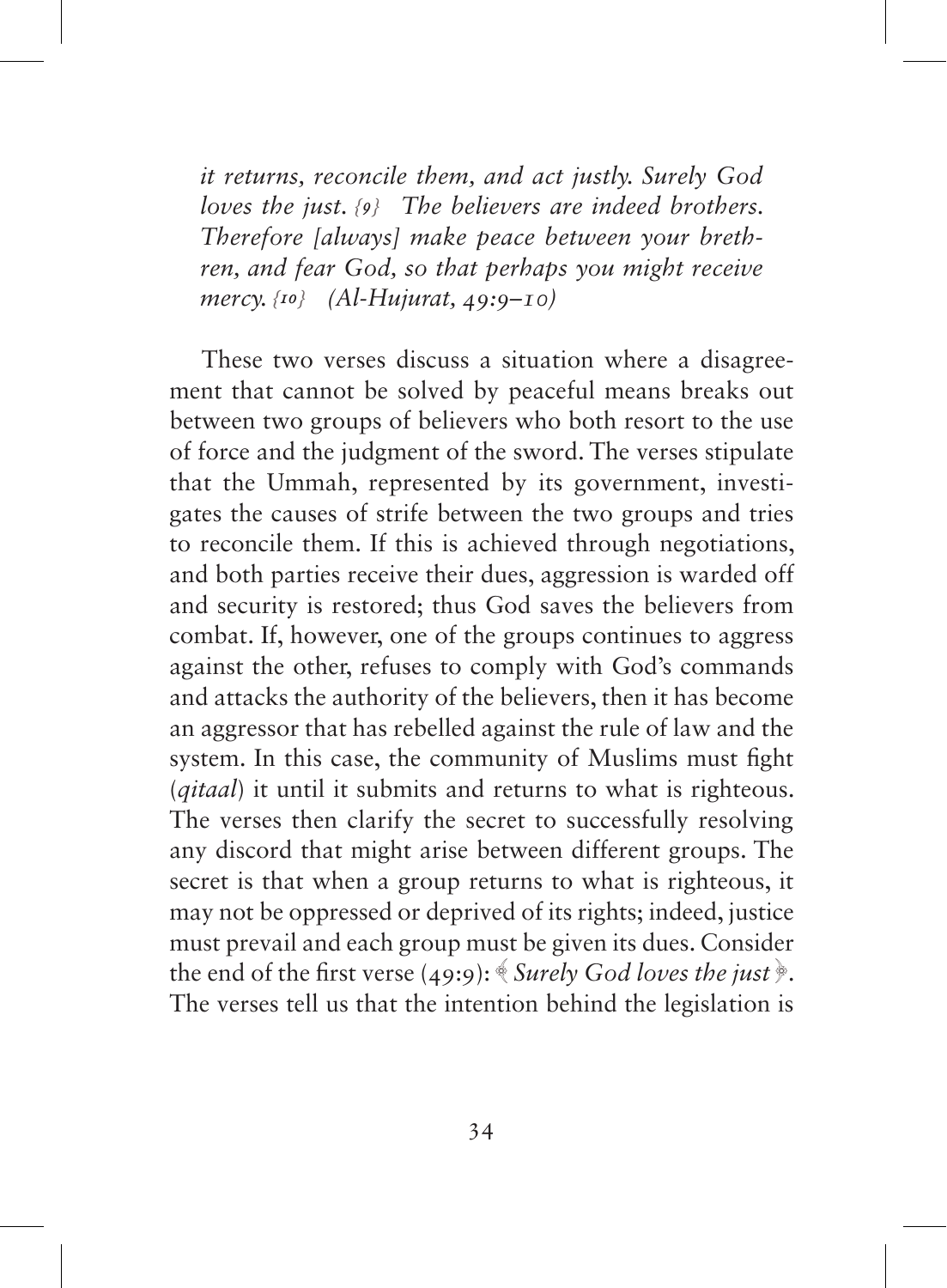the preservation of the unity and indivisibility of the Ummah and the safeguarding of religious brotherhood; one of the important matters of faith. The second verse says:

*The believers are indeed brothers. Therefore [always] make peace between your brethren, and fear God, so that perhaps you might receive mercy. (Al-Hujurat, 49:10)*

These wise Qur'anic legislations were revealed by an illiterate Prophet to ensure peace and bring an end to aggression and violence. They were revealed more than thirteen centuries before humanity came up with the "League of Nations" or the "Security Council" as a means to preserve peace and guarantee liberties and rights for people and states.

If nations understood these wise legislations properly, gave them the attention they deserve and followed them, they would never go astray from the path of wisdom and they would be spared the repeated catastrophes caused by aggression and violence on the one hand and disagreement and division on the other. These are the rules legislated by the Holy Qur'an regarding combat between Muslims. This combat clearly has no bearing on the principles of Islamic *da'wah* and faith in its Message.

Second: Combat between Muslims and non-Muslims. The Holy Qur'an expounds in a comprehensive manner, in many verses and chapters, the legitimate causes and purposes of combat between Muslims and non-Muslims. It enjoins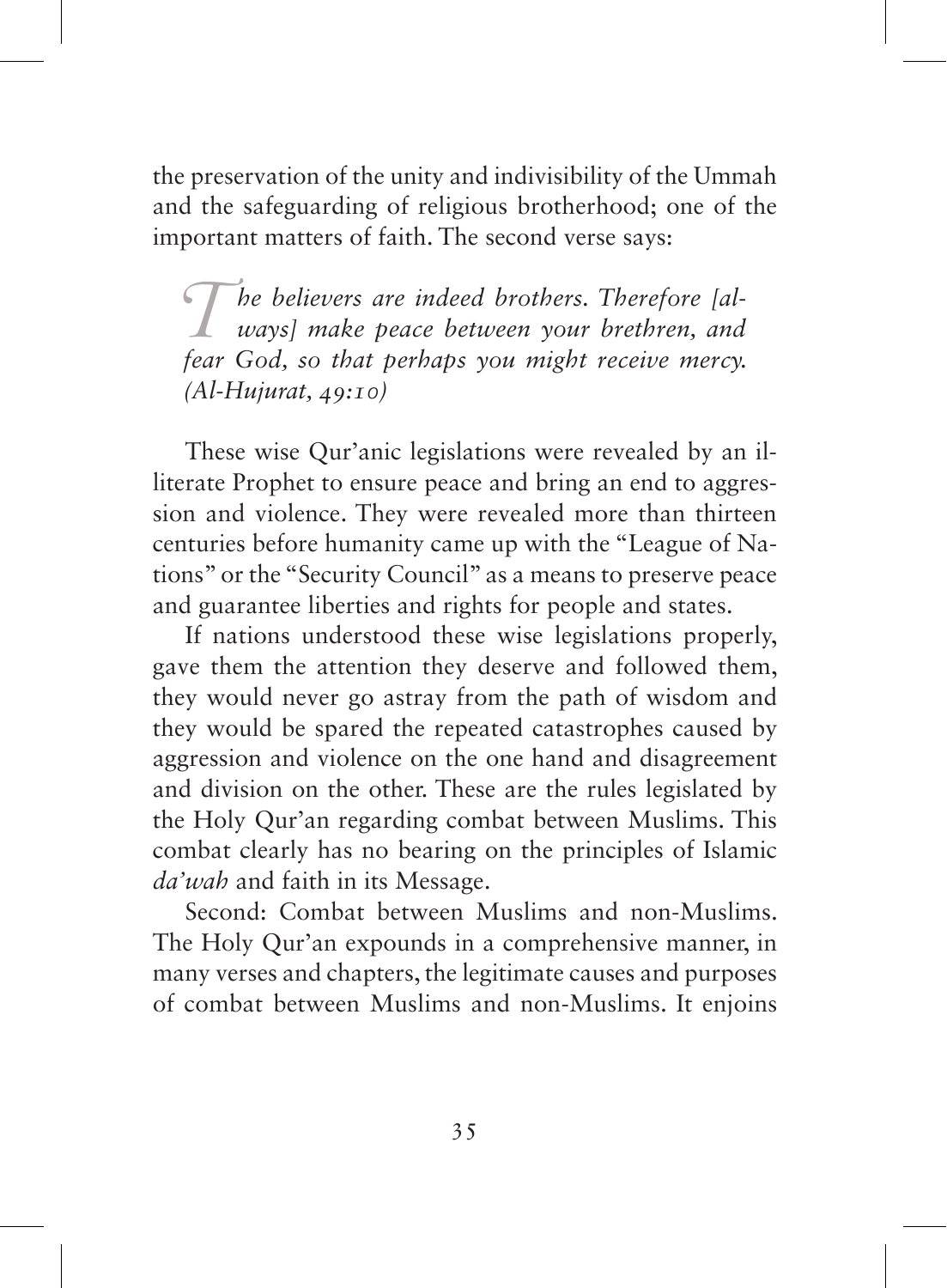that when the purposes of legitimate combat are achieved, it must end. The Qur'an also elucidates what Muslims should be prepared for and the necessary cautions they must take against an unexpected outbreak of war. The Holy Qur'an clarifies the rules and regulations of this kind of combat, in addition to those of truces and treaties. In the following we shall discuss the verses dealing with the causes of this kind of combat, and how it must stop when its purposes are achieved. We will then discuss the relationship between the Verses of Forgiveness and the Verses of Combat.

The early Muslims spent many years in Mecca suffering the worst kinds of punishment, they were not free to worship, were persecuted for believing in a creed that brought them reassurance and were terrorized with regard to property and personal safety. All this continued until they were forced to emigrate. They left their homes and settled in Medina, patiently accepting God's will. Whenever they felt the urge to resist oppression and seek revenge, the Prophet held them back and urged them to be patient and await God's will. The Prophet (PBUH) said: "I have not been ordered to fight (*qitaal*)". This lasted until the Muslims were almost overcome by despair and doubt. Just then God revealed the first Verses of Combat:

*Permission is granted to those who fight because they have been wronged. And God is truly able to help them; {39} those who were expelled from their homes without right, only because they said:*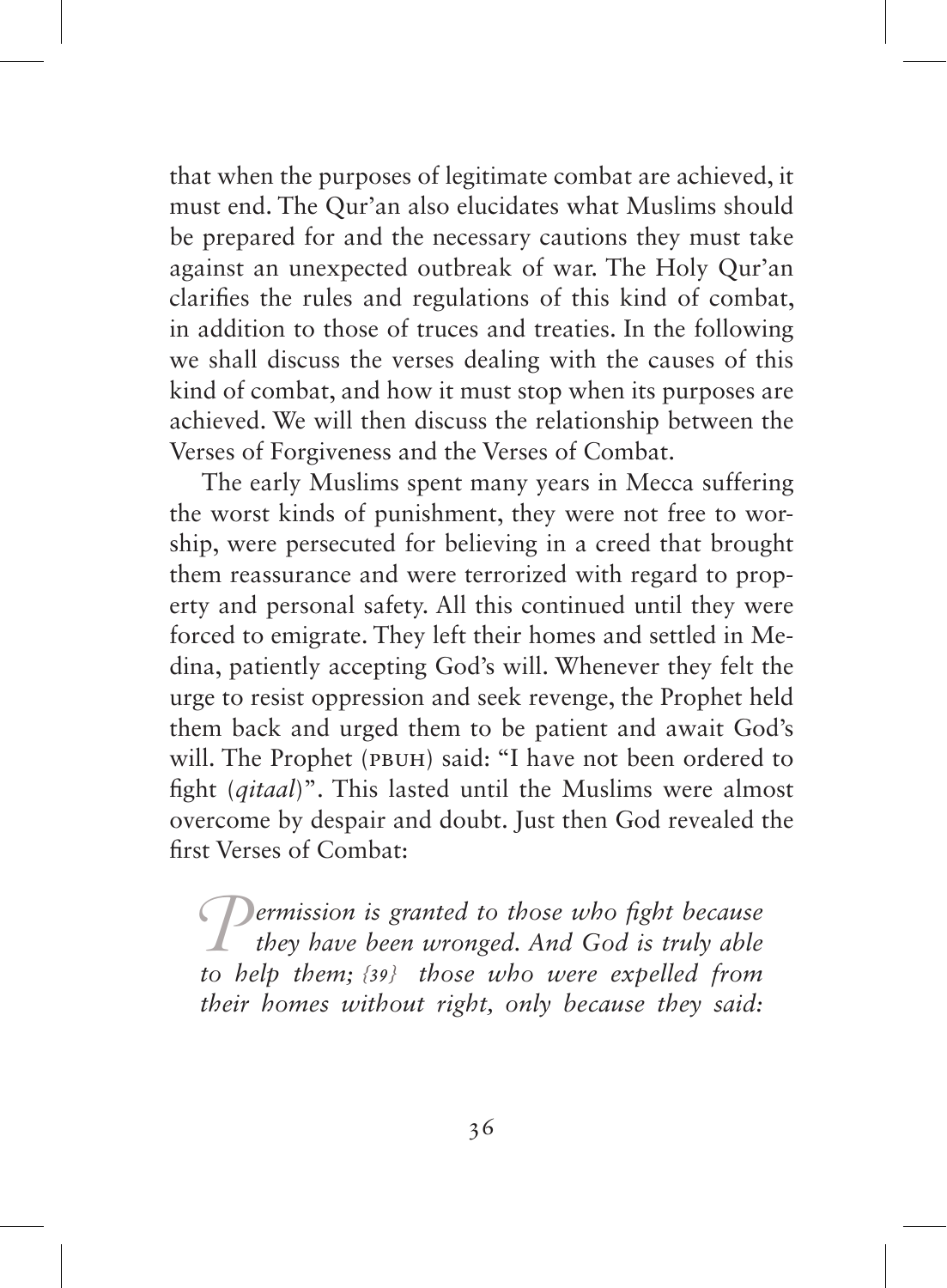*'Our Lord is God'. Were it not for God's causing some people to drive back others, destruction would have befallen the monasteries, and churches, and synagogues, and mosques in which God's Name is mentioned greatly. Assuredly God will help those who help Him. God is truly Strong, Mighty — {40} those who, if We empower them in the land, maintain the prayer, and pay the alms, and enjoin decency and forbid indecency. And with God rests the outcome of all matters. {41} (Al-Hajj, 22:39–41)*

These verses discuss and justify the permission for combat because of the injustices the Muslims faced and because they were expelled from their homes and forced to emigrate. The verses then explain that this permission is in line with the Sunnah of people clashing which maintains a certain equilibrium and averts oppression. It also allows the adherents of different faiths to perform their religious rituals and preserve the doctrine of monotheism. Finally, these verses show that it is God's Sunnah to help those who help Him, the pious who do not use war as an instrument for destruction and corruption, for subjugating the weak and satisfying their own desires and ambitions. The verses make it clear that God helps those who, if they are empowered in the land, cultivate it with goodness and obey God's orders, and are causes for goodness and righteousness and not causes for what is wicked and corrupt. Indeed, God knows who is destructive and who is a cause for good. God says at the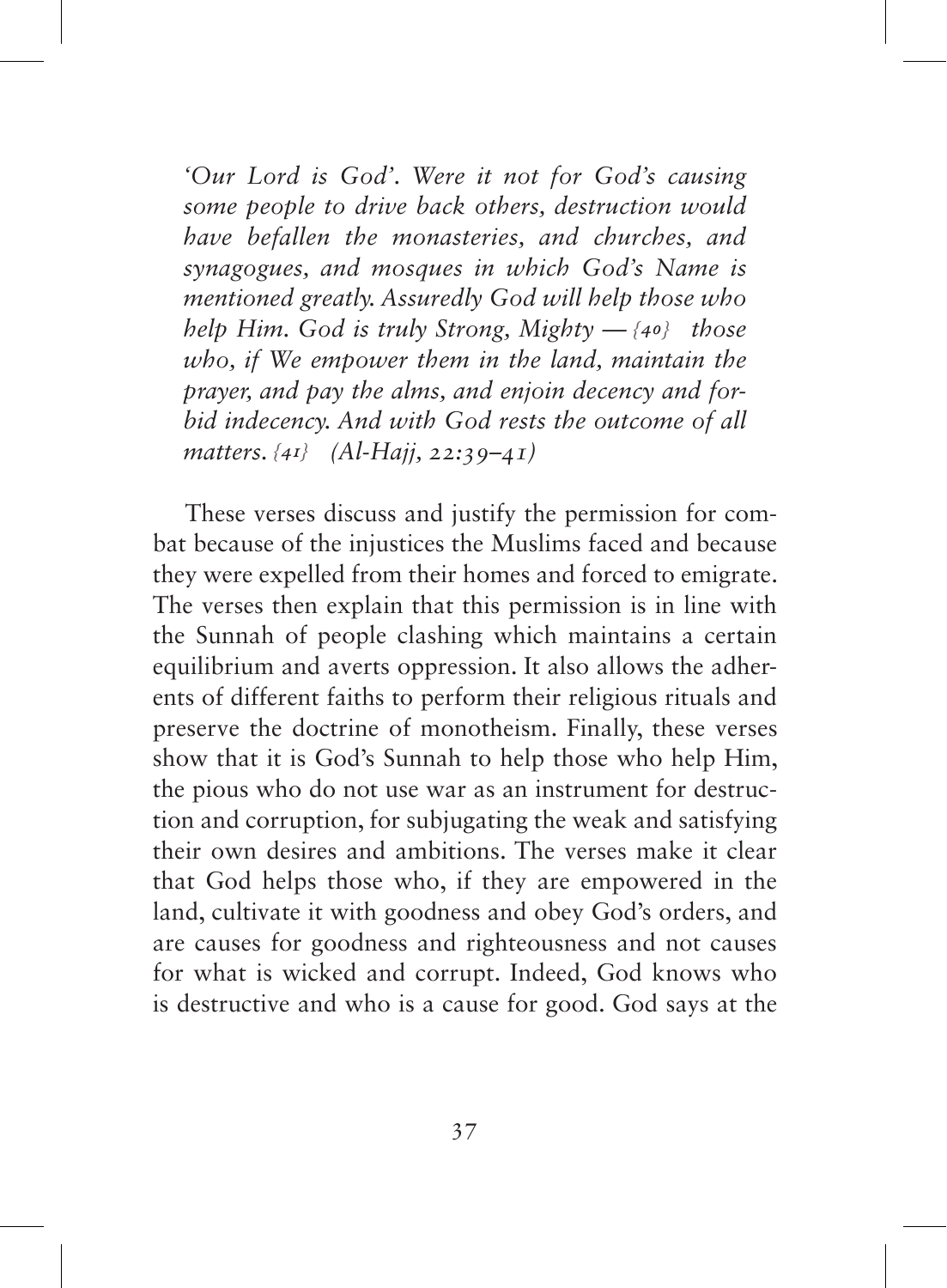end of these verses: ﴾ *And with God rests the outcome of all matters* ﴿."

As we have said, these verses are the first Verses of Combat. They are very clear and do not contain even the slightest evidence of coercion. On the contrary, they confirm that people clashing with each other is one of God's cosmic Sunnahs, inevitable for the preservation of order and the continuation of righteousness and civilization. Without this principle, the earth would be corrupted and all the different places of worship would be destroyed. Indeed, that would happen if tyrants had control over religion, free to abuse it without restraint, coercing people to convert without anyone standing in their way. These verses are not specific to Muslims, they are about humanity in general; they state clearly that destruction would have befallen monasteries, churches and synagogues.

Now let us consider the Verses of Combat in *Surat Al-Baqarah*:

*A*<sup>*nd fight in the way of God with those who fight*<br> *against you, but aggress not; God loves not the*<br> *aggressors* (too) And slov them wherever you come</sup> *aggressors. {190} And slay them wherever you come upon them, and expel them from where they expelled you; sedition is more grievous than slaying. But fight them not by the Sacred Mosque until they should fight you there; then if they fight you, slay them — such, is the requital of disbelievers. {191} But if they desist, surely God is Forgiving, Merciful. {192} Fight them till*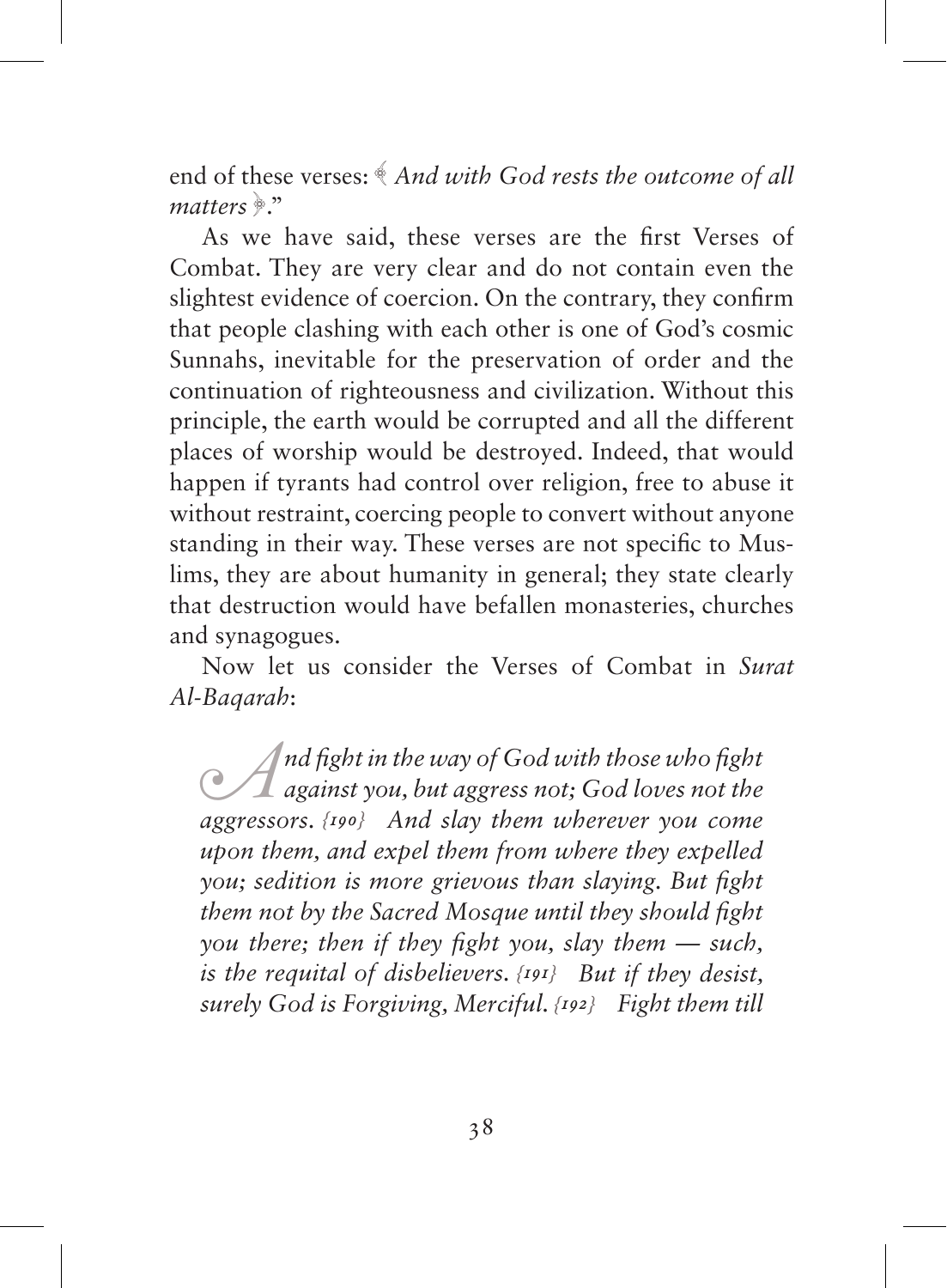*there is no sedition, and the religion is for God; then if they desist, there shall be no enmity, save against evildoers. {193} The sacred month for the sacred month; holy things demand retaliation; whoever commits aggression against you, then commit aggression against him in the manner that he committed against you; and fear God, and know that God is with the God-fearing. {194} (Al-Baqarah, 2:190–194)*

These verses command the Muslims to fight (*qitaal*) in the way of God those who fight against them, to pursue them wherever they are and to scatter them as they have scattered the Muslimts. The verses prohibit unprovoked aggression and emphasize that God does not love aggression or aggressors. The verses then explain that expelling people from their homes, terrorizing their safety and preventing them from living peacefully without fear for their lives or possessions is sedition worse than murder and bloodshed. Therefore, those who practice or provoke these things must be fought in the same manner that fighters must be fought. The verses also prohibit combat in holy places and during holy periods, unless Muslims are under attack in holy places or during holy periods. In these cases, Muslims are allowed to retaliate in equal proportion. The verses then clarify that when the purposes of legitimate combat are achieved, it must end. These purposes are that there be no sedition in matters of religion and that people enjoy religious freedom without oppression or torture. When these purposes are ac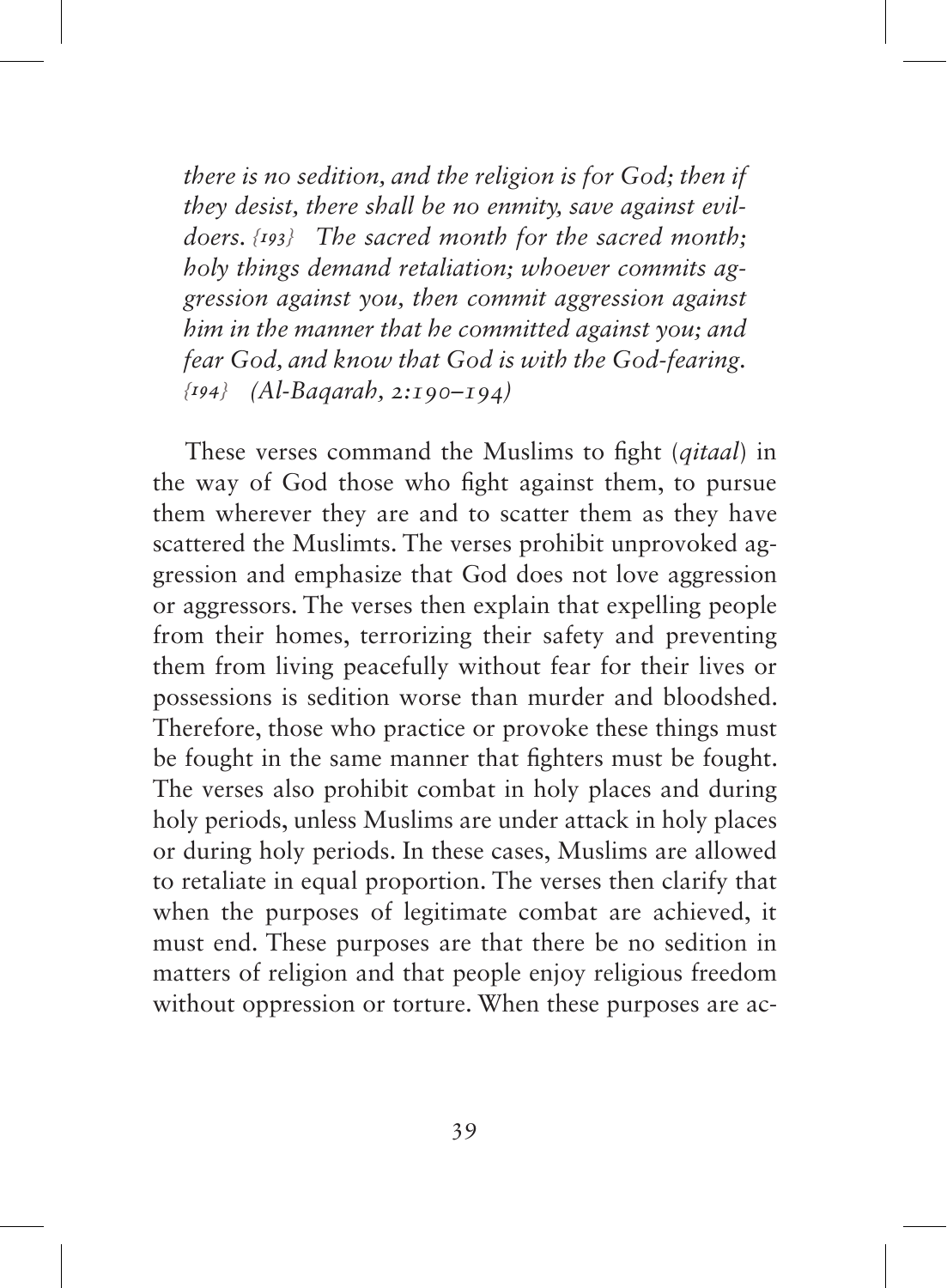complished and people feel safe, combat must cease.

These verses and the principles expounded in them regarding the reasons and purposes of combat do not contain even the slightest trace of the idea of coercion. On the contrary, these verses, like the ones that precede them, state clearly and distinctly that the reason the Muslims were ordered to fight (*qitaal*) was the aggression they faced and the fact that they had been expelled from their homes, and because God's sacred institutions had been violated. Another reason explained in the verses is the many attempts to create sedition in the faith of the Muslims. The verses also clarify the purpose behind such combat, which is to end violence against Muslims and to establish religious freedom devoted to God, free from any pressure or coercion.

We see the principles expounded in these verses in many other Verses of Combat in the following *Surahs* of the Holy Qur'an: *Al-Nisa'*, *Al-Anfal* and *Al-Tawbah*. God says in *Surat Al-Nisa'*:

*What is wrong with you, that you do not fight in the way of God, and for the oppressed men, women, and children who say, 'Our Lord, bring us forth from this town whose people are evildoers and appoint for us a protector from You, and appoint for us from You a helper'. (Al-Nisa', 4:75)*

*S o fight in the way of God; you are charged only with yourself. And urge on the believers; maybe*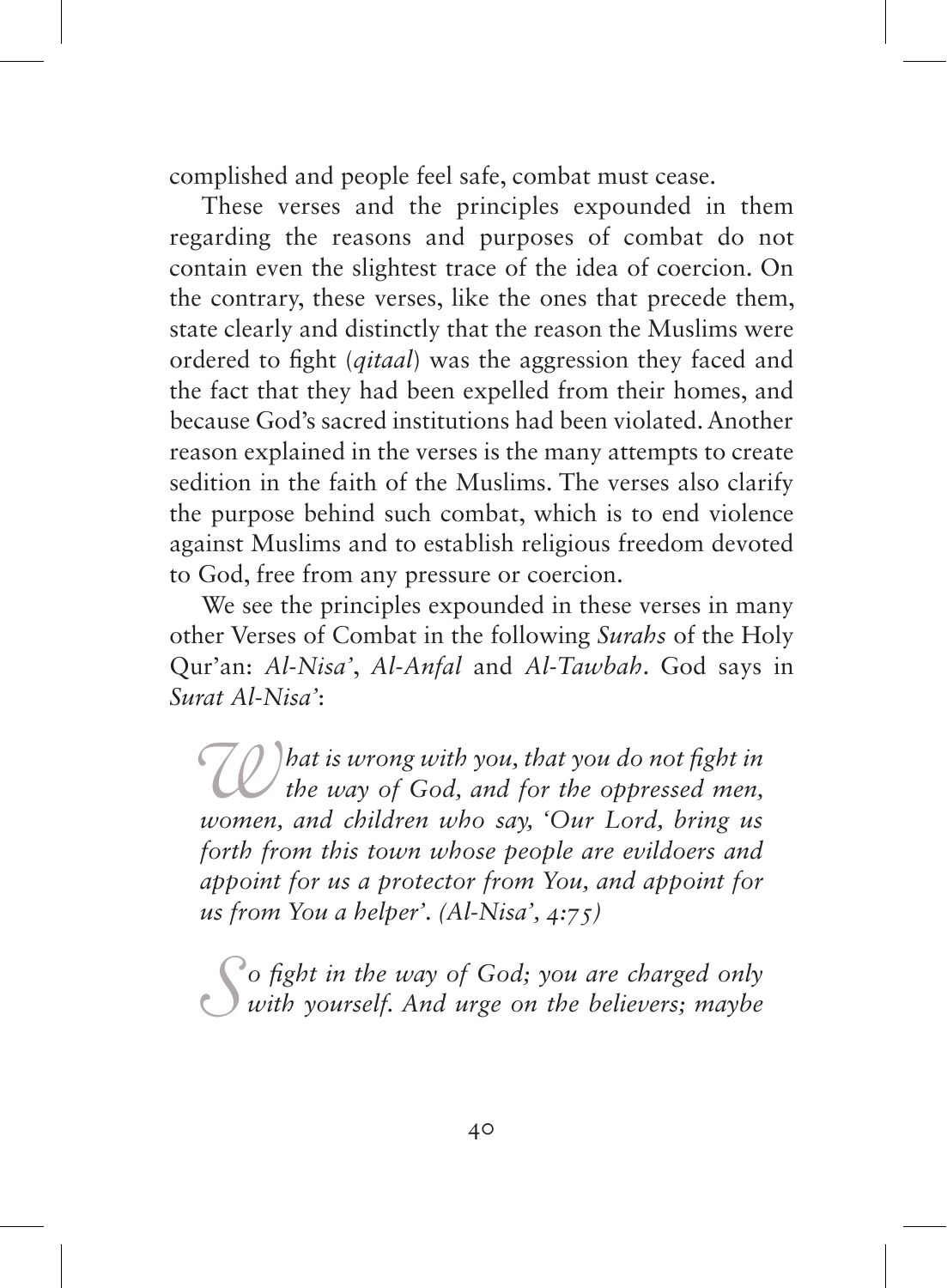*God will restrain the might of the disbelievers; God is mightier and more severe in castigation. (Al-Nisa', 4:84)*

*A*<sup>*nd so if they stay away from you and do not*<br> *fight you, and offer you peace, then God does*<br> *not allow you any way against them*  $\{so\}$  So *if*</sup> *not allow you any way against them. {90} … So, if they do not stay away from you, and offer you peace, and restrain their hands, then take them and slay them wherever you come upon them; against them We have given you clear warrant. {91} (Al-Nisa', 4:90–91)*

Consider the following in these verses: ﴾ … *maybe God will restrain the might of the disbelievers*… ﴿ and ﴾ … *if they do not stay away from you*… ﴿. When we reflect on these verses we can understand the spirit of sedition that people harboured against Muslims and on account of which the Muslims were ordered to fight them (*qitaal*). This is exactly the same principle that is expounded in the verses we sited from *Surat Al-Baqarah*, *Surat Al-Anfal* and *Surat Al-Tawbah*. God says in *Surat Al-Anfal*:

*A*<sup>*nd fight them until sedition is no more and re-<br><i>ligion is all for God; then if they desist, surely*<br>*God sees what they do (Al-Anfal 8:20)*</sup> *God sees what they do. (Al-Anfal, 8:39)*

This verse is similar to what God says in *Surat Al-Baqarah* and *Surat Al-Tawbah*: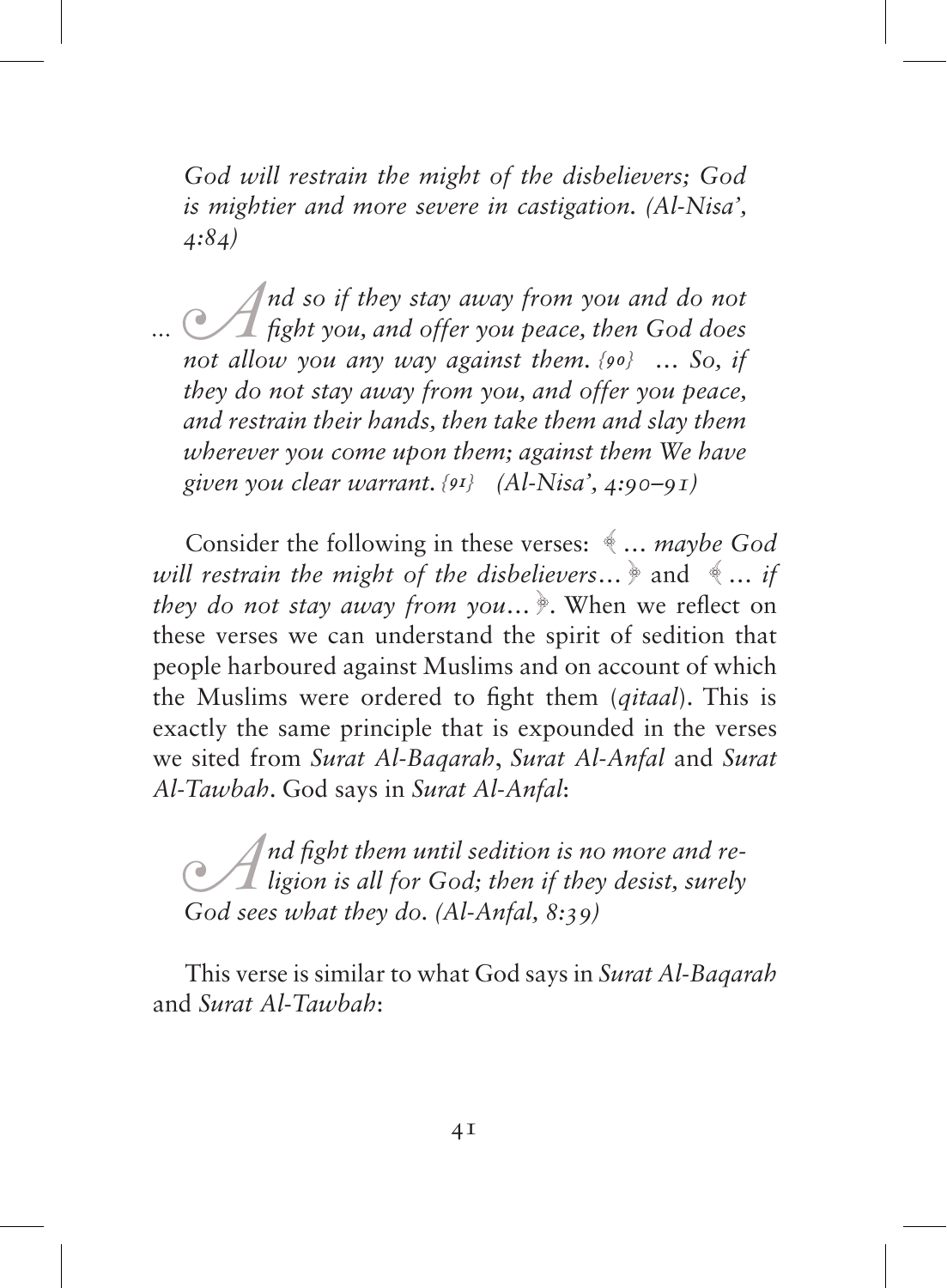$B$  *ut if they break their oaths after [making] their*  $B$  *pact and assail your religion, then fight the leaders of unbelief — verily they have no [binding] oaths, so that they might desist. {12} Will you not fight a people who broke their oaths and intended to expel the Messenger — initiating against you first? Are you afraid of them? God is more worthy of your fear if you are believers. {13} (Al-Tawbah, 9:12–13)*

*A*<sup>*nd fight the idolaters altogether, even as they fight you altogether; and know that God is with those who fear Him (Al-Tawhah 0:26)*</sup> *with those who fear Him. (Al-Tawbah, 9:36)*

Consider the following in these verses: ﴾ *But if they break their oaths after [making] their pact and assail your religion*… ﴿ and ﴾ *initiating against you first*… ﴿ and ﴾ *even as they fight you altogether*  $\triangle$  When we reflect on these verses we can understand that they were revealed about people who were recalcitrant in their sedition and in whom the elements of corruption were so deeply rooted that oaths had become of no value to them and virtue of no significance. There is no doubt that combat with these people, purifying the earth from them and ending their sedition is to serve the common good of mankind.

In *Surat Al-Tawbah*, after the verses we quoted above, there are two verses that at first consideration seem to contradict the principles regarding combat. We shall site theses two verses and clarify what they signify in light of the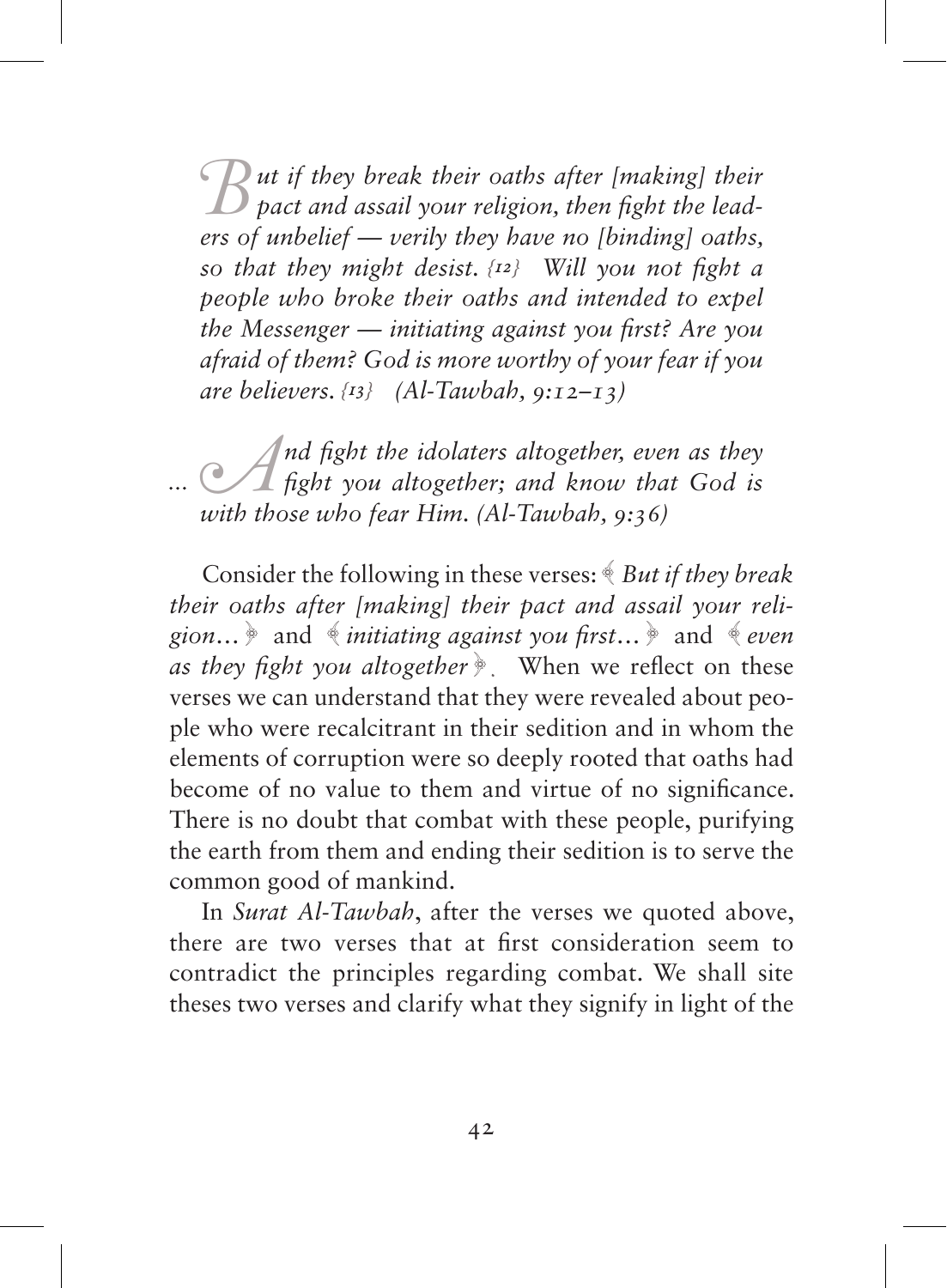preceding verses which, because they are many and clear, are fundamental with regard to the legality of combat and the reasons for it. Therefore, other verses must be compared to the principles contained in those verses and interpreted accordingly.

The first verse is:

*Fight those who do not believe in God, nor in the Last Day, and who do not forbid what God and His Messenger have forbidden, nor do they practice the religion of truth, from among of those who have been given the Scripture, until they pay the jizyah tribute, readily being subdued. (Al-Tawbah, 9:29)*

The second verse is:

*O you who believe, fight those of the disbelievers who are near to you, and let them find harshness in you, and know that God is with the pious. (Al-Tawbah, 9:123)*

The first verse commands the Muslims to fight (*qitaal*) a group that God describes as people who "*do not believe in God*". This group has behaved with the Muslims in a manner that is cause to fight them: they broke pacts, attacked the *da'wah* and placed obstacles in its path. However, the verses do not state that unbelief in God and the other descriptions mentioned are reasons for the Muslims to fight them; the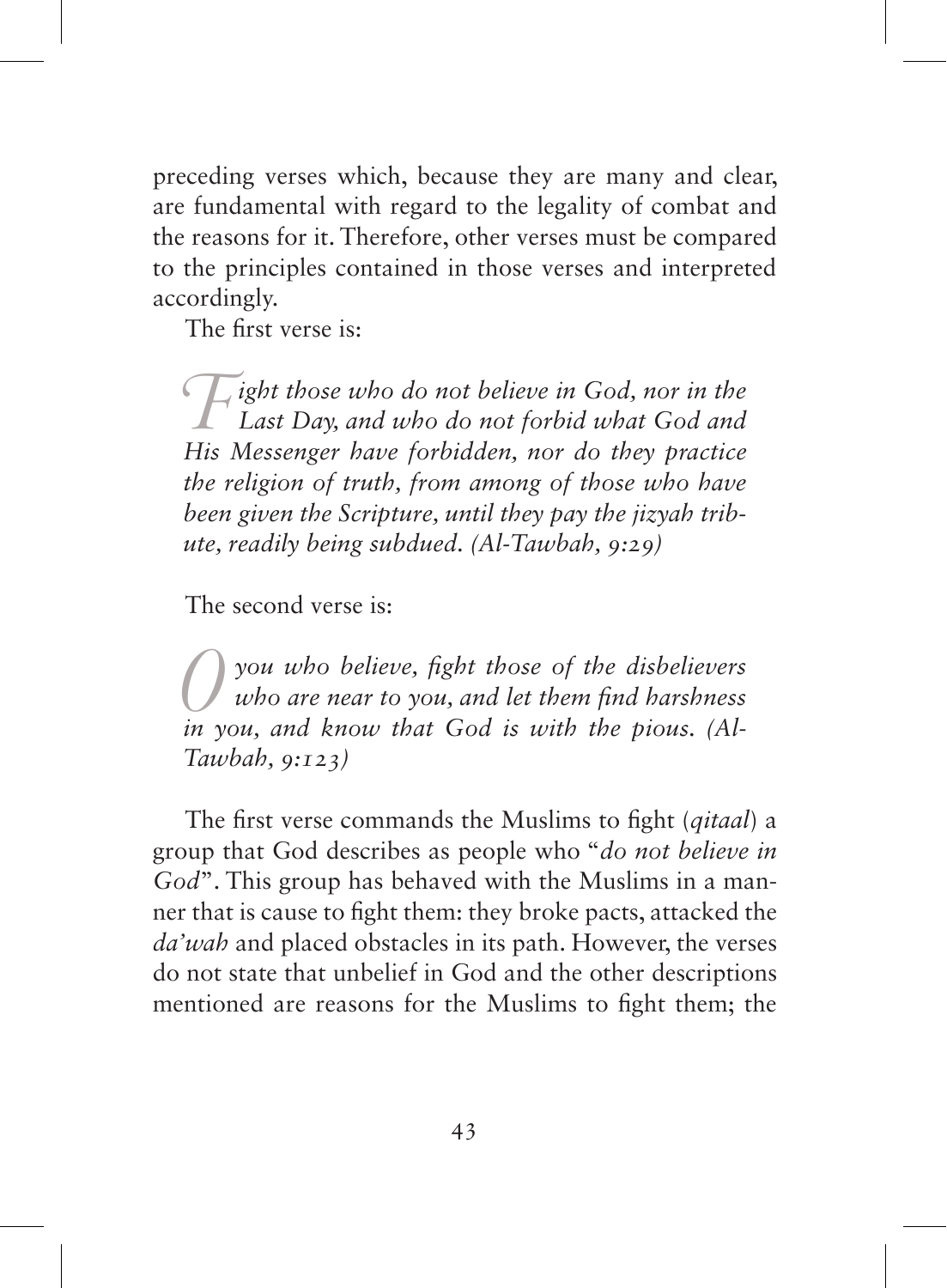verses only mention them as descriptions and clarifications. These descriptions are meant to serve as further incitement to fight them once their aggression materializes. For they changed God's religion to suit themselves and took their rabbis and monks as lords beside God (*Al-Tawbah*, 9:30), while allowing and forbidding things according to their whims and unbelieving in what God has decreed as forbidden or permissible. Nothing deters them from aggression, breaking pacts and violating rights. These are the people whom, according to the above verses, must be fought continuously until they yield and desist from harm and spreading sedition. The Holy Qur'an introduces a symbol to signify this yielding; the payment of a tribute or poll tax (*jizyah*). The *jizyah* was a means through which they actually participated in shouldering the burdens of the state and shared the means for the common good of both Muslims and non-Muslims3 .

The verse also indicates the reason for combat which we have already pointed out. The phrase: ﴾ *readily being subdued* ﴿ shows us the state they will be in when the *jizyah* is collected from them, a state of yielding to the authority of the Muslims and living under their laws. Doubtless this means that previously they had been recalcitrant and that there was good cause for the Muslims to fight them.

This is how this verse should be understood and its context brings it in agreement with the other verses. If the intention behind this verse was to have the Muslims fight them because of their unbelief and to show that unbelief was the reason why they were fought, then the verse would have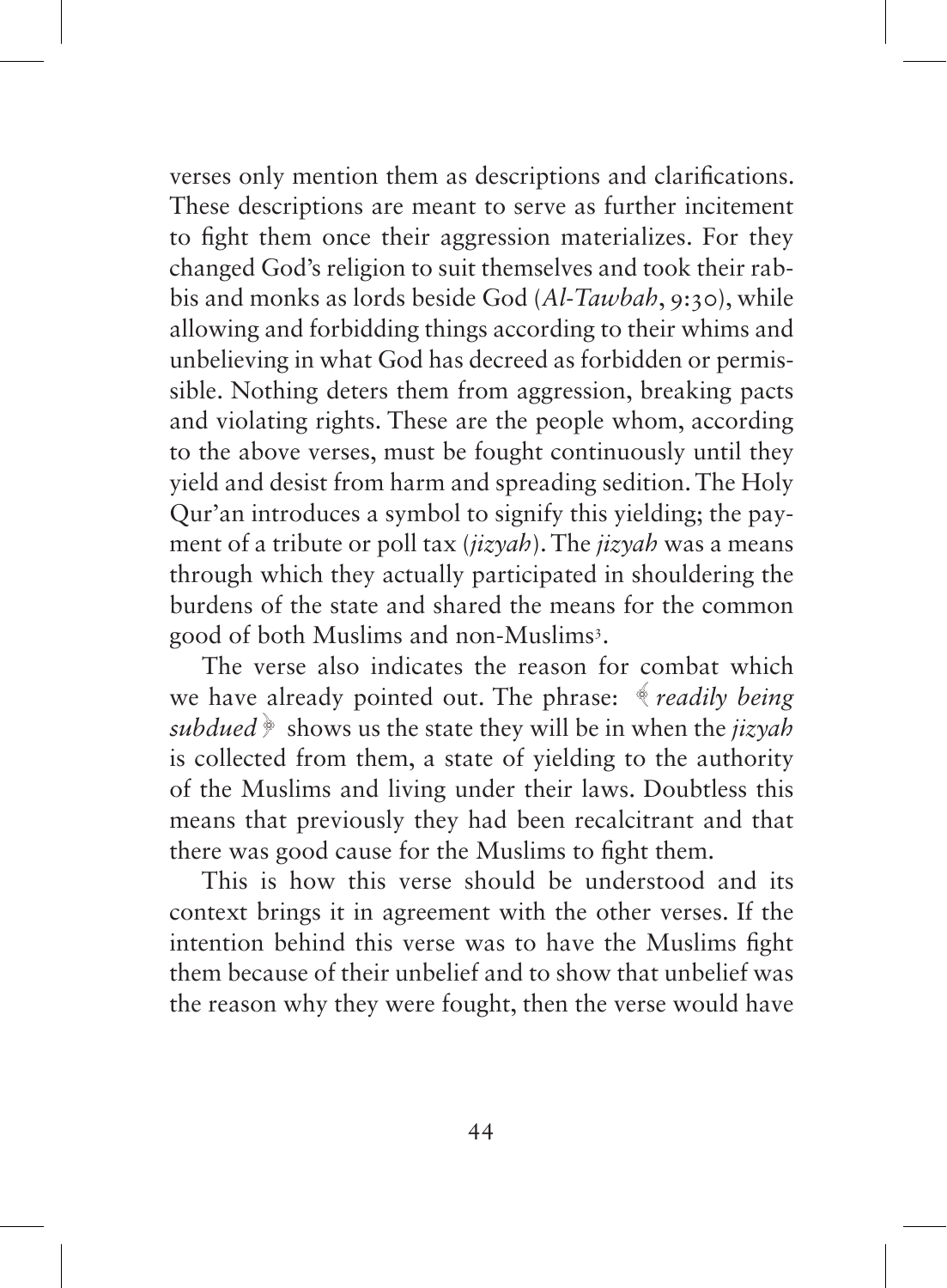stated that the purpose of this combat was to have them convert to Islam. In this case *jizyah* would not have been an acceptable result, nor indeed would allowing them to abide by their own religion.

The second verse: ﴾ *… fight those of the disbelievers who are near to you...*  $\frac{1}{2}$  should not be compared with the previous verses which were revealed to clarify the reasons and causes for combat. This verse was revealed to show a practical war plan to be followed when legitimate combat breaks out. The verse guides the Muslims that, when enemies are manifold, the nearest of them should be fought first and so on, in order to clear the road from enemies and to facilitate victory<sup>4</sup>.

This principle, established in the Holy Qur'an, is one of the principles followed today by warring states. No belligerent state attacks until it has cleared the path before it and until it is sure that all obstacles in its way have been removed. Thus, it is clear that these two verses have no link to the reason for combat as formulated by the other verses.

From what we have discussed one may infer that:

There is not a single verse in the Holy Qur'an that indicates that the aim of combat in Islam is conversion.

The causes for combat – as seen in the preceding verses – are limited to fending off aggression, protecting the *da'wah* and safeguarding freedom of religion.

When the Holy Qur'an prescribed combat, it distanced it from avarice, selfishness and the abasement of the meek. Indeed the Holy Qur'an intended combat (*qitaal*) only as a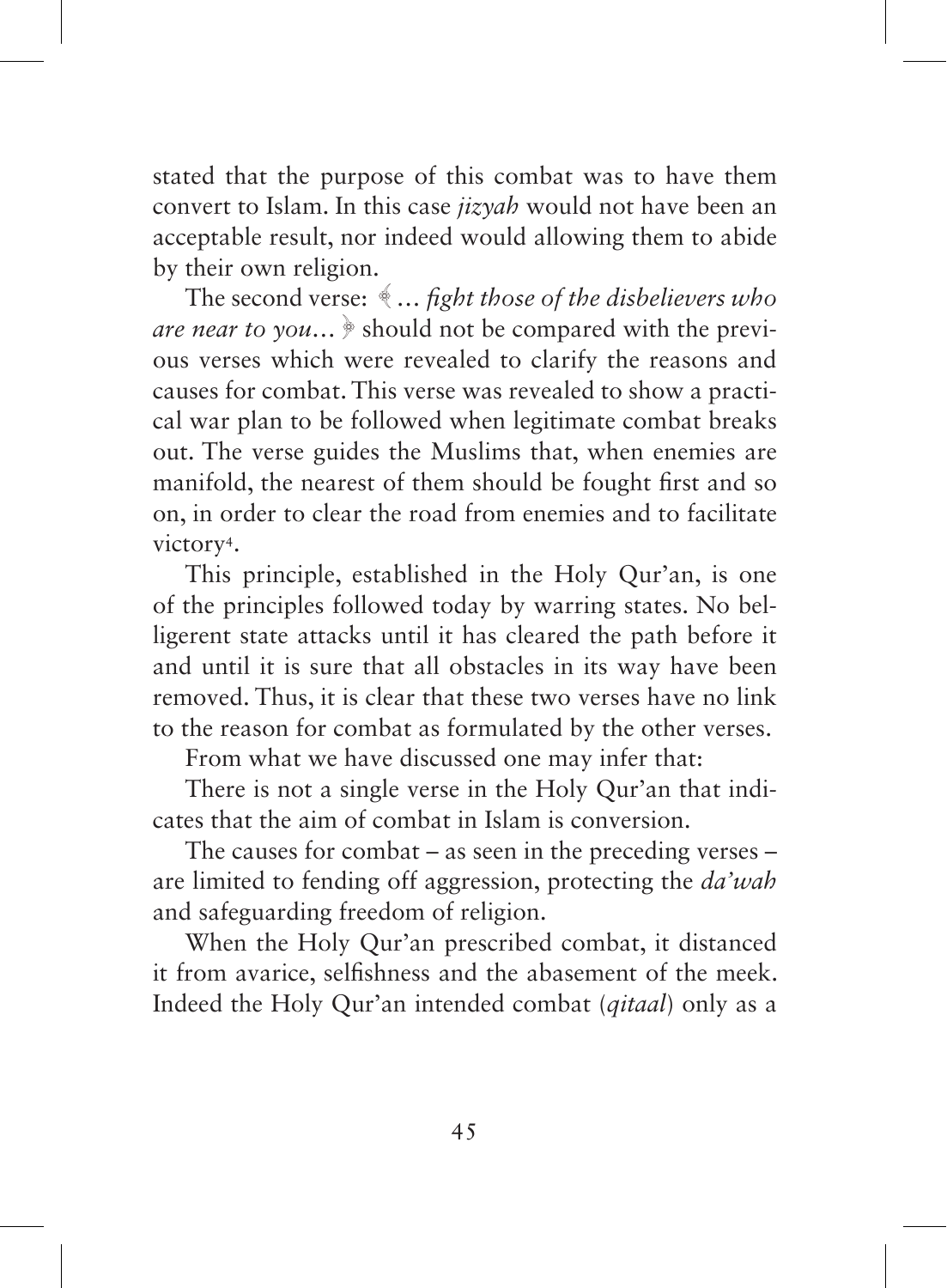means to peace, security and a life of justice and equality.

The *jizyah* was never intended as payment in return for one's life or retaining one's religion, it was intended as a symbol to signify yielding, an end of hostility and a participation in shouldering the burdens of the state.

After this has been explained, nobody can malign Islam or misinterpret the verses of the Holy Qur'an and assume what other ignorant people have assumed; that Islam has chosen combat (*qitaal*) as a means of propagating its *da'wah*, and that its calling was propagated by coercion and the use of force.

We shall now cite a verse from *Surat Al-Mumtahanah* that can be considered an Islamic ordinance regarding how Muslims should treat non-Muslims.

God does not forbid you in regard to those who did<br> **G** not wage war against you on account of religion<br>
and did not expel you from your homes, that you *and did not expel you from your homes, that you should treat them kindly and deal with them justly. Assuredly God loves the just. {8} God only forbids you in regard to those who waged war against you on account of religion and expelled you from your homes and supported [others] in your expulsion, that you should make friends with them. And whoever makes friends with them, those — they are the wrongdoers. {9} (Al-Mumtahanah, 60:8–9)*

Read this ordinance then recall *Surat Al-Ma'idah*, one of the last parts of the Holy Qur'an to be revealed, and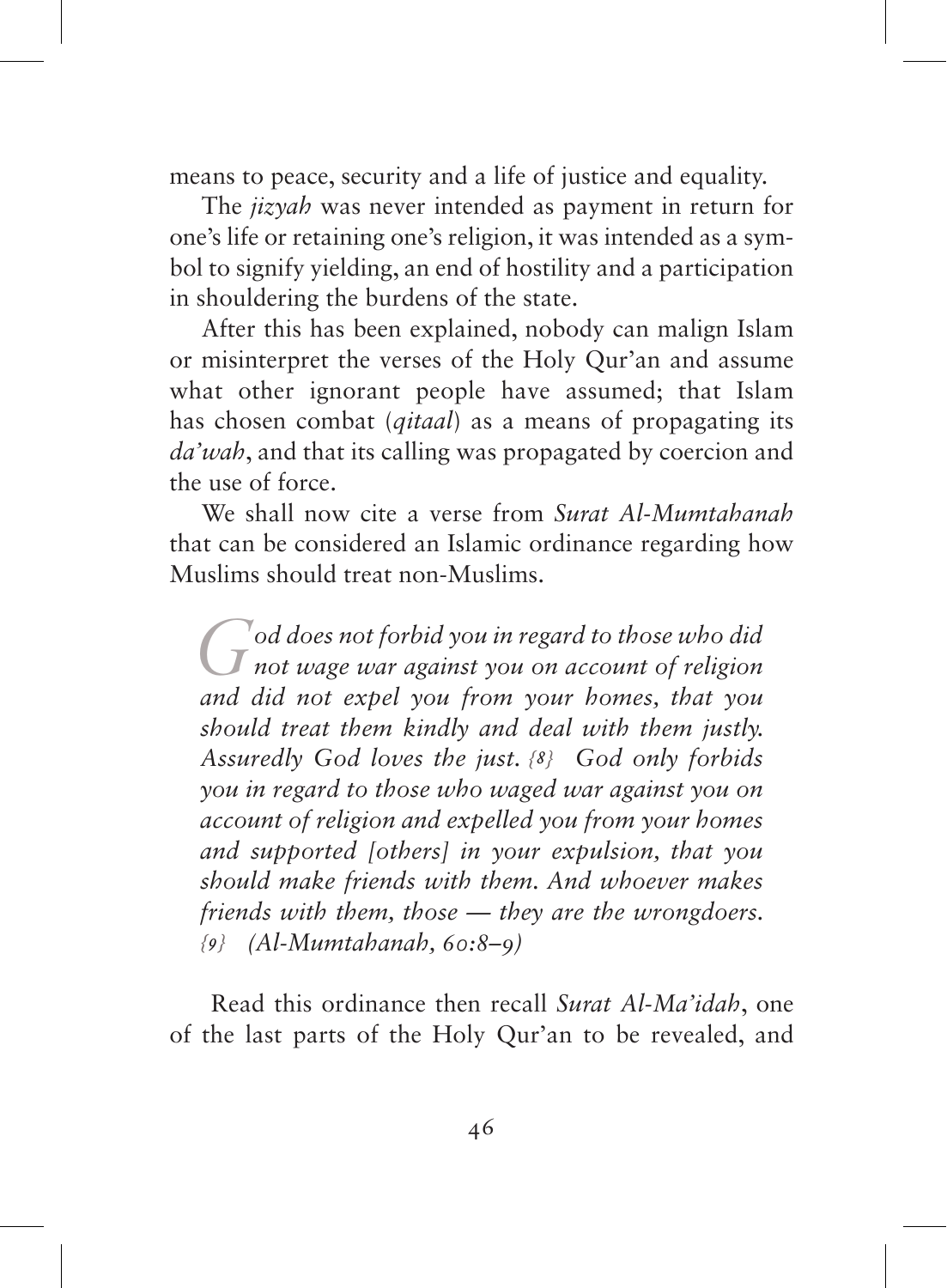note what it says about the relations between Muslims and non-Muslims:

 $\int$ *T* oday the good things are permitted to you, and the food of those who were given the Scripture is now and permitted to them is now *is permitted to you, and permitted to them is your food. Likewise, the believing married women, and the married women of those who were given the Scripture before you, if you give them their wages in wedlock, and not illicitly, or taking them as lovers. Whoever disbelieves in faith, his work has indeed failed, and in the Hereafter he shall be among the losers. (Al-Ma'idah, 5:5)*

When one considers these verses, one understands the sublime spirit that Islam possesses with regard to its relations with non-Muslims: kindness, justice, friendship and affinity. It is a relationship so magnificent that even the most modern principles of international relations known to man pale in comparison.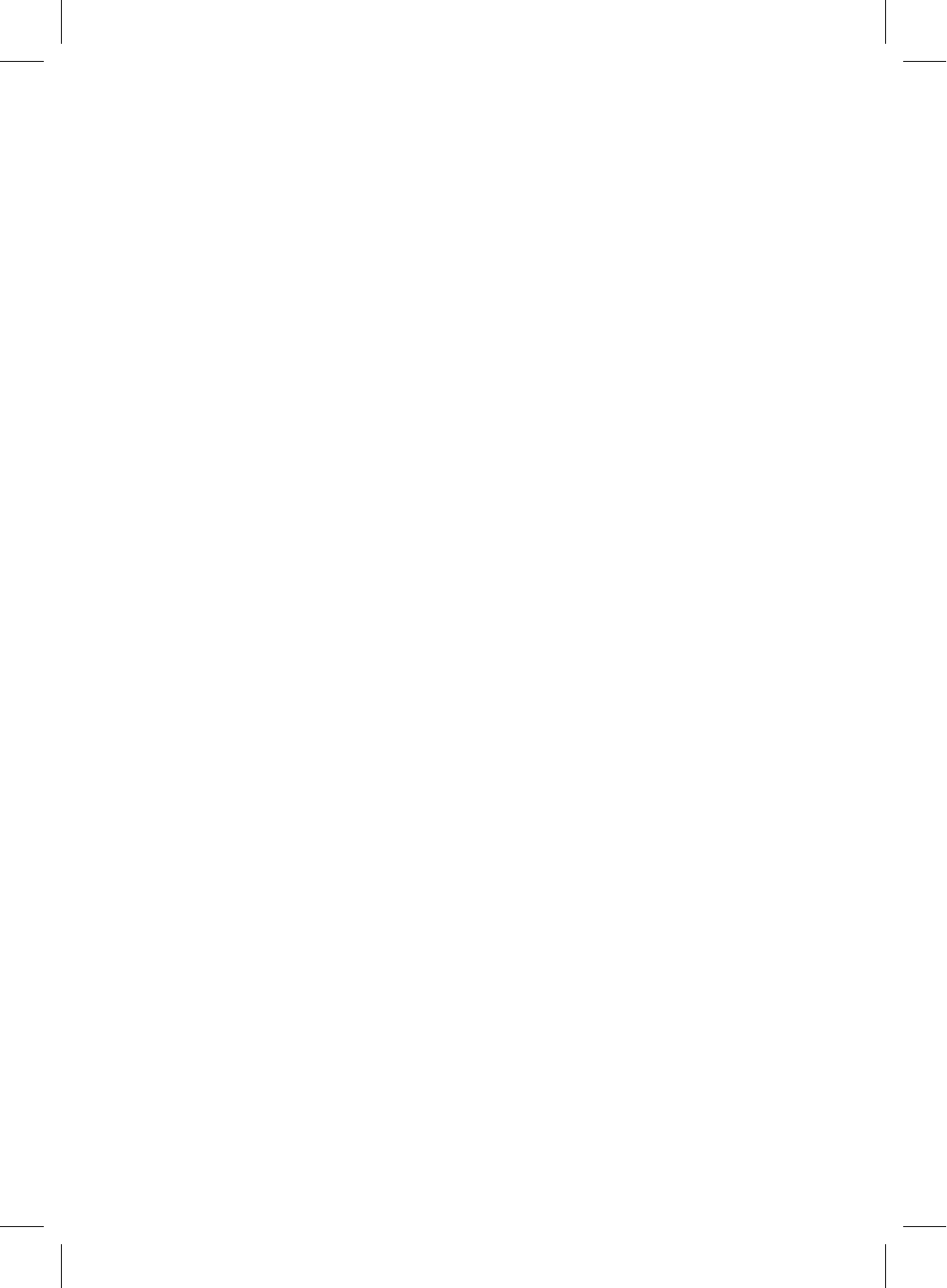## The Relationship Between the Verses of Forgiveness and the Verses of Combat

It now behoves us to discuss an issue that has occupied the minds of many people while examining the Holy Qur'an and comparing its verses. These people fall into two categories:

- 1. a group that is antagonistic towards Islam and who searches the Holy Qur'an for faults
- 2. a group of Qur'anic exegetes whose religious zeal drives them to reconcile supposed inconsistencies within the Holy Qur'an

The second group is inclined to consider that some verses abrogate others and some of these exegetes allow themselves to get carried away to such an extent that they seem to have paved the road, unintentionally, for attacks by those who are antagonistic to Islam and to the Holy Qur'an.

The antagonists have examined the relationship between the different Verses of Combat (*ayaatul qitaal*) and the Verses of Combat as a whole; they have also examined the Verses of Pardon and Forgiveness. Their conclusion is that while some Verses of Combat permit combat, other verses urge combat and incite it. And while some verses order combat against those who aggress and forbid instigating aggression, other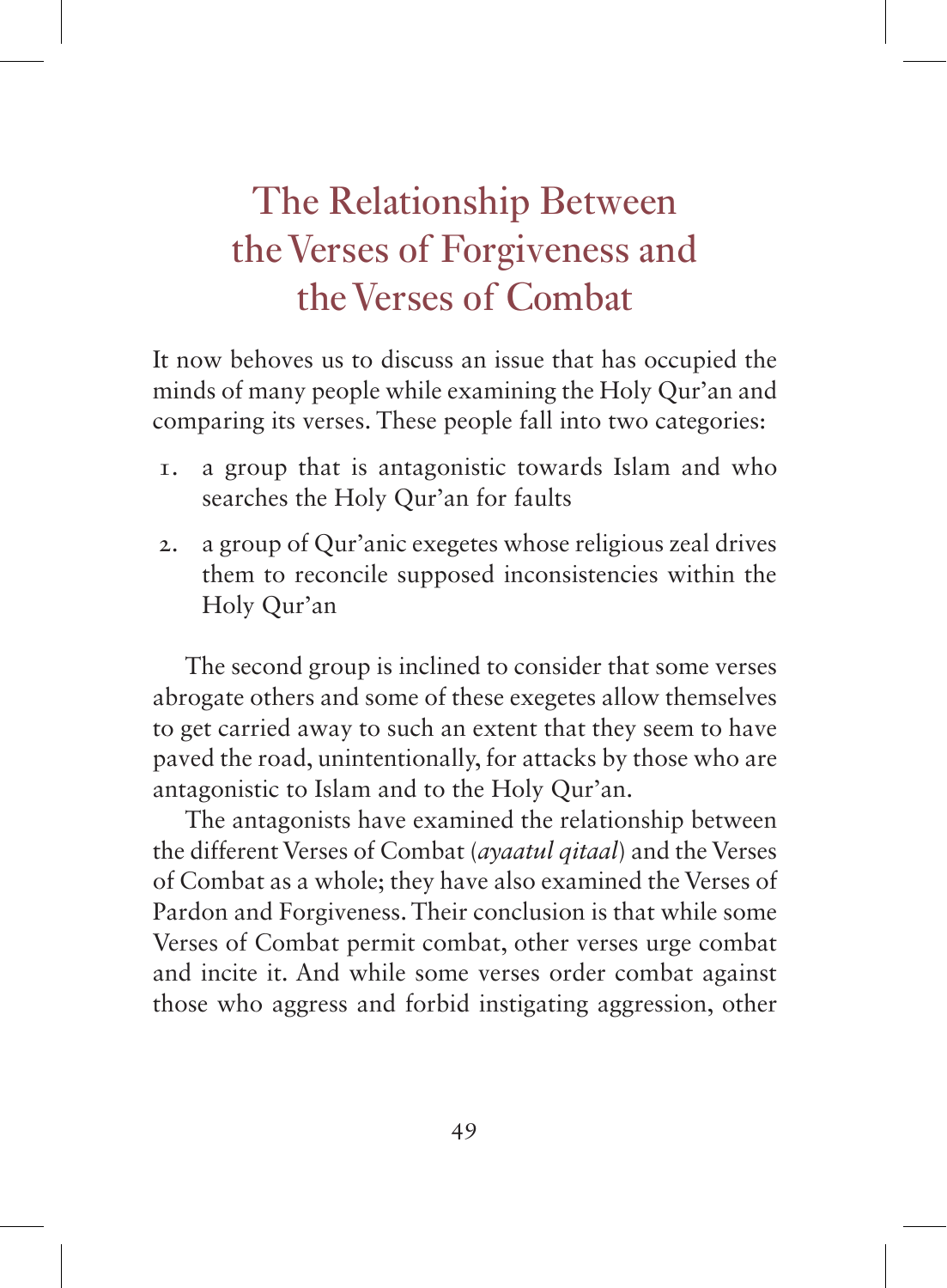verses command that everyone be fought mercilessly, relentlessly and without distinction between aggressors and others. While these verses as a whole order and regulate combat, there are many other verses found in all *Surahs* of the Holy Qur'an that command forgiveness, pardon, countering evil with good and a calling to the way of God with wisdom.

The antagonists claim that these are all contradictions and are incompatible with the idea that the Holy Qur'an was divinely revealed to the Prophet Muhammad (PBUH). As for those who love the Holy Qur'an and serve it, they hold that the Verses of Combat abrogate the Verses of Forgiveness and Pardon, even verses like (*Fussilat*, 41:34): *And they are not equal, the good deed and the evil deed. Repel with that which is better...*  $\ast$  and (*Al-Nahl*, 16:125):  $\ast$  *Call to the way of your Lord with wisdom and fair exhortation, and dispute with them by way of that which is best*… ﴿ They also say that (*Al-Tawbah*, 9:36): ﴾ … *fight the idolaters altogether, even as they fight you altogether*… ﴿ abrogates any preceding Verses of Forgiveness.

One of their more peculiar opinions is that (*Al-Baqarah*, 2:191) ﴾ *And slay them wherever you come upon them…* ﴿ abrogates the immediately preceding verse (*Al-Baqarah*, 2: 190): ﴾ *And fight in the way of God with those who fight against you*… ﴿ They also say that (*Al-Baqarah*, 2:193): ﴾ *Fight them till there is no sedition*… ﴿ abrogates (*Al-Baqarah*, 2: 191): ﴾ *… But fight them not by the Sacred Mosque until they should fight you there…* ﴿.

The above Qur'anic pericope from *Surat Al-Baqarah* is made up of four verses; two abrogating verses and two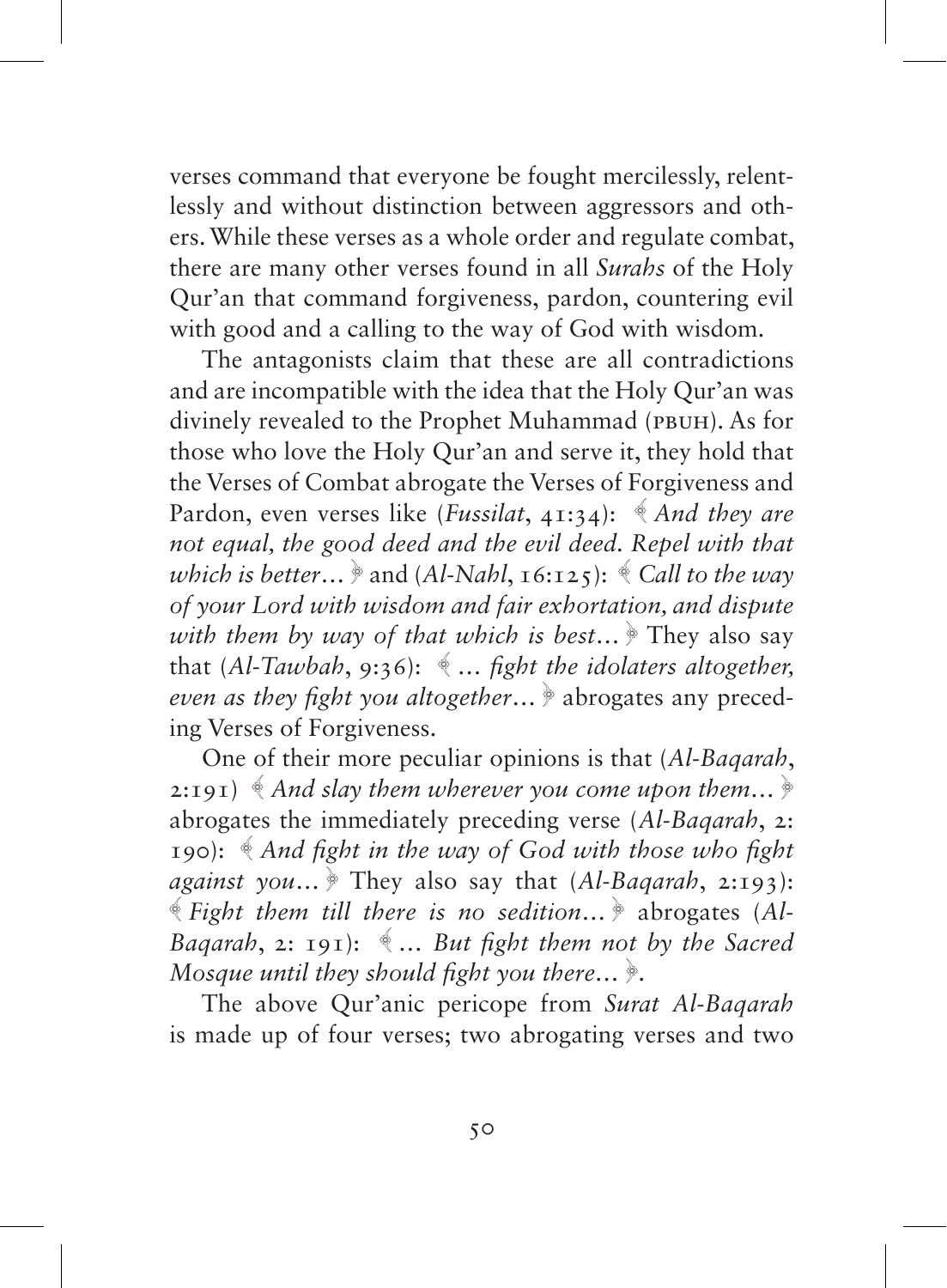abrogated verses: the second verse abrogates the first and the fourth abrogates the third. Al-Imam Al-Razi commented on this opinion in his great work on Qur'anic exegesis *Al-Tafsir Al-Kabir*: "It is improbable that the Wise One would combine verses in a row where each abrogates the other." It is not improbable that this interpretation has paved the road for antagonists of Islam to say that the Holy Qur'an contains contradictions. They do not accept the notion of abrogation as claimed by lovers of the Holy Qur'an. Indeed how can they accept our claim when even some of our own scholars do not?

After this explanation, one can see that there is no contradiction or incompatibility between the different Verses of Combat and no room for the idea that some have been abrogated because abrogation is only applied when there is contradiction. These verses are therefore fixed and unassailable; amounting to the same thing and establishing one rule, one reason and one purpose.

As for the Verses of Forgiveness and Pardon, they aim to shape morality and are to be followed in a context that does not infringe on pride and dignity. Every situation has its own legislation and these verses are also fixed and unassailable.

Legislation that is built upon consideration for different situations, and for the different conditions of individuals and groups, and asks of people that in each situation they follow what is most suitable, cannot be accused of being a contradictory legislation or that some parts of it abrogate others. Indeed, to people with sound minds, it is a wise and extremely precise legislation that promotes the interest of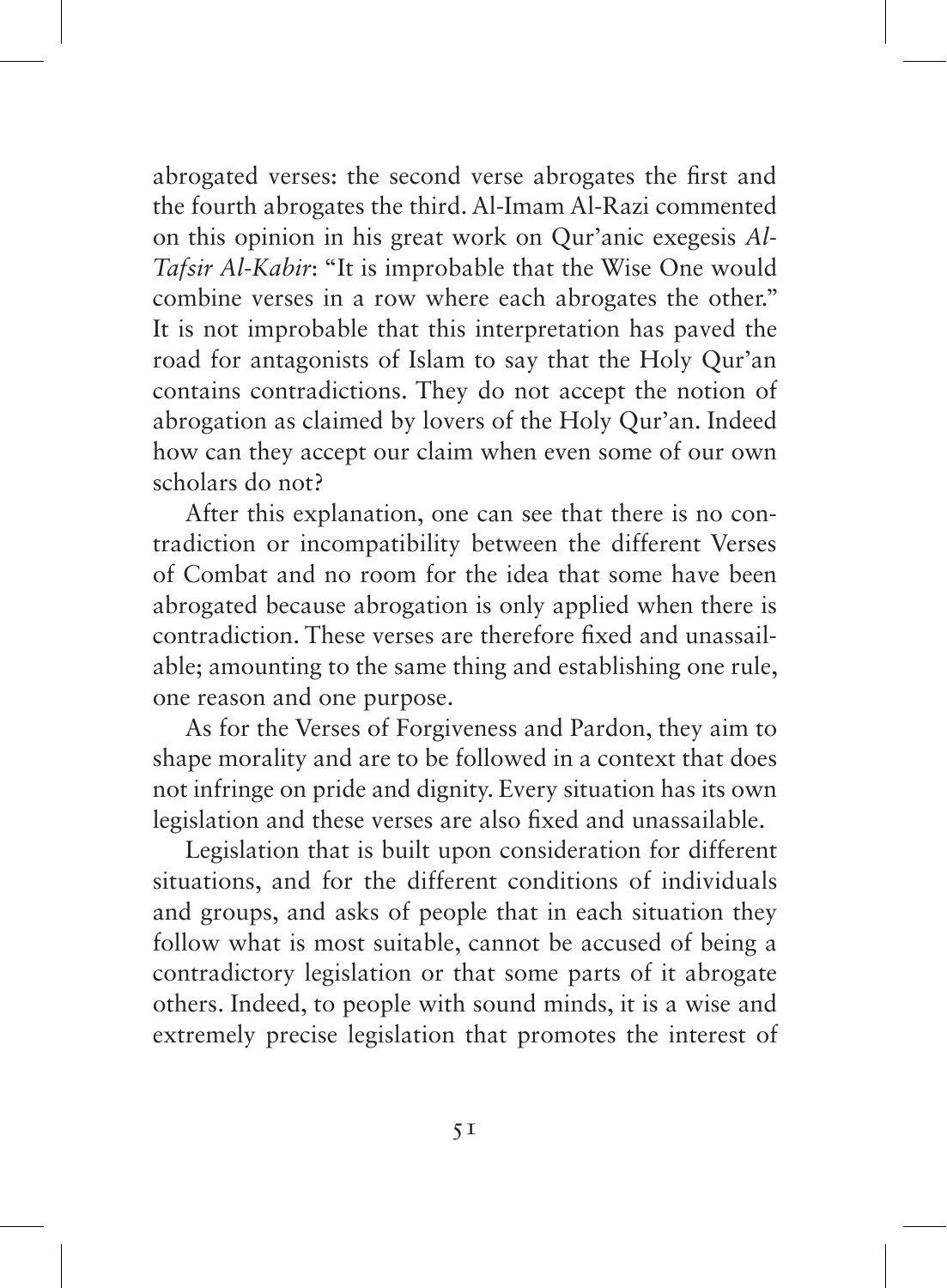those who fall under its authority and brings happiness to the individual and the community.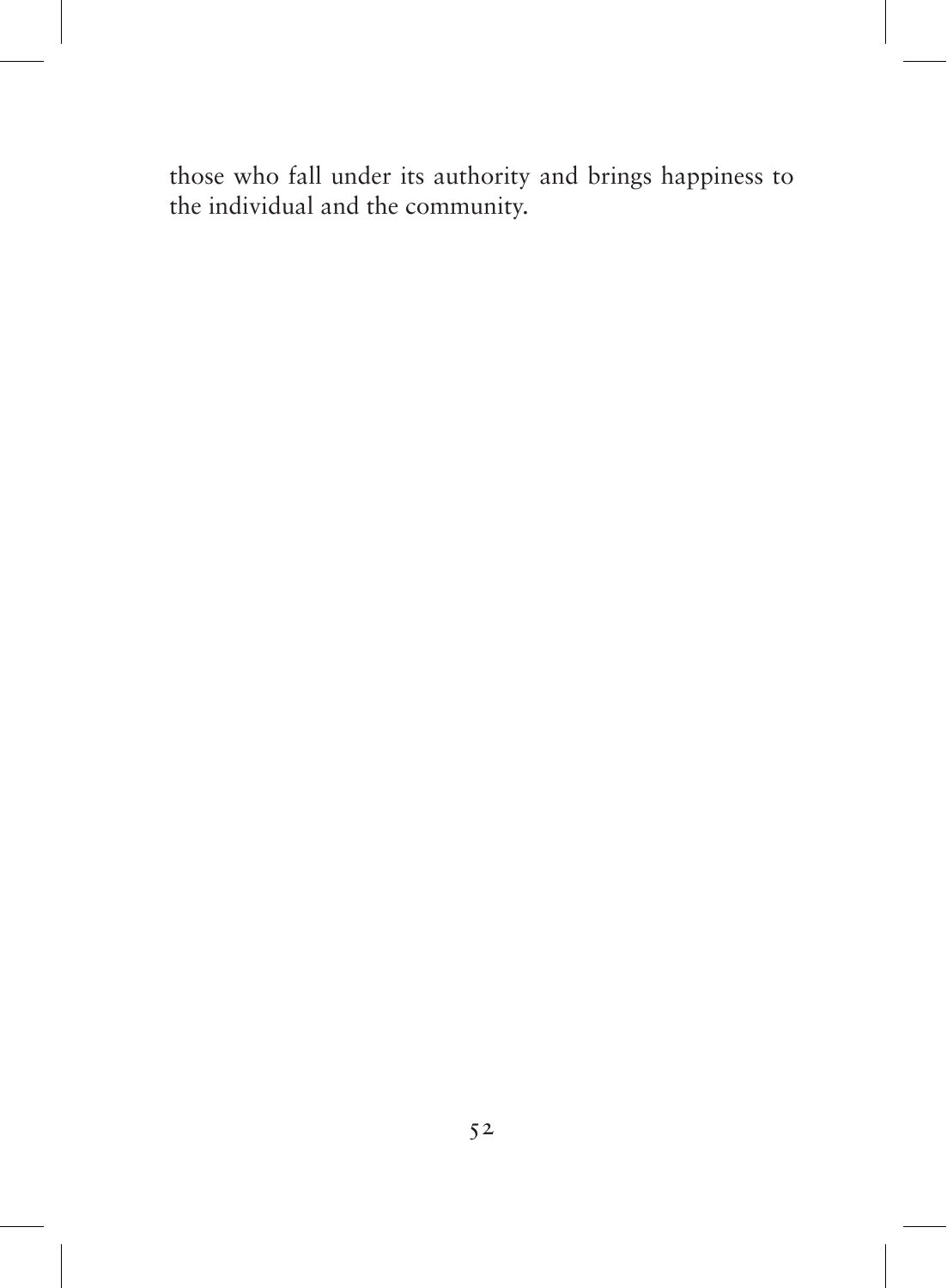## The Verses that Organise Combat

In the previous chapters we concluded that the Holy Qur'an gives only three reasons for combat: fending off aggression, protecting the *da'wah* and safeguarding freedom of religion. These are the only cases in which God urges combat (*qitaal*) and considers it lawful and desirable. God also reveals many of the ethics and rules that guarantee victory. In this chapter we will discuss the verses that expound these aspects of combat.

When one studies these verses in the Holy Qur'an, one finds that Islam stipulates general principles that constitute an objective law for combat that is better than any other found in modern civilization. This objective law for combat for a nation that wishes for itself pride and dignity is based on three elements:

- 1. strengthening the nation's morale
- 2. preparing material force
- 3. practical organization for combat

In outlining the ways in which people may enjoy a good life, the Holy Qur'an expounds these three elements in a manner that encompasses all the institutions and systems that humanity has produced in all its varied cultures and throughout the ages. These elements are powerful, extensive and dominate people's hearts and fill them with mercy, com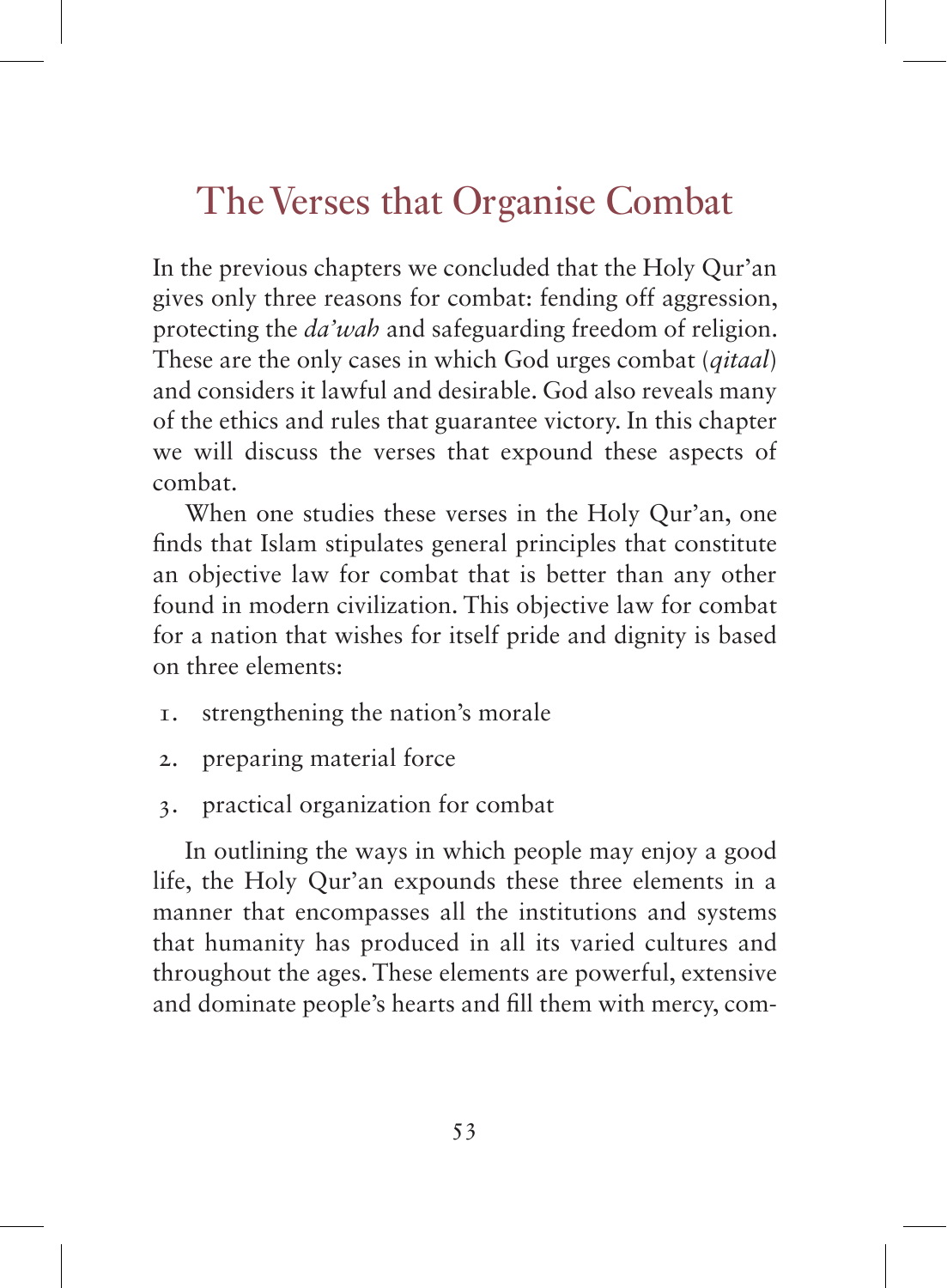passion, devotion and a desire for God's approval through purifying the earth from corruption and clearing it from tyranny and aggression. These notions are present in all three elements.

Regarding the first element, strengthening the nation's morale; the Holy Qur'an says about this:

So let them fight in the way of God those who sell the life of this world for the Hereafter; and who-<br>
ever fights in the way of God and is slain or conquers *ever fights in the way of God and is slain or conquers, We shall give him a great wage. {74} What is wrong with you, that you do not fight in the way of God, and for the oppressed men, women, and children who say, 'Our Lord, bring us forth from this town whose people are evildoers and appoint for us a protector from You, and appoint for us from You a helper'. {75} Those who believe fight in the way of God, and those who disbelieve fight in the way of a false deity. Fight therefore against the friends of Satan; surely the plotting of Satan is ever feeble. {76} (Al-Nisa', 4: 74–76)*

These words stir the emotions towards combat (*qitaal*) in the way of God. And God doubles the reward of those who struggle in God's way. This combat is waged to save the weak, show goodness to one's fellow human, to resist tyranny and despotism and to defeat the agents of evil and corruption. The Holy Qur'an also says: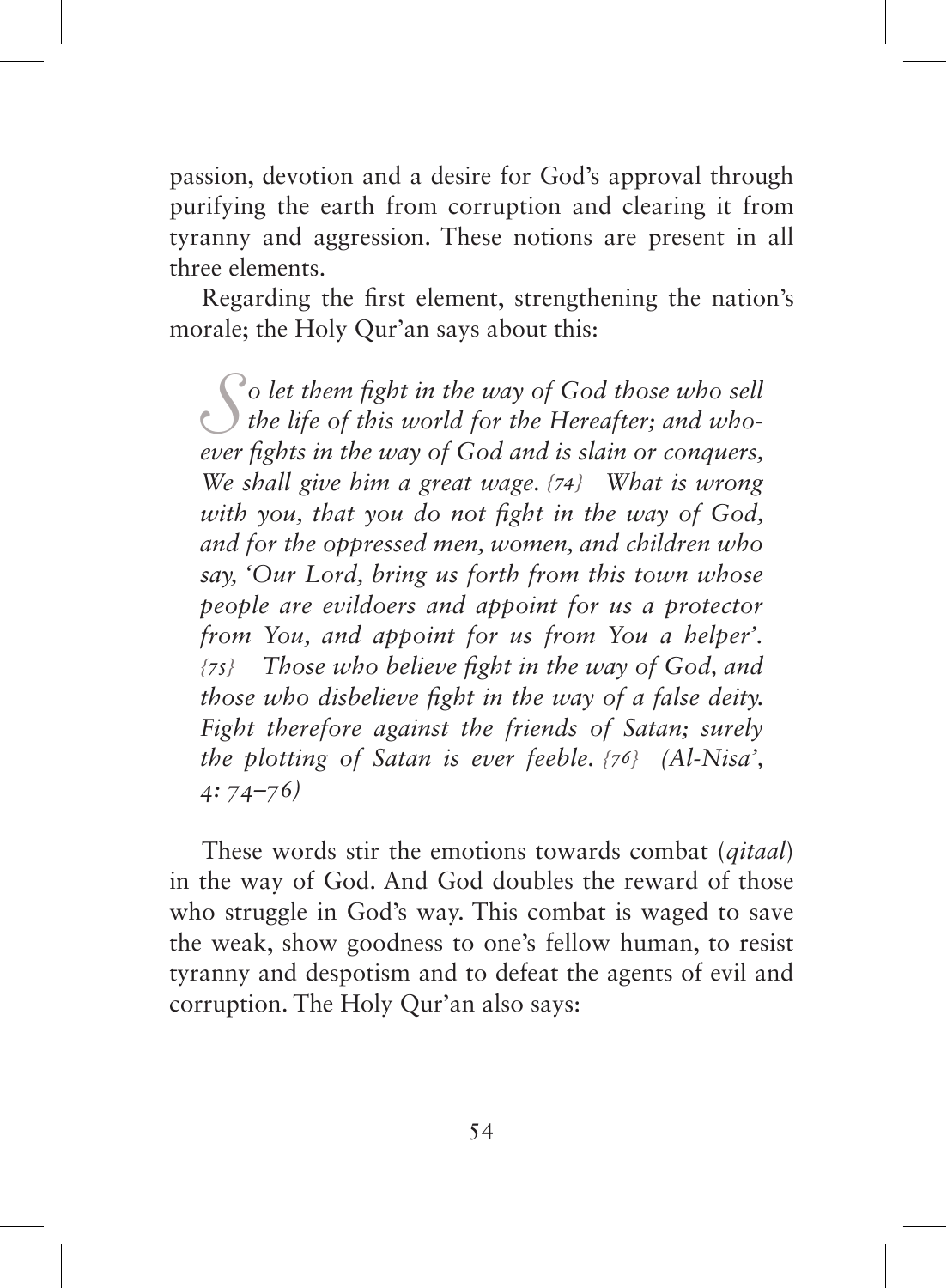*Do you reckon the giving of water to pilgrims and the attendance of the Sacred Mosque to be the same as he who believes in God and the Last Day and struggles in the way of God? They are not equal in God's sight; and God guides not the evildoing folk. {19} Those who believe, and have emigrated, and have struggled in the way of God with their possessions and their lives are greater in degree with God; and those, they are the triumphant. {20} Their Lord gives them good tidings of mercy from Him and beatitude; for them shall be gardens wherein is enduring bliss, {21} therein they shall abide forever. Surely with God is a tremendous reward. {22} (Al-Tawbah, 9:19–22)*

When one studies these verses deeply, particularly the words: ﴾ *Surely with God is a tremendous reward* ﴿, one comes to know that those who struggle in the way of God with their lives or their money have unlimited rewards that can only be comprehended by the All-Knowing, Exalted One. The Holy Qur'an also says:

*I* ndeed God has purchased from the believers their<br>lives and their possessions, so that theirs will be<br>[the reward of] Paradise: they shall fight in the way of *ndeed God has purchased from the believers their lives and their possessions, so that theirs will be God and they shall kill and be killed; that is a promise which is binding upon Him in the Torah and the Gospel and the Qur'an; and who fulfils his covenant better than God? Rejoice then in this bargain of yours*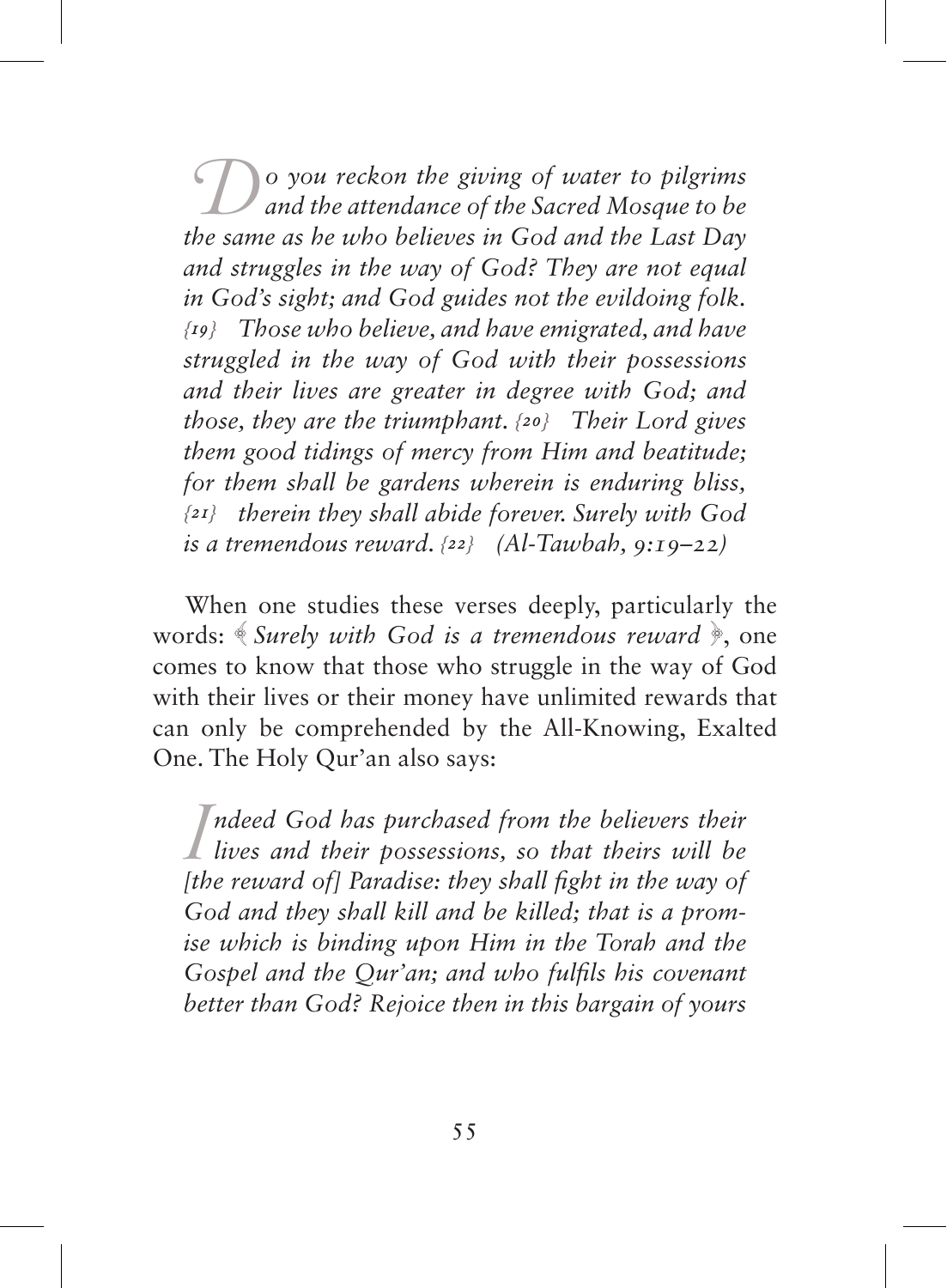*which you have made, for that is the supreme triumph. (Al-Tawbah, 9:111)*

In this verse God reminds the believers of the divine promise that He has taken upon Himself on behalf of those who struggle in His way. It is a promise that God made clear in all His Books. In this verse from *Surat Al-Tawbah* God presents it in the form of a contract between a seller and a buyer that determines that both parties must fulfil their obligations in this contract. It also makes assurances that complying with the obligations of this promise and sacrificing in order to maintain it is the supreme triumph. God says in the Holy Qur'an:

*S ay: 'If your fathers, and your sons, and your brothers, and your wives, and your clan, and the possessions which you have acquired, and merchandise for which you fear there may be no sale, and dwellings which you love, are dearer to you than God and His Messenger and struggling in His way, then wait until God brings about His command. And God does not guide the wicked folk'. (Al-Tawbah, 9:24)*

This verse encompasses all the sources from which cowardice and weakness usually emanate. It asks the believers to sacrifice them all in the way of God and what is right for the sake of goodness and happiness. For neither fathers, sons, brothers, spouses or clans, properties paid for with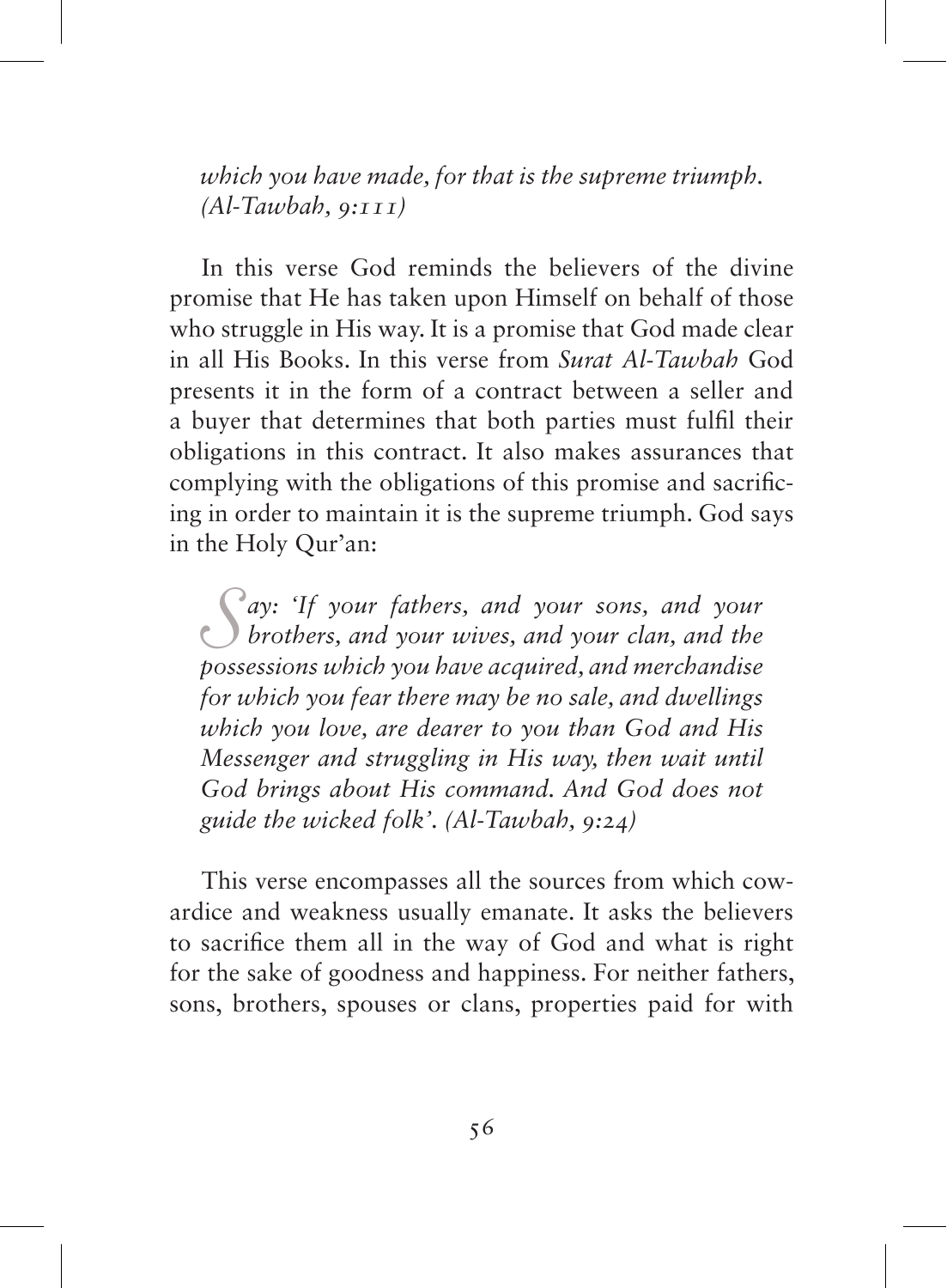comfort and happiness, fear of losing trade, well-loved dwellings; none of these things, should come between the believer and the sacrifices and struggle that the love for God and His Messenger require. God says in the Holy Qur'an:

*The [true] believers are only those who believe in God and His Messenger, and then have not doubted and who strine with their wealth and their doubted, and who strive with their wealth and their souls for the cause of God. It is they who are sincere. (Al-Hujurat, 49:15)*

True faith is a creed rooted in the belief in God and His Messenger (PBUH) and it rises above doubt and uncertainty and requires the exertion of one's life and property in the struggle in the way of God. In this powerful manner, instances of which the Holy Qur'an is replete, God fights the factors of weakness and the tendencies for fear. Moreover, God instils in the souls of the Ummah (the Muslim community) the ethics of courage, sacrifice and contempt for the vanities of this world in the way of truth, justice and victory.

Just as the Holy Qur'an seeks to instil these ethics in the souls of the Ummah in general in order to create men strong in spirit and heart, it strives specifically to instil these ethics in the souls of those who struggle (*mujahidin*). God says in the Holy Qur'an about those who struggle and have attained victory and success in the past: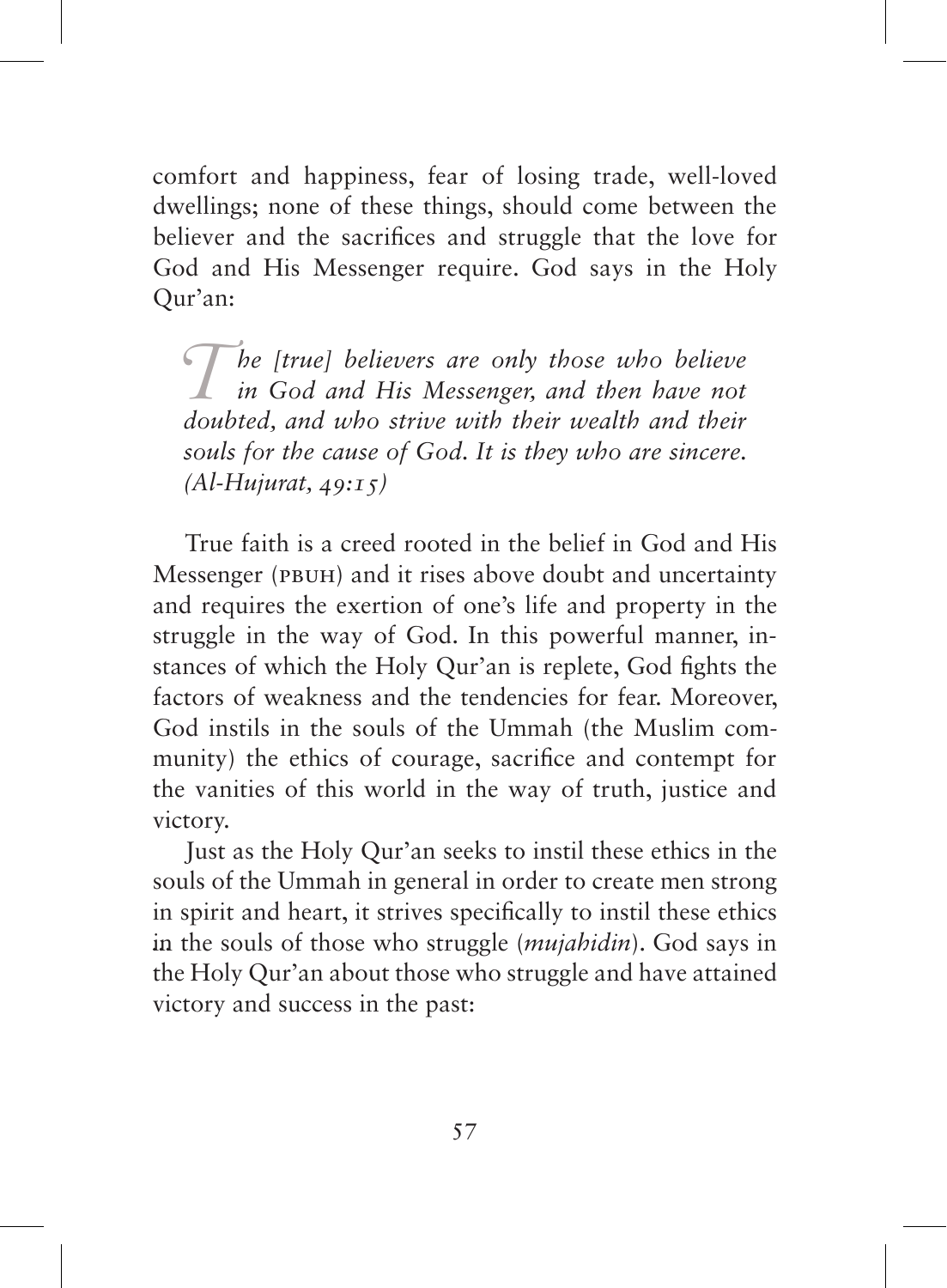<sup>*c*</sup>  $\frac{1}{2}$  *ow often a little company has overcome a nu-*<br>*merous one, by God's leave; and God is with the patient'*  $(240)$  *So when they went forth against the patient'. {249} So, when they went forth against Goliath and his troops, they said, 'Our Lord, pour out upon us patience, and make firm our feet, and grant us victory over the disbelieving folk!' {250} And they routed them, by the leave of God, and David slew Goliath; and God gave him the kingship and Wisdom, and He taught him such as He willed… {251} (Al-Baqarah, 2:249–251)*

And God addresses the Prophet (PBUH) and reminds him of his role in encouraging the *mujahidin* to be strong and steadfast, and in reassuring them of God's support:

When you were saying to the believers, 'Is it not sufficient for you that your Lord should **reinforce** you with three thousand angels sent down? *reinforce you with three thousand angels sent down? {124} Yea, if you are patient and fear, and they come against you instantly, your Lord will reinforce you with five thousand angels accoutred'. {125} What God ordained was only as a good tiding to you and that your hearts might be at peace. Victory comes only from God, the Mighty, the Wise. {126} (Aal-Imran, 3:124-126)*

God also says: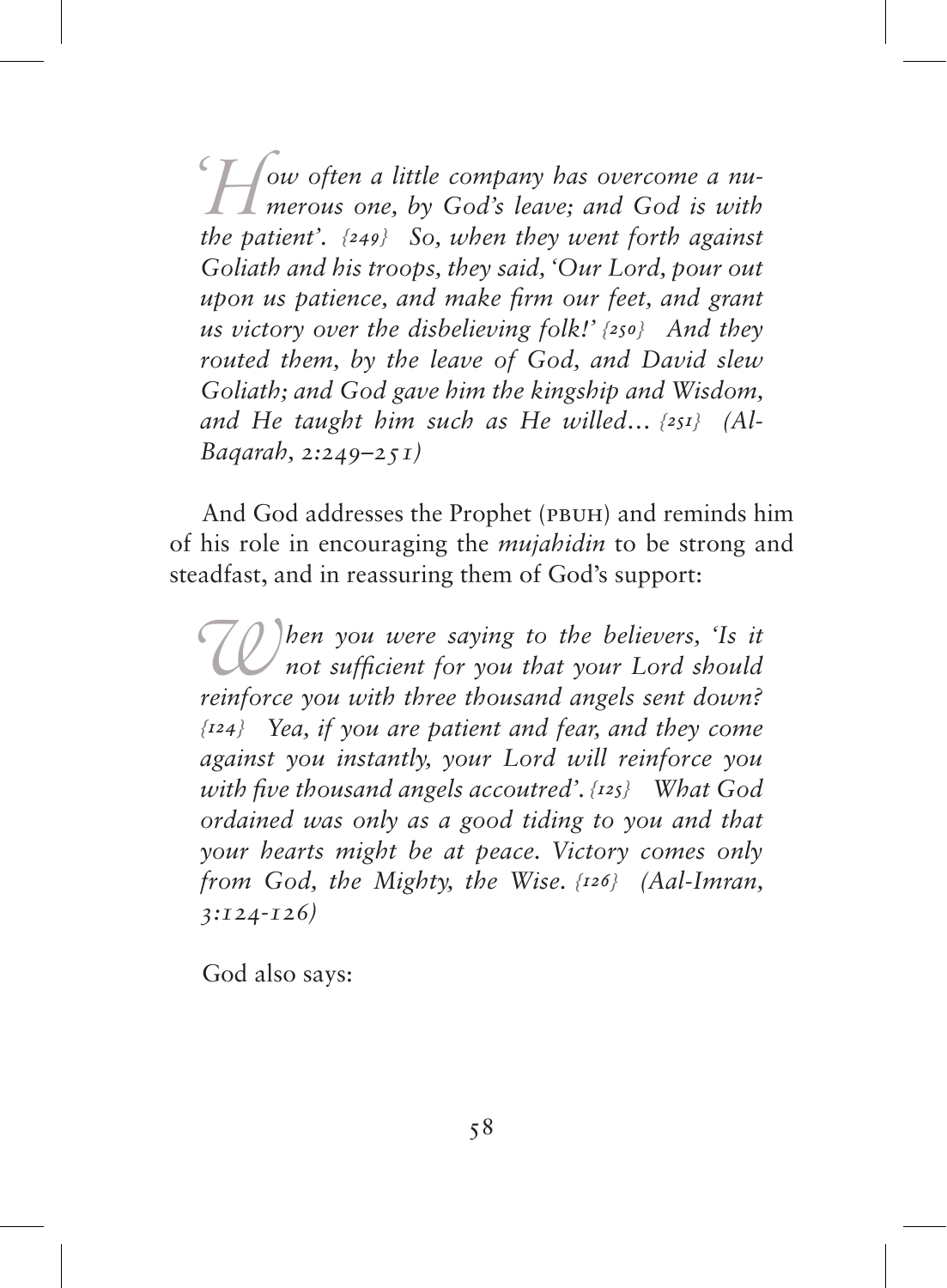*Faint not, neither grieve, for you shall prevail if you are believers. {139} If a wound touches you, a like wound already has touched the other people. Such days We deal out in turn among mankind, and that God may know those who believe; and that He may take witnesses from among you, and God loves not the evildoers. {140} And that God may prove the believers, and efface the disbelievers. {141} Or did you suppose you should enter Paradise without God knowing, who among you have struggled and who are patient. {142} (Aal-Imran, 3:139-142)*

These verses alleviate what befalls the believers in the way of God and guide them that faith in God makes them an unyielding force and resolutely determined. The verses also reveal that God's Sunnah in combat is that He grants success alternately to both parties, but the ultimate victory belongs to those who are patient.

*B e* not faint in seeking the enemy; if you are suffering;<br>and you hope from God that for which they cannot *and you hope from God that for which they cannot hope. God is ever Knower, Wise. (Al-Nisa', 4:104)*

This is a little of what may be said regarding the Holy Qur'an reinforcing the morale of the Ummah in general and those who struggle (*mujahidin*) in particular.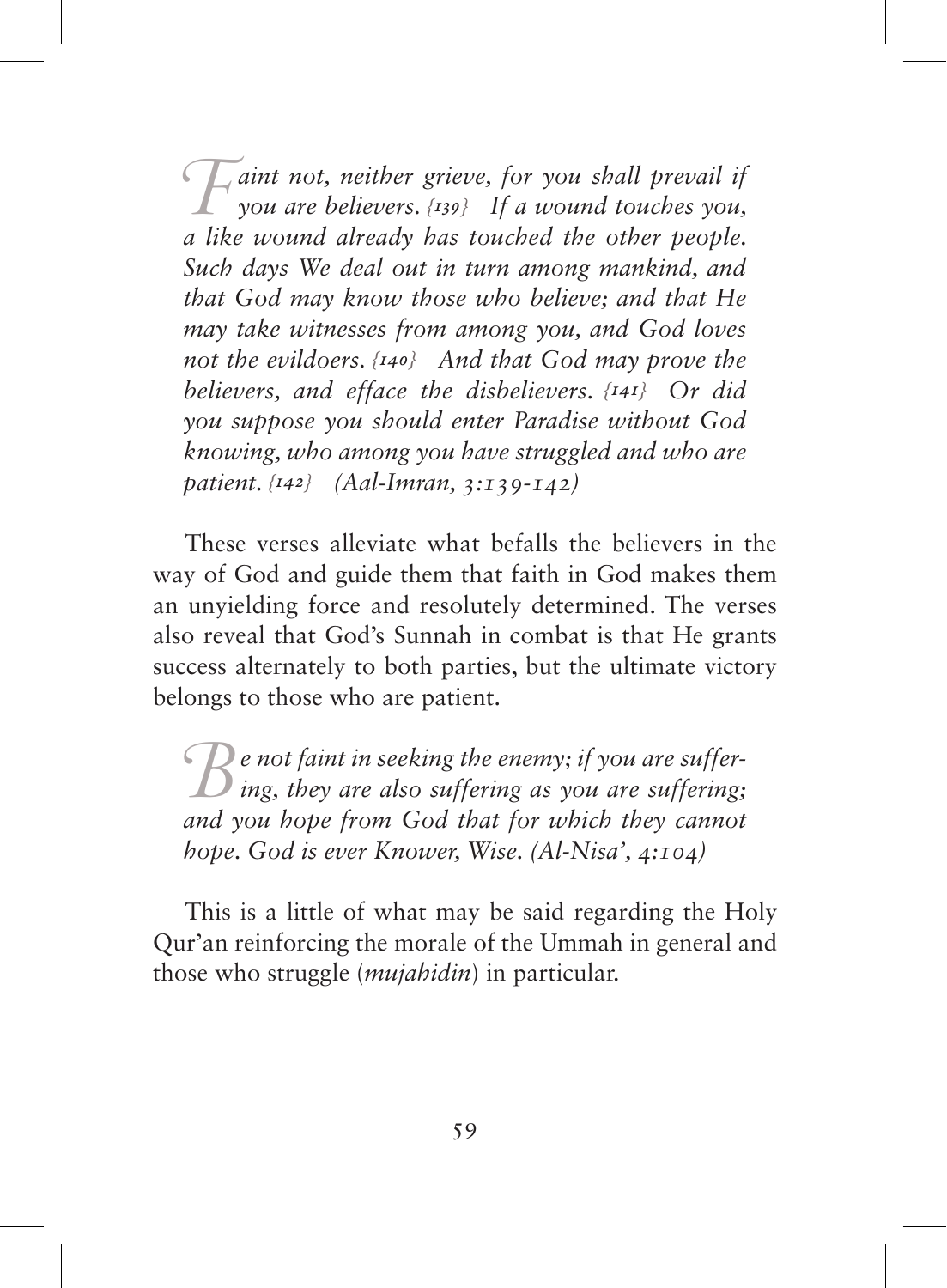Regarding the second element, the preparation of material force; the Holy Qur'an says:

*M* ake ready for them whatever force you can and of horses tethered that thereby you and your enemy *may dismay the enemy of God and your enemy … (Al-Anfal, 8:60)*

And:

*The disbelievers wish that you should be heedless* of your weapons and your baggage that they may descend upon you all at once (Al-Nisa', 4:102) *descend upon you all at once. (Al-Nisa', 4:102)*

The first verse points out two critical things in the life of nations: force (*quwwah*) and assembling and harnessing (*ribat*). Force (*quwwah*) covers numbers and equipment and is a word that encompasses all that is known, and has ever been known, about the machines of war, transportation and provisions. The word *ribat* encompasses all that is known, and has ever been known, about reinforcing posts and closing breaches and entryways that an enemy may use. The verse also explains the benefit of being prepared even in times of peace and stability, a state that instils fear in the hearts of enemies so that they are not tempted to take advantage of chinks in the armour. The second verse points out that one has to be on one's guard and be cautious lest an enemy attack unexpectedly.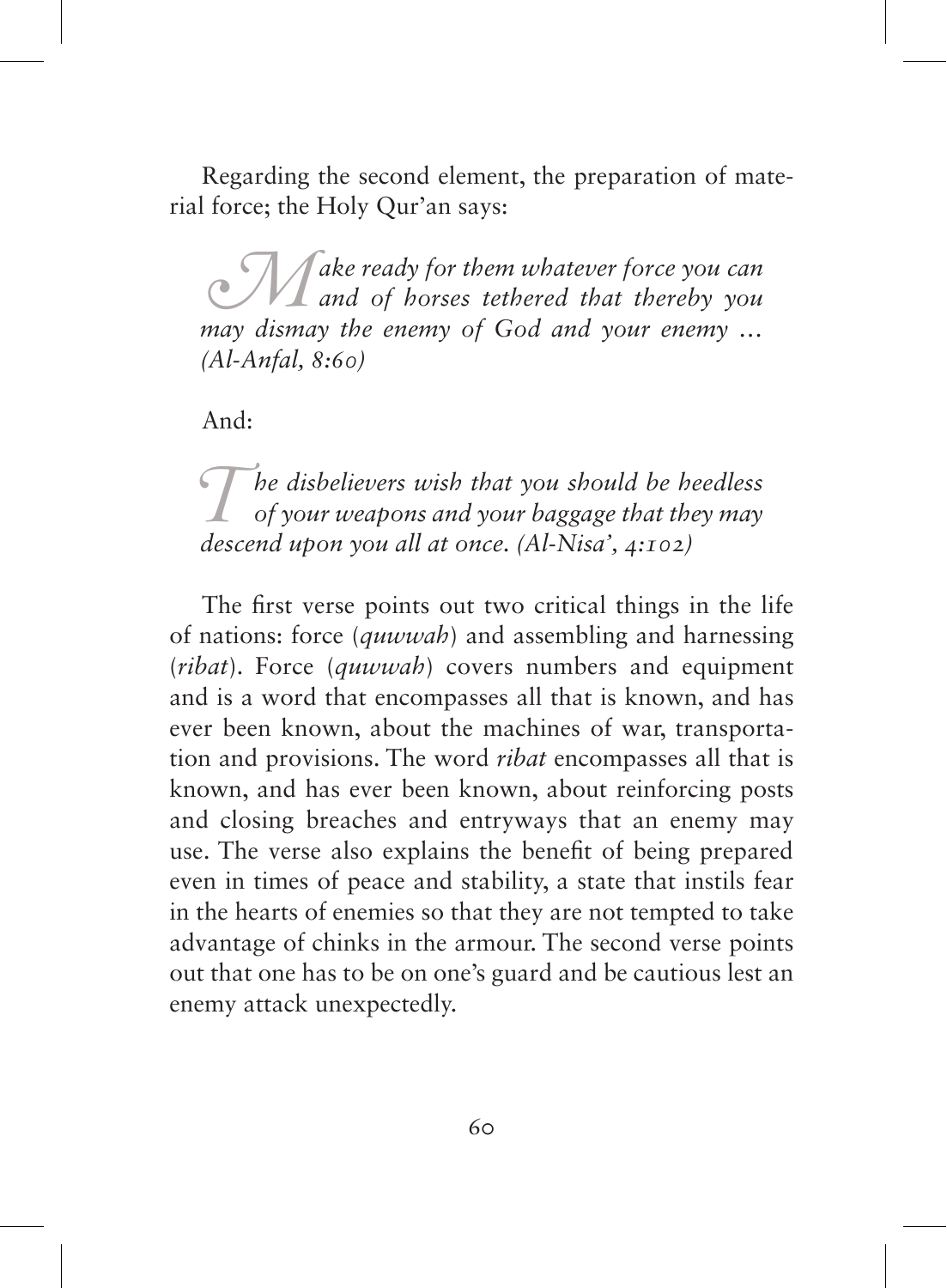What the Holy Qur'an says about the benefits of iron and manufacturing:

To discuss this we should study the twenty-fifth verse of *Surat Al-Hadid*. The verse is sublime and draws attention to the force that can be derived from iron when believers need to hold on to their rights. God says in the Holy Qur'an:

*We have verily sent Our messengers with clear signs, and We revealed with them the Scripture and the Balance, so that mankind may uphold justice. And We sent down iron, wherein is great might, and [many] uses for mankind, and so that God may know those who help Him and His messengers through the Unseen. Assuredly God is Strong, Mighty. (Al-Hadid, 57:25)*

Consider the marriage of scripture, balance and iron in the verse; all of which were sent by God. Consider also that iron upholds the balance and preserves justice and is described as having great might and many uses. Also contemplate what the implements of combat at sea, on land and in the air are made of; is iron not utilized in all of these implements? Then reflect on the words that follow ﴾ *… and so that God may know those who help Him and His messengers through the Unseen…* ﴿; to understand that God's help is assured to those who utilize iron for might and strength.

Muslims should recognize the value of God's favour in providing them and all mankind with iron, which He sent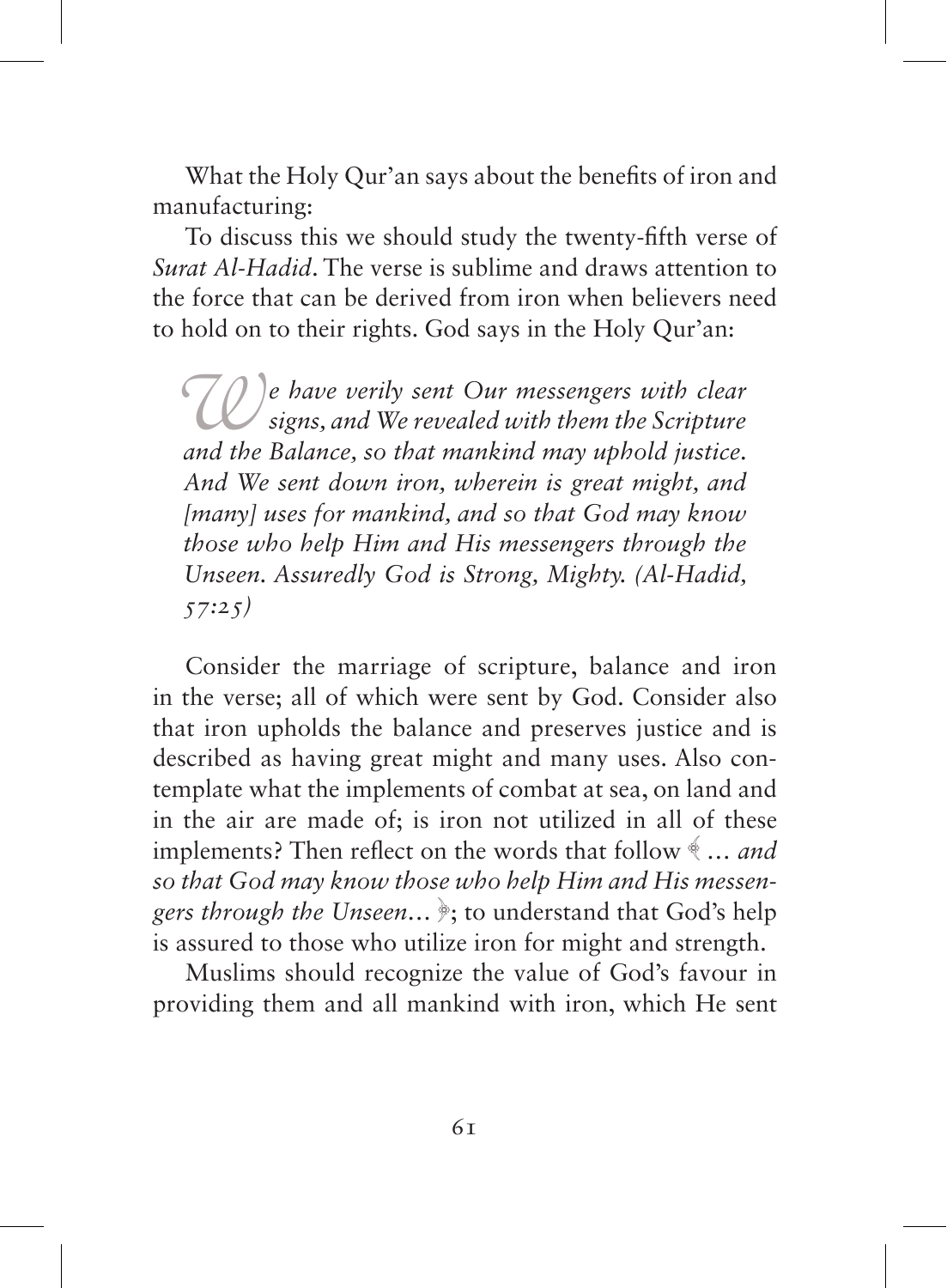down. They should also recognize the favour God bestowed upon the Prophet Dawood (David) (pbuh) when He inspired him regarding the ways this material may be used. God tells us this story in the Holy Qur'an so that it may be a lesson and a reminder to us:

*A nd verily We bestowed on David a [great] fa-*<br>*vour from Us: 'O mountains, repeat with him*<br>*lin traisel, and the hirds [tool]'* And We made iron *[in praise], and the birds [too]!' And We made iron malleable for him. {10} 'Fashion long coats of mail and measure [well] the links'. And act righteously. Indeed I am Seer of what you do. {11} (Saba', 34:10–11)*

Then read about the favour God bestowed on Sulayman (Solomon) (pbuh) in verses 12 and 13 of the same *Surah*:

*A*<sup>*nd unto Solomon [We gave] the wind, its morning course was a month's journey and its evening course was a month's journey And We caused*</sup> *evening course was a month's journey. And We caused a fount of [molten] copper to flow for him. And of the jinn [there] were those who worked before him by the leave of his Lord. And such of them as deviated from Our command, We would make them taste the chastisement of the Blaze. {12} They fashioned for him whatever he wished: lofty shrines, and statues, and basins like cisterns, and cauldrons built into the ground. 'Work, House of David in thankfulness. And few indeed of My servants are thankful'. {13} (Saba', 34:12-13)*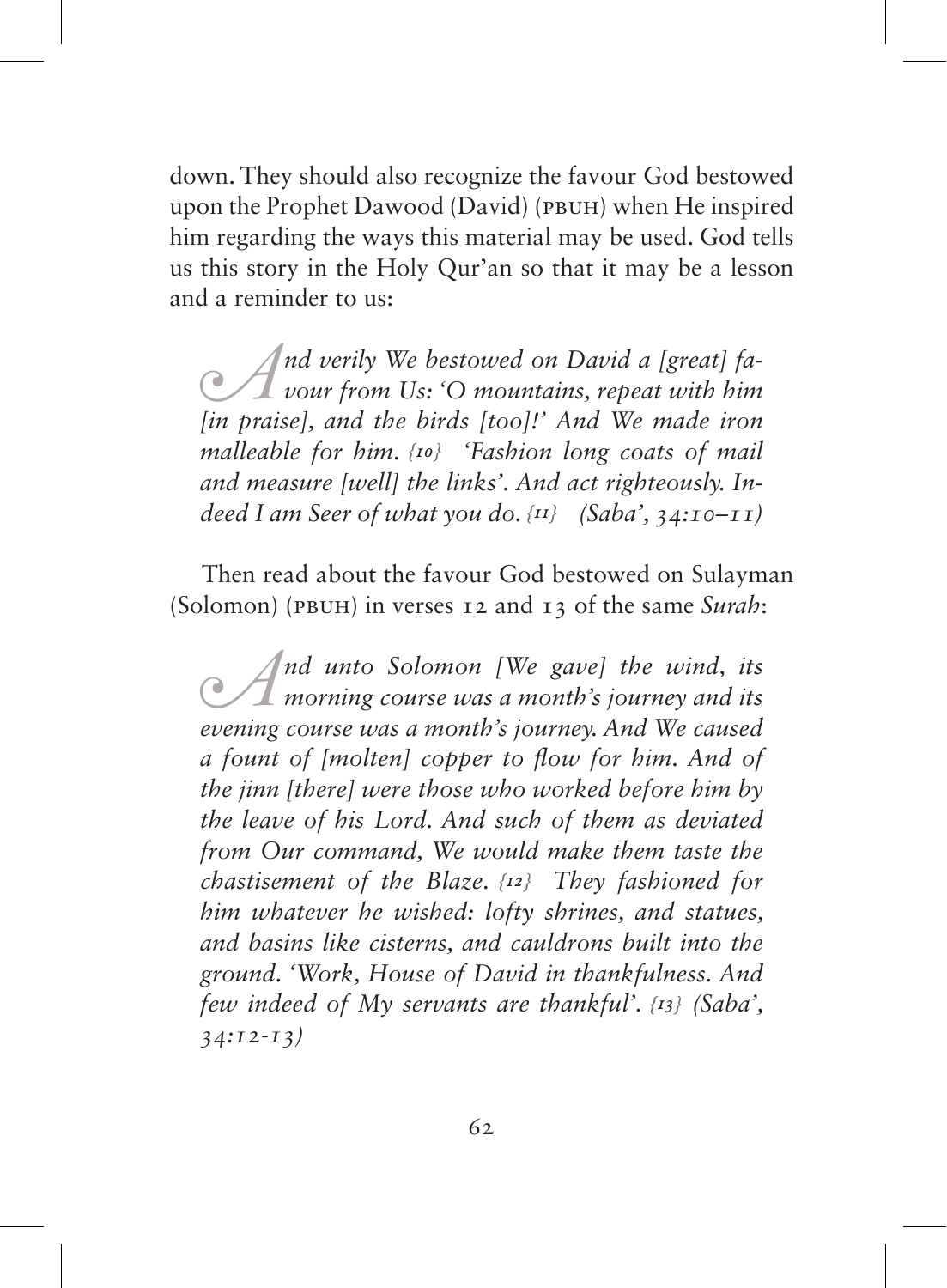God also says in the Holy Qur'an:

*A*<sup>*nd We bestowed on David, Solomon — what*<br> *an excellent servant! Truly he was a penitent*<br>  $\frac{1}{2}$   $\frac{1}{2}$   $\frac{1}{2}$   $\frac{1}{2}$   $\frac{1}{2}$   $\frac{1}{2}$   $\frac{1}{2}$   $\frac{1}{2}$   $\frac{1}{2}$   $\frac{1}{2}$   $\frac{1}{2}$   $\frac{1}{2}$   $\frac{1}{$ *[soul]. {30} When one evening there were displayed before him the prancing steeds. {31} And he said: Lo! I have preferred the good things (of the world) over the remembrance of my Lord; till they were taken out of sight behind the curtain. {32} "Bring them back to me." then began he to pass his hand over (their) legs and their necks. {33} (Sad, 38:30–33)*

It behoves us to consider Al-Razi's exegesis of these verses so that we may understand that harnessing cavalry (*ribat*) is an ancient custom adopted by even the oldest civilizations and those with the best equipment and the strongest ideas. Al-Razi says:

The use of cavalry (*ribat al-khayl*) was recommended in their religion, just as it is in the religion of Muhammad (PBUH). Once Sulayman (PBUH) had to go on a raid; he sat and ordered that galloping horses be brought. He then said: "I do not love them because of worldly good things or personal profit, I love them because of God's orders and in pursuit of strengthening His religion"; this is what is meant by: ﴾ … *over the remembrance of my Lord...* Then Sulayman (PBUH) ordered that the horses be put into a gallop until they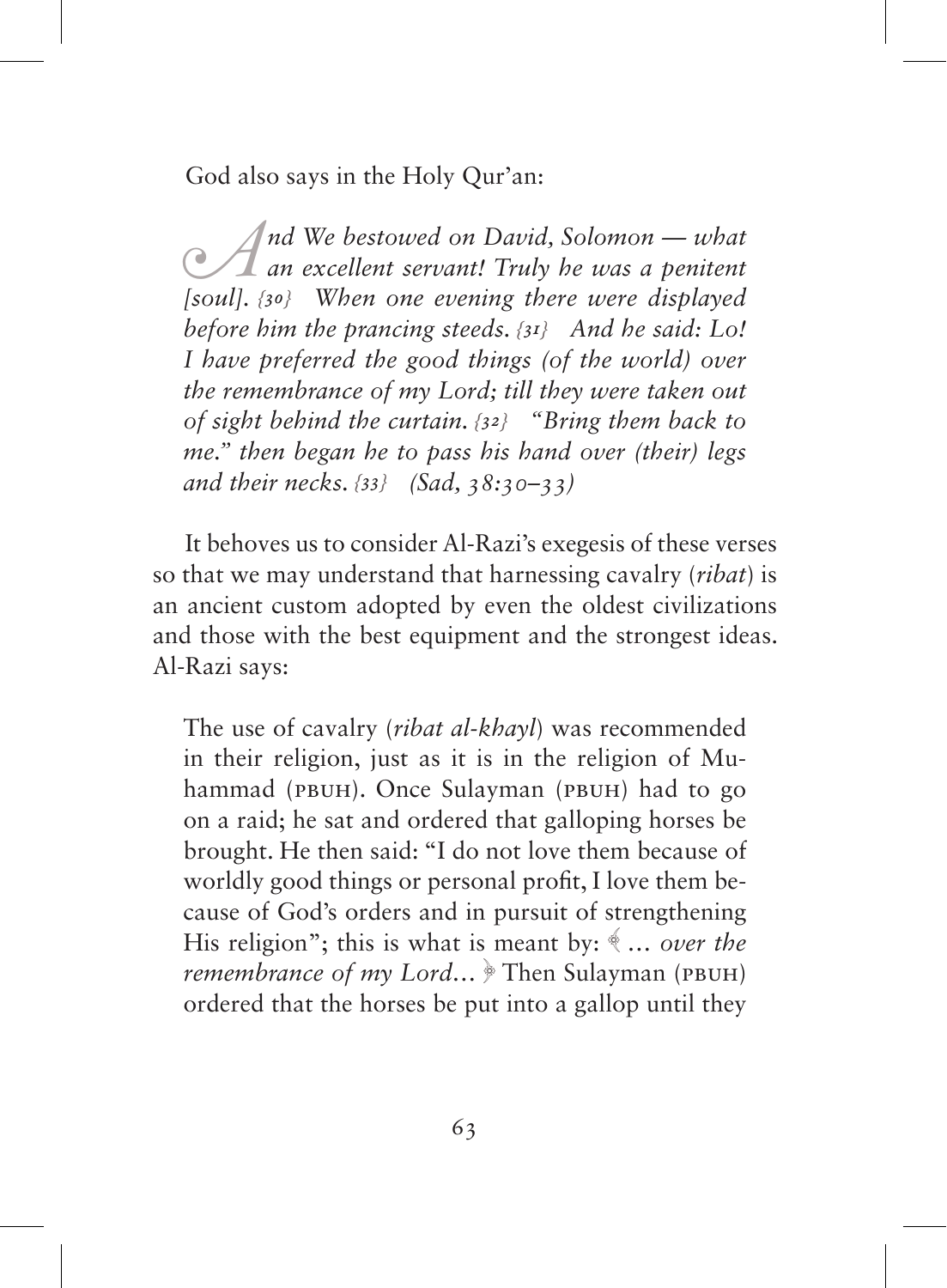disappear behind the night's veil, i.e. until they leave his sight. He then ordered the horse trainers to bring the horses back to him. When the horses returned, he began to stroke their legs and necks. The purpose of this stroking was as follows: 1. To honour the horses and to show how precious they are, as they are among the greatest agents that assist in repelling the enemy; 2. To show that in administering policy and in kingship he was so humble that he himself carried out even the lowest duties; 3. He was an expert in horses, their diseases and their defects; he was examining them and stroking their legs and necks to learn if there were any symptoms of disease.

Regarding industries and their usefulness to nations, God says to his Prophet Noah (pbuh) in the 37th verse of *Surat Hud*: ﴾ *Build the Ark under Our eyes and by Our inspiration*… ﴿. This was a lifeboat so to speak; and just as nations need lifeboats, they also need ships for defence, attack and commercial transportation and other needs required by flourishing nations. God says in the Holy Qur'an:

*A*<sup>*nd He it is Who disposed the sea, that you may eat from it fresh meat, and bring forth from it ornaments which you wear And you see the*</sup> *from it ornaments which you wear. And you see the ships ploughing therein; and that you may seek of His bounty, and that you might be thankful. (Al-Nahl, 16:14)*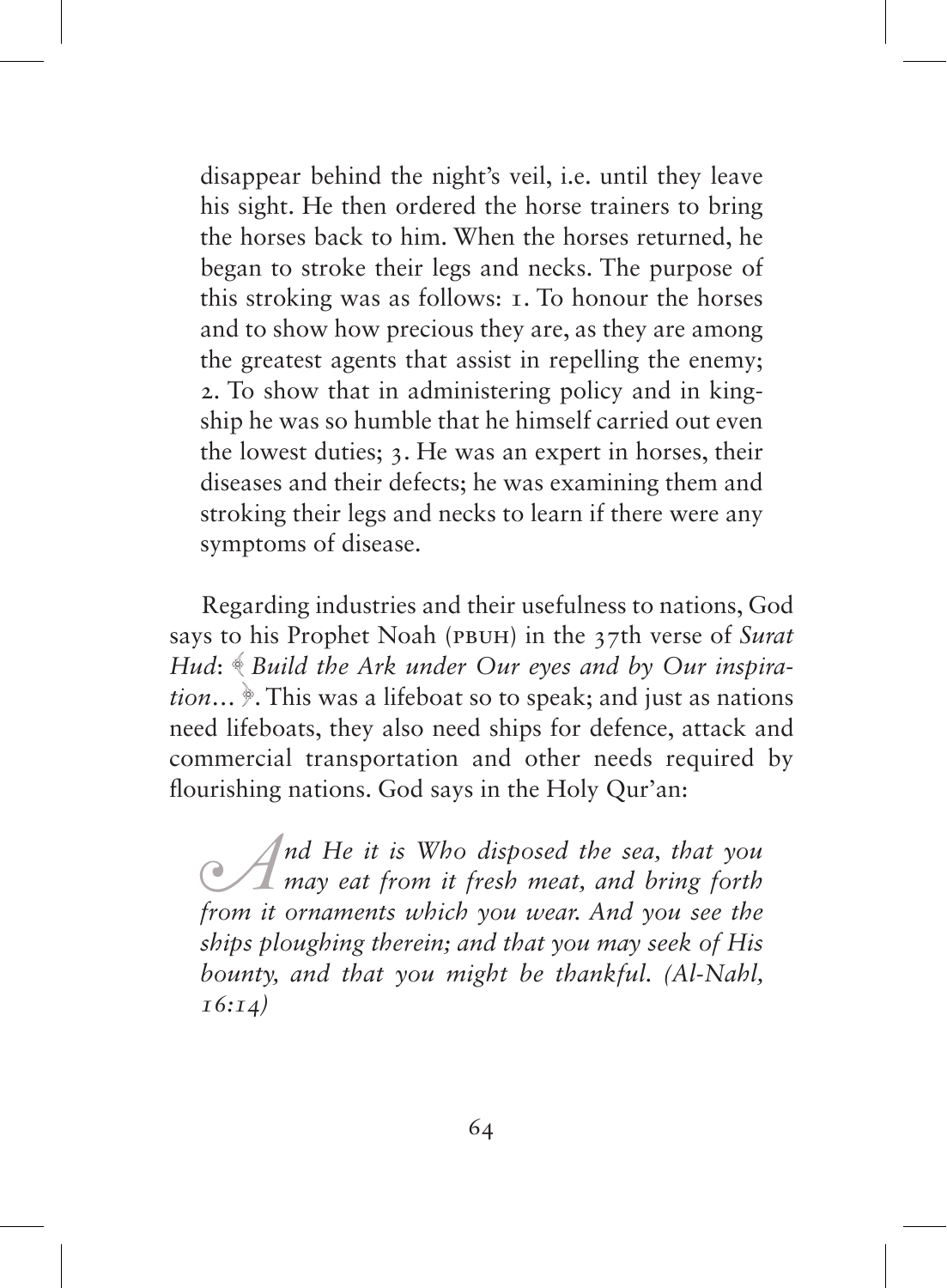Until Muslims connect with the teachings of their religion and the instructions of their Book, and until they comprehend and observe them, they will continue to suffer, be powerless and live a life full of humiliation<sup>5</sup>.

Regarding the third element, practical organization for combat, the Holy Qur'an discusses its general principles from numerous angles:

Regarding the reasons for exemption from military service, the Holy Qur'an says: ﴾ *As for the weak, and the sick, and those who find nothing to expend, no blame falls upon them if they remain true to God and to His Messenger*… ﴿ (*Al-Tawbah*, 9:91). Thus the Qur'an restricts the reasons for exemption from military service to weakness, which may be caused by incapacity or old age; to sickness and to the inability to expend. The Holy Qur'an does not see that reasons for exemption from military service are such as the ones considered in our times of frailty and degeneration; such as being a university degree holder, or a university student, or that one is a *hafiz* of the Qur'an (someone who has memorized the Holy Qur'an in its entirety), or that one has paid a financial compensation, or that one is the son of a person in authority, be he great or small. In the days of the Prophet Muhammad (pbuh) and in the following era, the situation was quite the opposite. Indeed the idea of compiling the Holy Qur'an came about because of fears that it would be lost with the death of the reciters (*qurra'*) of the Qur'an, for they were the most audacious and intrepid fighters in the War of Al-Yamamah. It was because of their audacity and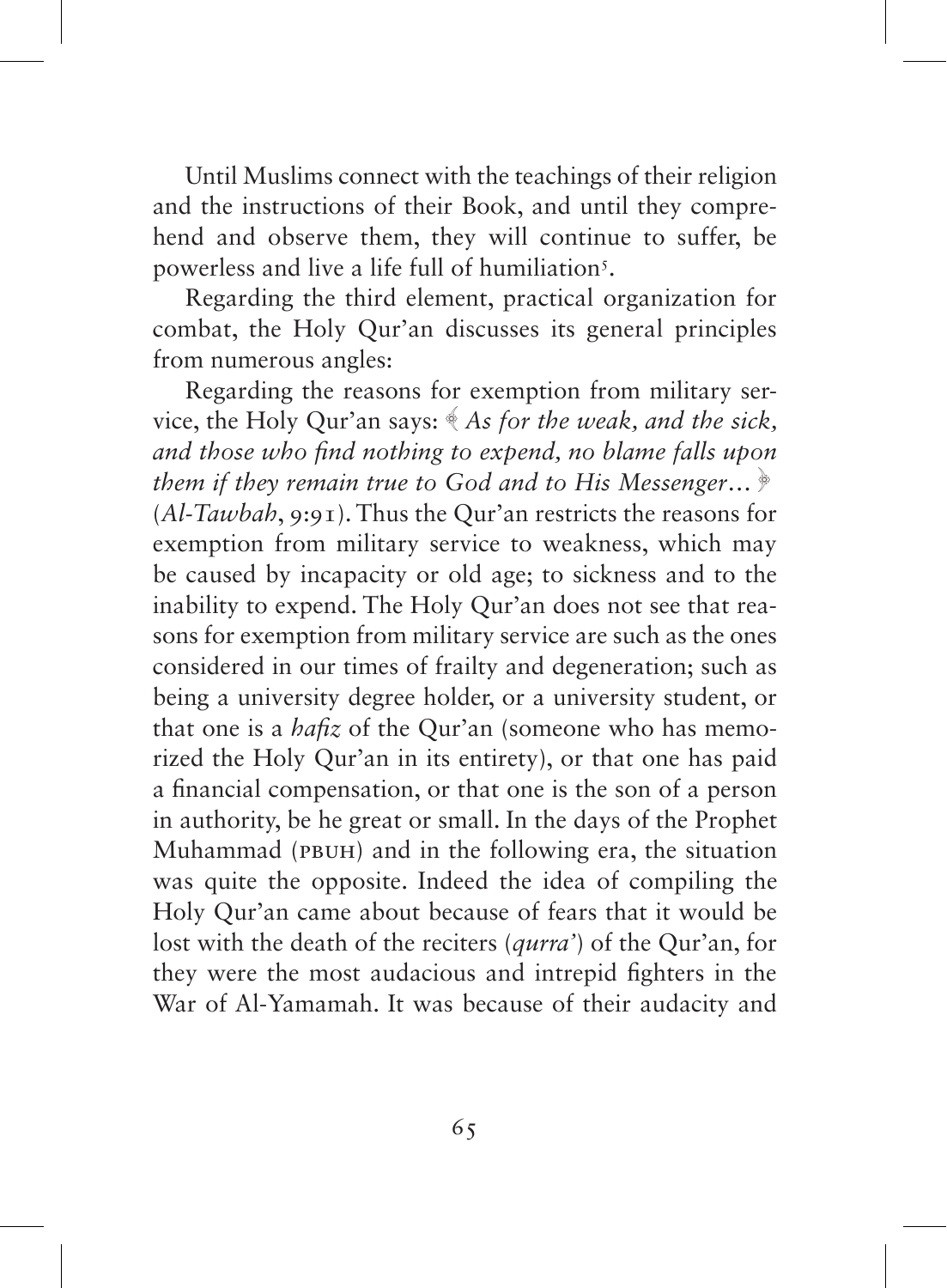boldness in storming the ranks of the enemy that so many of them were killed.

Regarding declaration of war, the Holy Qur'an makes it a duty and warns against attacking an enemy unawares. God says in the Holy Qur'an:

*And if you fear, from any folk some treachery, then cast it back to them with fairness. Truly God does not love the treacherous. (Al-Anfal, 8:58)* 

This verse commands that if there is fear that a party will be treacherous, any pact that has been made with them may be broken and cast back to them. The verse also asks that this be done in an explicit and clear manner lest the Muslims commit treachery, which God does not love and does not approve of.

Regarding meeting the call to jihad, the Holy Qur'an warns against tardiness and behaving as though it were a burden. God says in the Holy Qur'an:

*Oyou who believe, what is wrong with you that, when it is said to you, 'Go forth in the way of God', you sink down heavily to the ground. Are you so content with the life of this world, rather than with the Hereafter? Yet the enjoyment of the life of this world is in the Hereafter but little. {38} If you do not go forth, He will chastise you with a painful chastisement, and He will substitute [you with] another folk*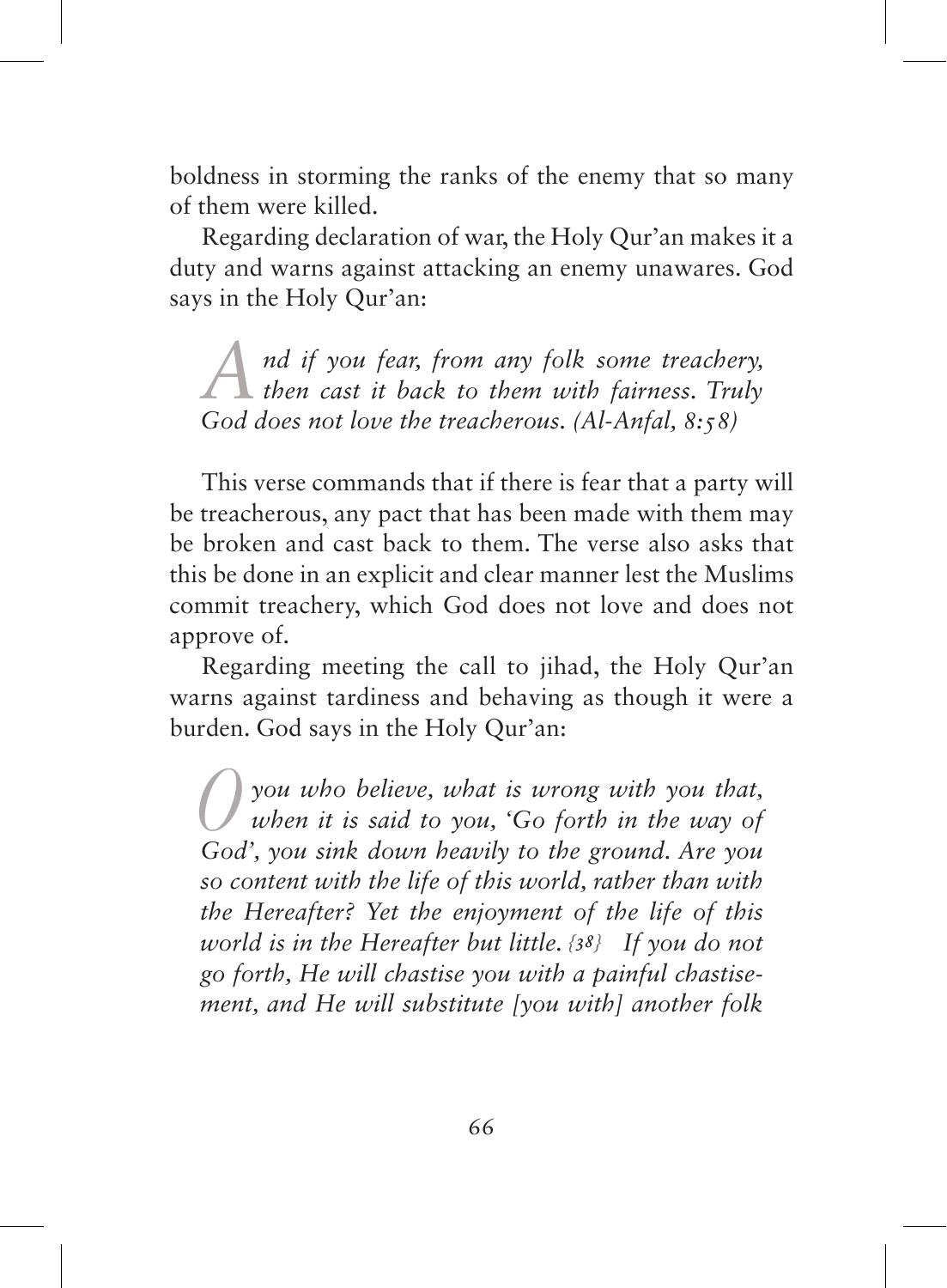*other than you, and you will not hurt Him at all; for God has power over all things. {39} (Al-Tawbah, 9:38–39)*

These verses warn that if we are tardy in meeting the call to jihad, we will suffer painful chastisement, humiliation, substitution and the transfer of power and authority to another people.

Regarding purging the army of elements of sedition and betrayal, the Holy Qur'an says:

*Had they gone forth among you, they would only have caused you more trouble, and would have hurried to and fro among you, seeking to stir up sedition between you; and among you there are some who would listen to them; and God knows the evildoers. {47} Indeed, they sought to stir up sedition already before, and scrutinised your affairs until the truth, came, and God's command prevailed, they still being averse. {48} And there are some of them who say, 'Grant me leave, and do not lead me into temptation'. Surely they have [already] fallen into temptation! And surely Hell shall encompass the disbelievers. {49} If good fortune befalls you, it vexes them; but if an affliction befalls you, they say, 'We took our precaution before'; and they turn away, rejoicing. {50} (Al-Tawbah, 9:47–50)*

And: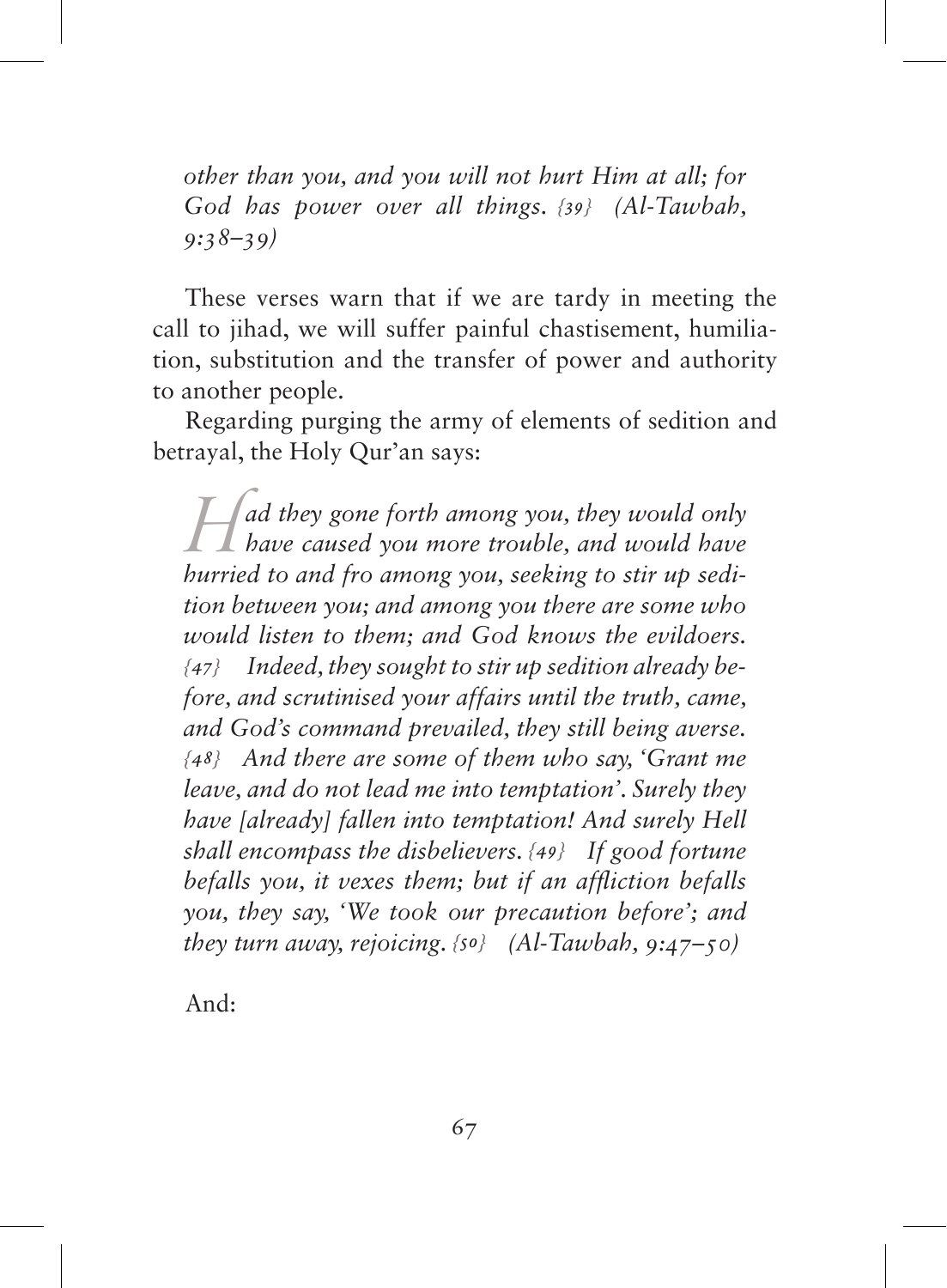*I*<sup> $\int$ </sup> *f they could find a shelter, or some caverns, or any place to enter, they would turn and bolt away to it.*  $\frac{1}{\int$   $\int$   $\frac{1}{\int}$ *f they could find a shelter, or some caverns, or any (Al-Tawbah, 9:57)*

And:

*S o if God brings you back to a party of them, and they ask leave of you to go forth, say: 'You shall never more go forth with me, and you shall never fight with me against an enemy. You were content to stay behind the first time, so stay behind with those who stay behind'. (Al-Tawbah, 9:83)*

And also:

*They will swear to you, that you may be satisfied with them; but if you are satisfied with them,*<br>God will surely not be satisfied with the wicked folk *God will surely not be satisfied with the wicked folk. (Al-Tawbah, 9:96)* 

Consider the verses revealed in connection with *Ghazwat* Tabuk in *Surat Al-Tawbah*. The verses describe to us the characteristics of bad soldiering. They also warn us what we need to be on our guard about during mobilization and preparation of a strong and loyal army that will be victorious. Then consider the following verses from *Surat Al-Ahzab*:

*And when the hypocrites, and those in whose hearts is sickness were saying, 'What God*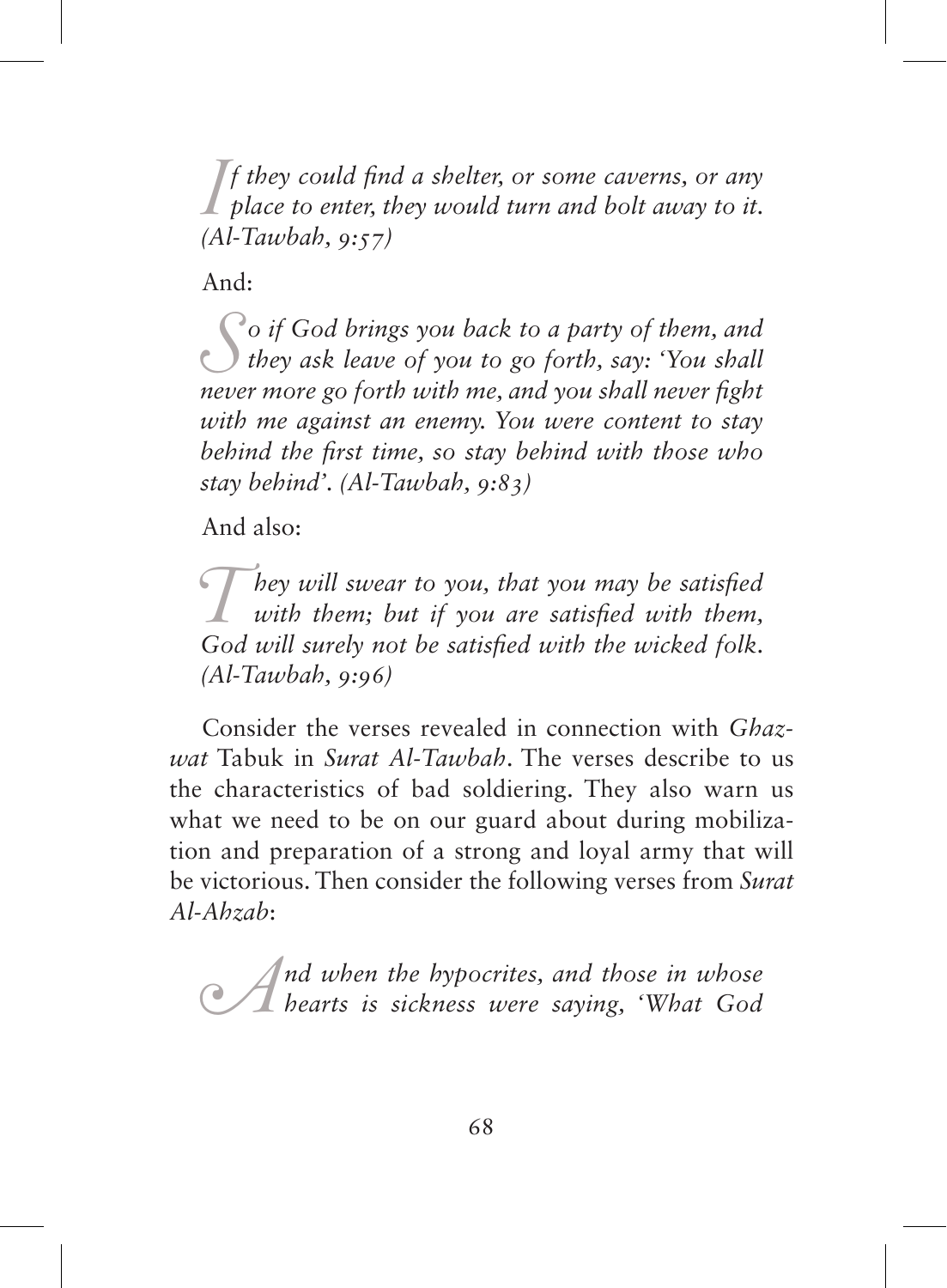*and His Messenger promised us was [nothing] but delusion'. {12} And when a party of them said, 'O people of Yathrib! there is not a stand [possible] for you [here], so turn back. And a group of them [even] sought the permission of the Prophet, saying, 'Our homes are exposed', although they were not exposed. They only sought to flee. {13} And had they been invaded in it from all sides and had they been exhorted to treachery, they would have committed it and would have hesitated thereupon but a little. {14} Though they had assuredly pledged to God before that, that they would not turn their backs [to flee]; and a pledge given to God must be answered for. {15} Say: 'Flight will not avail you should you flee from death or [from] being slain, and then you would not be extended comfort, except a little'. {16} Say: 'Who is it that can protect you from God should He desire [to cause] you ill, or should He desire for you mercy?' And they shall not find for themselves besides God any protector or helper. {17} Indeed God already knows the hinderers among you and those who say to their brethren, 'Come to us', and they do not engage in the battle except a little, {18} grudging to you. And when there is a panic, you see them looking at you, their eyes rolling like one fainting at death, but when the panic subsides, they scald you, with [their] sharp tongues, in their greed for the riches. Those, they never believed. Therefore God has invalidated their works, and that is easy for*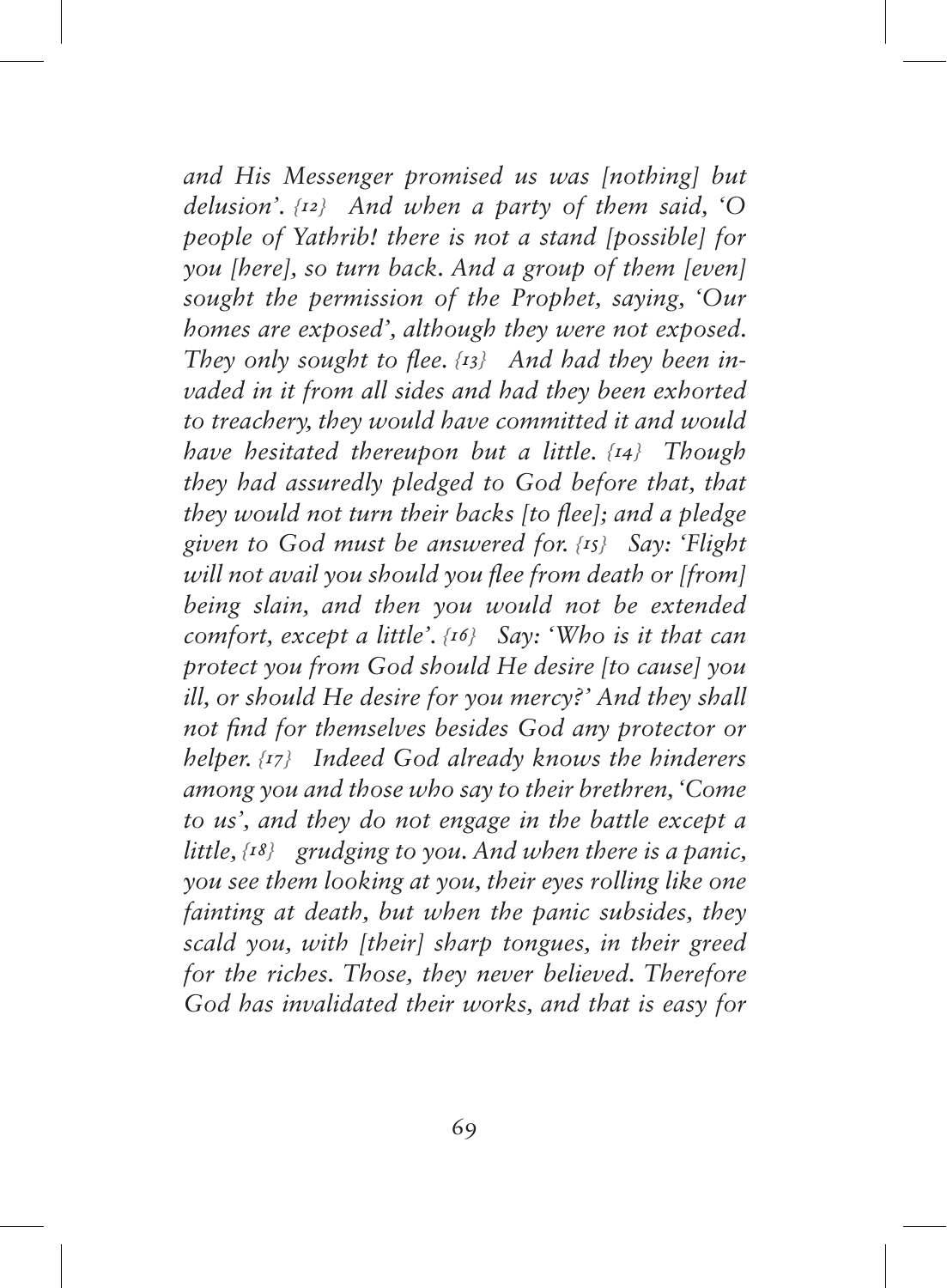*God. {19} They suppose that the confederates have not [yet] departed, and were the confederates to come, they would wish that they were in the desert with the Bedouins asking about your news. And if they were among you, they would fight but a little. {20} (Al-Ahzab, 33:12–20)*

These verses increase our knowledge of the characteristics of hinderers and deserters.

Regarding the mobilization of an army, the Holy Qur'an indicates that mobilization should be in proportion to need. If necessity calls for everybody to take part, then everybody must take part; if partial participation will do, then it is sufficient for only some to take part and for the rest to continue their normal internal activities and serve as reserve troops for the army. This principle is based on what God says in the Holy Qur'an:

 $\int$ *I* is not for the believers to go forth altogether: why should not a party of every section of them go forth  $\frac{1}{2}$  so that they may become learned in religion and that *t is not for the believers to go forth altogether: why so that they may become learned in religion and that they may warn their folk when they return to them, so that they may beware? (Al-Tawbah, 9:122)*

And:

*O you who believe, take your precautions, then move forward in companies, or move forward all*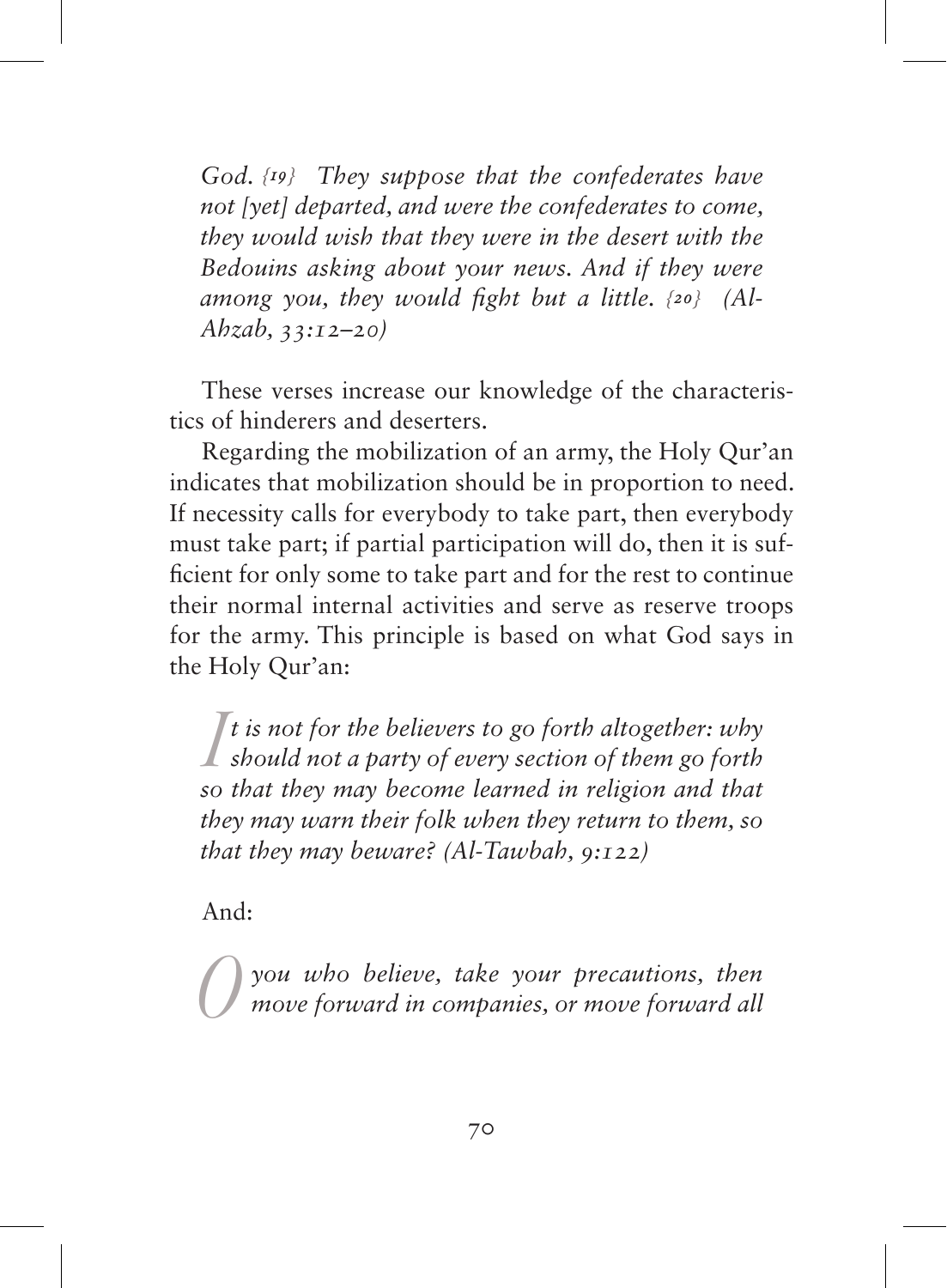*together. (Al-Nisa', 4:71)*

Regarding the organization of the army and the distribution of its units over the positions of defence, consider what the Prophet (pbuh) did as related in the following Qur'anic verse:

*A*<sup>*nd when you went forth at dawn from your*<br> *family to assign the believers their places for*<br> *hattle* (Aal-Imran 3:121)</sup> *battle… (Aal-Imran, 3:121)*

Then consider this verse:

*I I ranks, as if they were a solid structure. (Al-Saff, 61.4) ndeed God loves those who fight for His cause in 61:4)*

Regarding obedience to the supreme command, steadfastness, avoidance of the causes of failure and holding fast to faith and certainty, the Holy Qur'an says:

*O you who believe, when you meet a host, then stand firm and remember God much, that you may succeed. {45} And obey God and His Messenger, and do not quarrel with one another, lest you falter and your strength fade; and be patient. Surely God is with the patient. {46} (Al-Anfal, 8:45–46)*

Regarding flight from battle and its consequences, the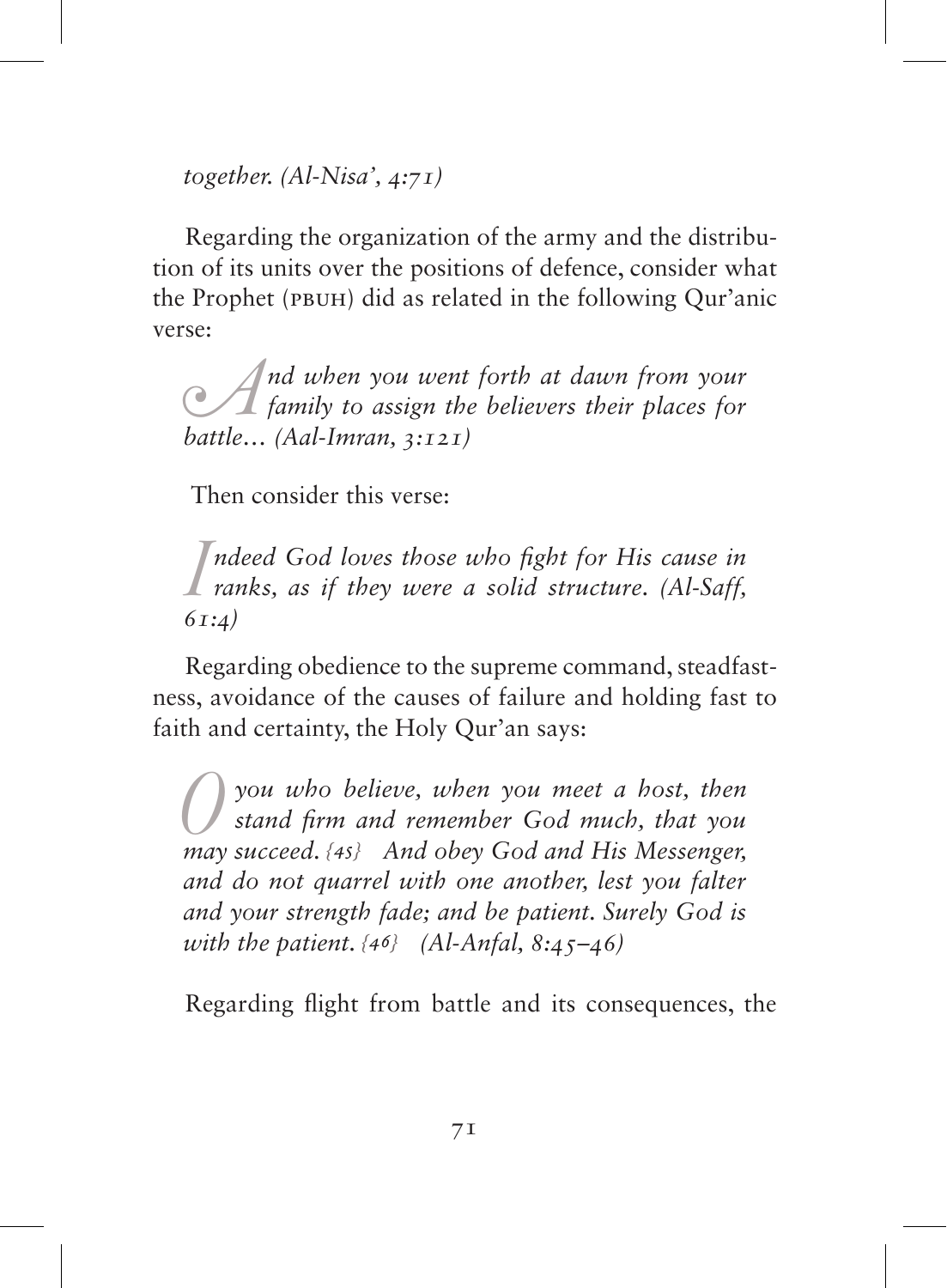Holy Qur'an says:

*O you who believe, when you encounter the disbe-lievers inching forward, do not turn your backs to them. {15} Whoever turns his back to them on that day, unless manœuvring for battle or joining another detachment, he has truly incurred the wrath of God, and his abode will be Hell — an evil journey's end! {16} (Al-Anfal, 8:15–16)*

Regarding the order in which multiple enemies should be attacked, the Holy Qur'an instructs that they should be attacked according to proximity with the nearest being first so as to clear the path for the army from any obstacles the enemy may have placed. God says in the Holy Qur'an:

*O you who believe, fight those of the disbelievers who are near to you, and let them find harshness in you, and know that God is with the pious. (Al-Tawbah, 9:123)*

Regarding military secrets, the Holy Qur'an warns against divulging them and determines that broadcasting them is a characteristic of hypocrites. It also prescribes that any secrets should be taken to the supreme command and that believers should verify news before they rely on it and act on it. God says in the Holy Qur'an: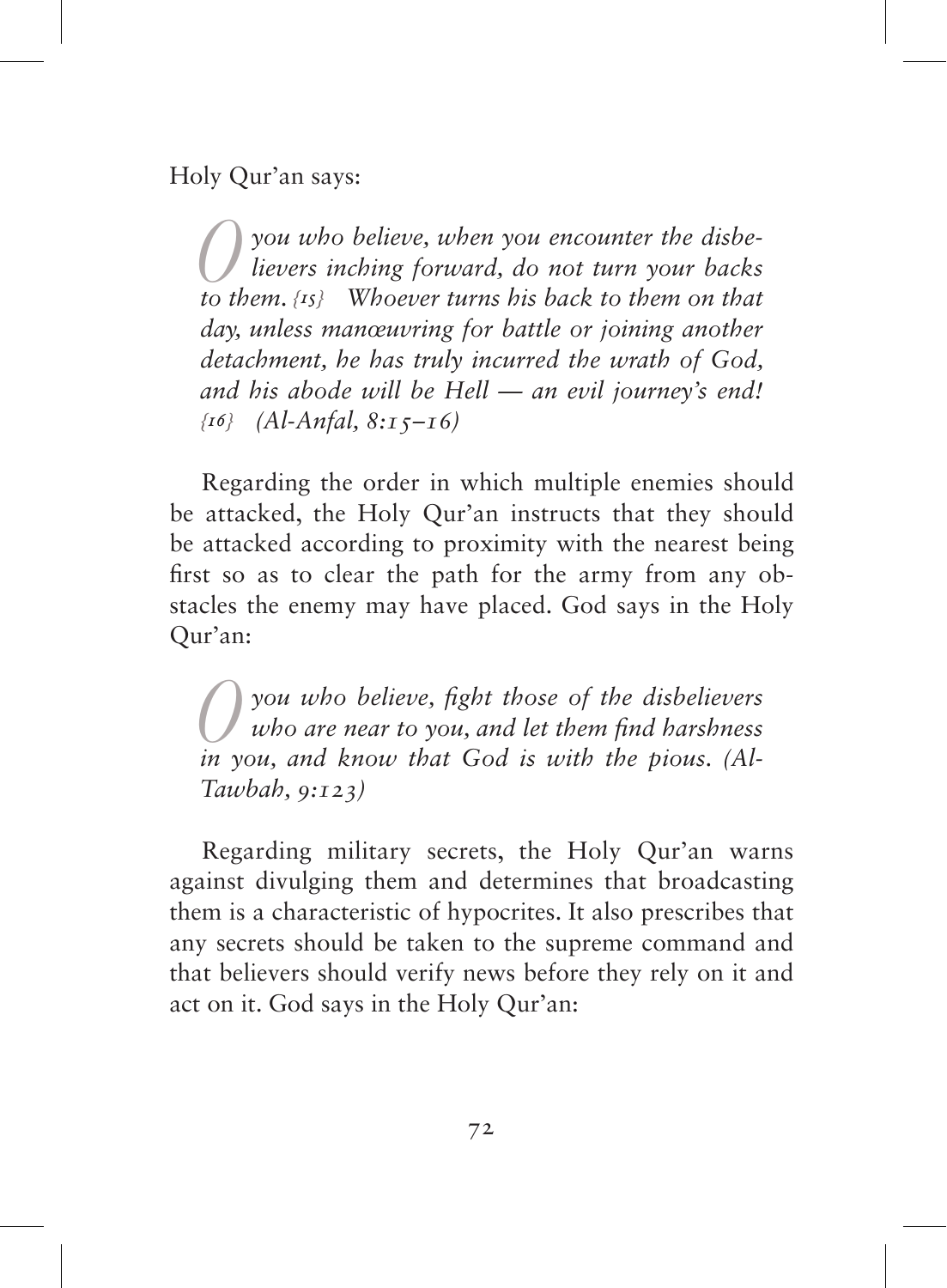$\iint$  *f the hypocrites do not desist, and likewise those in whose hearts is a sickness, as well as the scare-*<br> *mongers in the city assuredly We will urge you fto f the hypocrites do not desist, and likewise those mongers in the city, assuredly We will urge you [to take action] against them, then they will not be your neighbours in it except for a little [while]. (Al-Ahzab, 33:60)*

And:

*O you who believe, do not betray God and the Messenger and betray your trusts while you are aware. (Al-Anfal, 8:27)*

And:

*A*<sup>*nd when there comes to them an issue, be it* of *security, or of fear, they broadcast it. If they had referred it to the Messenger and to those in au-*</sup> *had referred it to the Messenger and to those in authority among them; those among them who are able to think it out, would have known it from them … (Al-Nisa', 4:83)*

And:

*O you who believe, if a reprobate should come to you with some tiding, verify [it], lest you injure a folk out of ignorance; and then become remorseful of what you have perpetrated. (Al-Hujurat, 49:6)*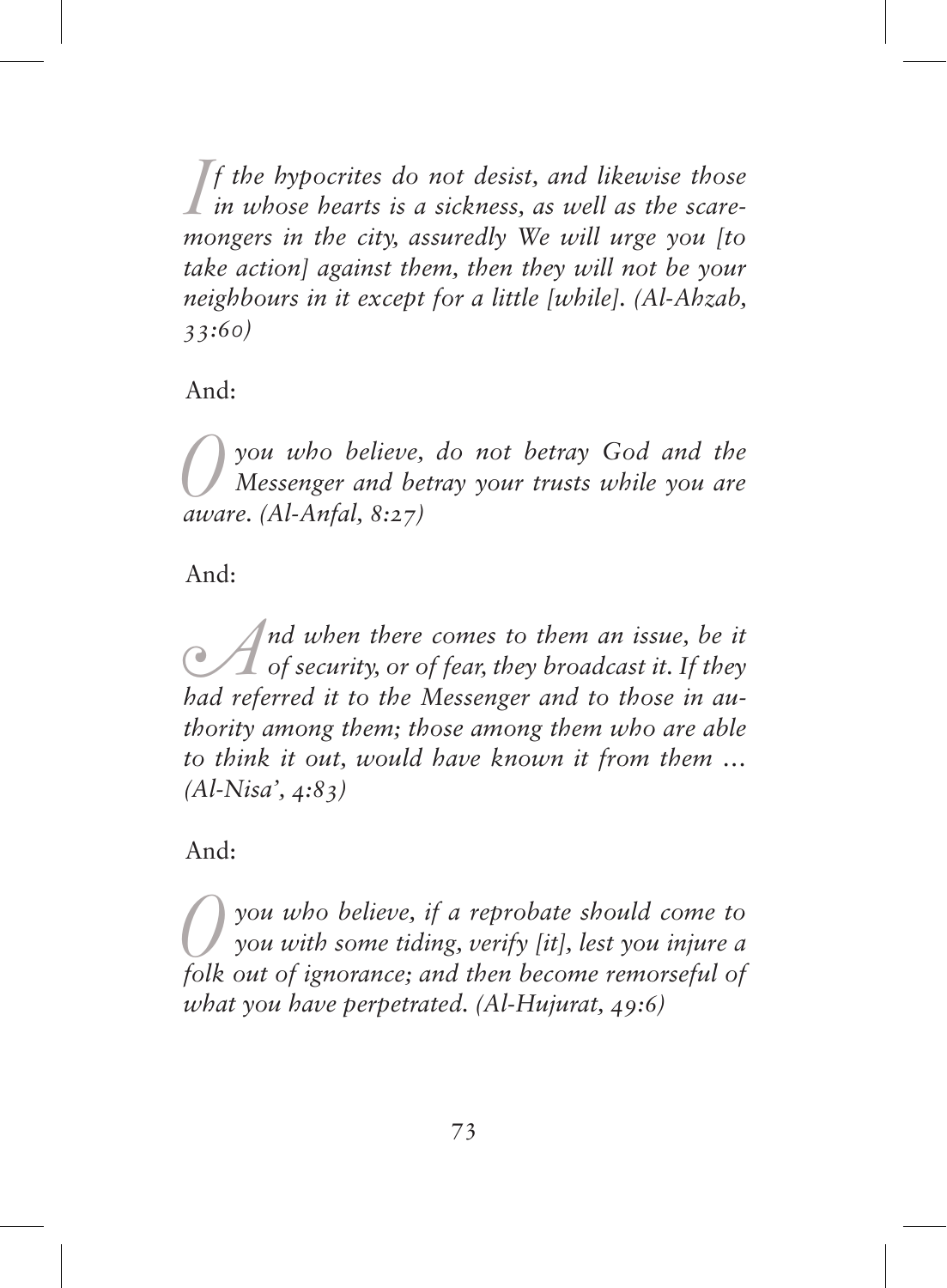Regarding truce and peace treaties, the Holy Qur'an orders us to heed calls for peace and the termination of war if the enemy is so inclined and if the enemy shows signs of sincerity and fidelity. God says in the Holy Qur'an:

*A*<sup>*nd if they incline to peace, then incline to it,*  $\alpha$ *and rely on God; truly He is the Hearer, the Knower*  $\{\alpha\}$  *And if they desire to trick you then God*</sup> *Knower. {61} And if they desire to trick you, then God is sufficient for you. He it is Who strengthened you with His help and with the believers. {62} (Al-Anfal, 8:61–62)*

Regarding taking prisoners and the treatment of POWs, the Holy Qur'an says:

*I t is not for any Prophet to have prisoners until he make wide slaughter in the land … (Al-Anfal, 8:67)*

If the Imam decimates the enemy and takes prisoners, he may choose between liberating them without ransom and in return for nothing or liberating them in exchange for money or POWs. The choice should be made based on the common good. God says in the Holy Qur'an:

*S o when you encounter [in battle] those who dis-believe, then [attack them with] a striking of the necks. Then, when you have made thoroughly decimated them, bind. Thereafter either [set them free] by*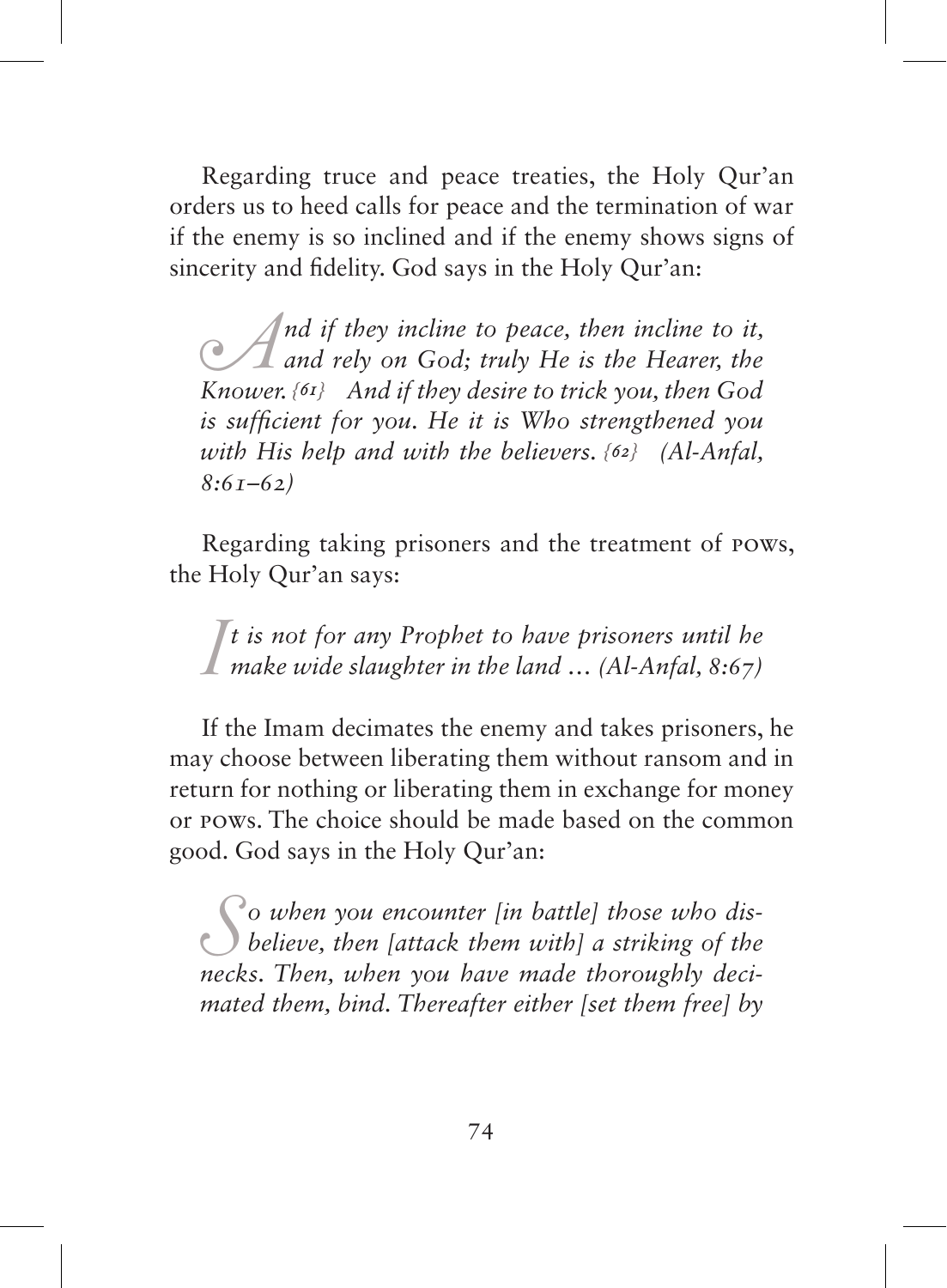*grace or by ransom, until the war lay down its burdens … (Muhammad, 47:4)*

Regarding treaties and honouring them, the Holy Qur'an commands the honouring of treaties and forbids violating them. It teaches that the intention behind treaties is for security and peace to reign instead of disorder and war. It warns against using treaties as an artful means to deprive the other party of its rights or to oppress the weak. Consider God's words in the Holy Qur'an:

*A*<sup>*nd fulfil God's covenant when you made a*<br> *covenant, and do not break [your] oaths af-*<br> *ter bledging them and having made God surety over*</sup> *ter pledging them and having made God surety over you. Truly God knows what you do. {91} And do not be like her who undoes her yarn after having made it strong, [breaking it up] into fibres by making your oaths a [means of] deceit, between you, so that one group may become more numerous than [another] group… {92} (Al-Nahl,16:91–92)*<sup>6</sup>

If the Imam determines that Muslims will come to harm as a result of a treaty, and that the harm exceeds the advantages to be gained by observing it, he is obliged to reject it. This rejection must be declared openly. God says in the Holy Qur'an:

*A proclamation from God and His Messenger to mankind on the day of the Greater Pilgrimage*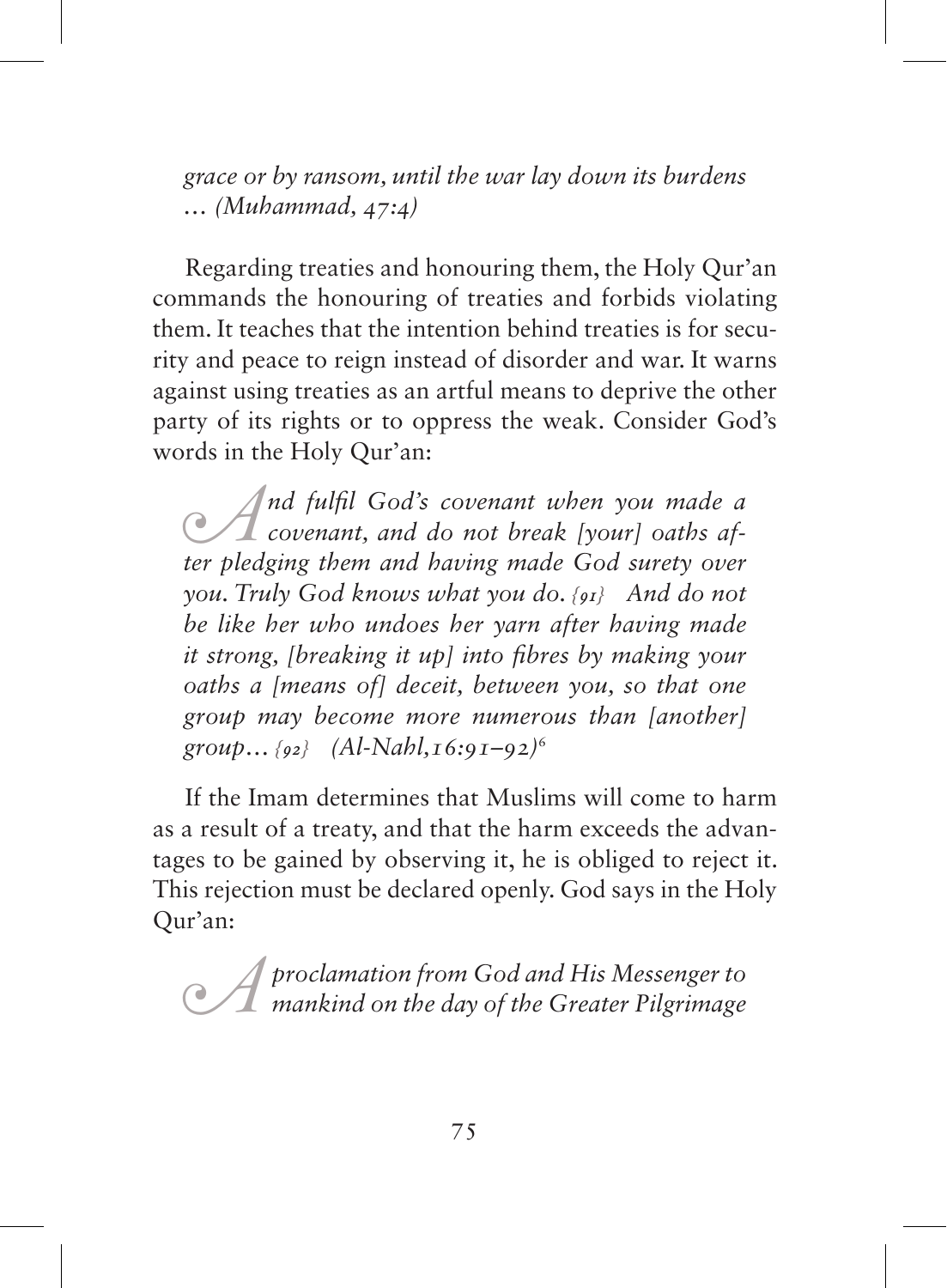*that God is free from obligation to the idolaters, and [so is] His Messenger… (Al-Tawbah, 9:3)*

These are the principles we were able to derive from the Holy Qur'an concerning the practical aspects of combat. The Holy Qur'an is an inexhaustible treasure, when we investigate its significations and examine its meanings, we will always arrive at something new. The best aid for the understanding of the Holy Qur'an is the observation of current events and historical facts, for they are the best interpreters and the clearest road to comprehension of its purposes and its principles. If one studies what the Holy Qur'an relates concerning the military activities of the Prophet (PBUH), one grasps many of these purposes and principles which will strengthen the faith of the believers that the Holy Qur'an is a revelation by the Omnipotent and Omniscient Creator who is cognizant of the intentions of our souls.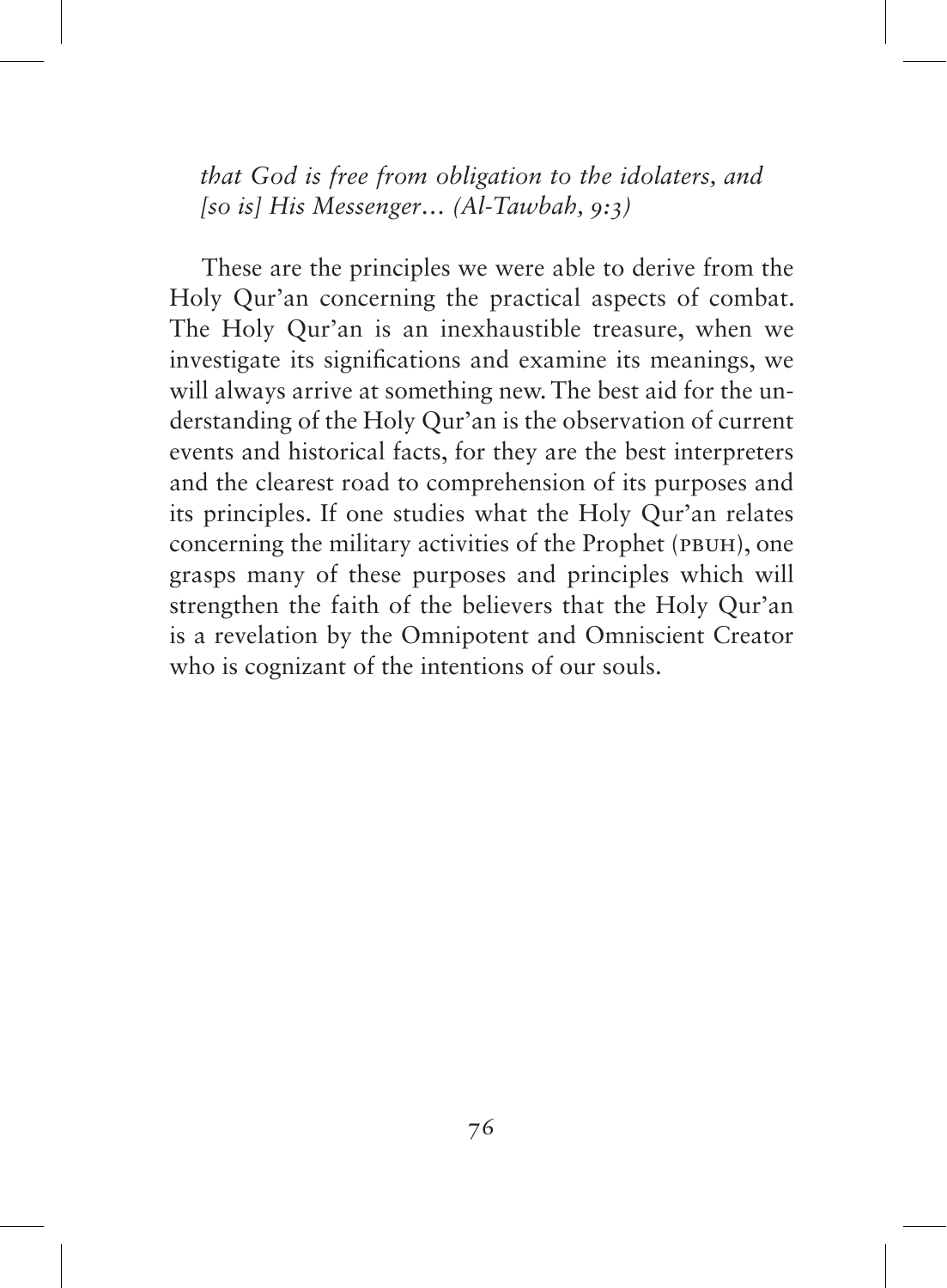## The Practical Application of the Qur'anic Rules of Combat

In this epilogue we shall present the practical application of the principles expounded by the Holy Qur'an regarding combat during the time of the Prophet (pbuh) and his two Successors (Caliphs), Abu Bakr and Omar. After this period the Muslims were afflicted by internal and external affairs that prevented them from observing God's prescriptions and laws. These affairs also compelled them, especially where combat was concerned, to adopt practices of a much wider range than those which God had prescribed for jihad in His way.

The phases of the Prophet's life and the lives of the believers who were with him before combat began are due to:

The clandestine call (*da'wah*) which a small group of people believed in. They were bound to the Prophet by close family ties or friendship which revealed to them the sublime spirit and magnificent nature of the Prophet.

The public call (*da'wah*) directed to his clan and then to all mankind.

The temptations that the Meccans tried to seduce the Prophet (pbuh) with, offering him as much property, power and sovereignty as he wished in exchange for him to desist from propagating the call (*da'wah*).

The violence and oppression which the Prophet and his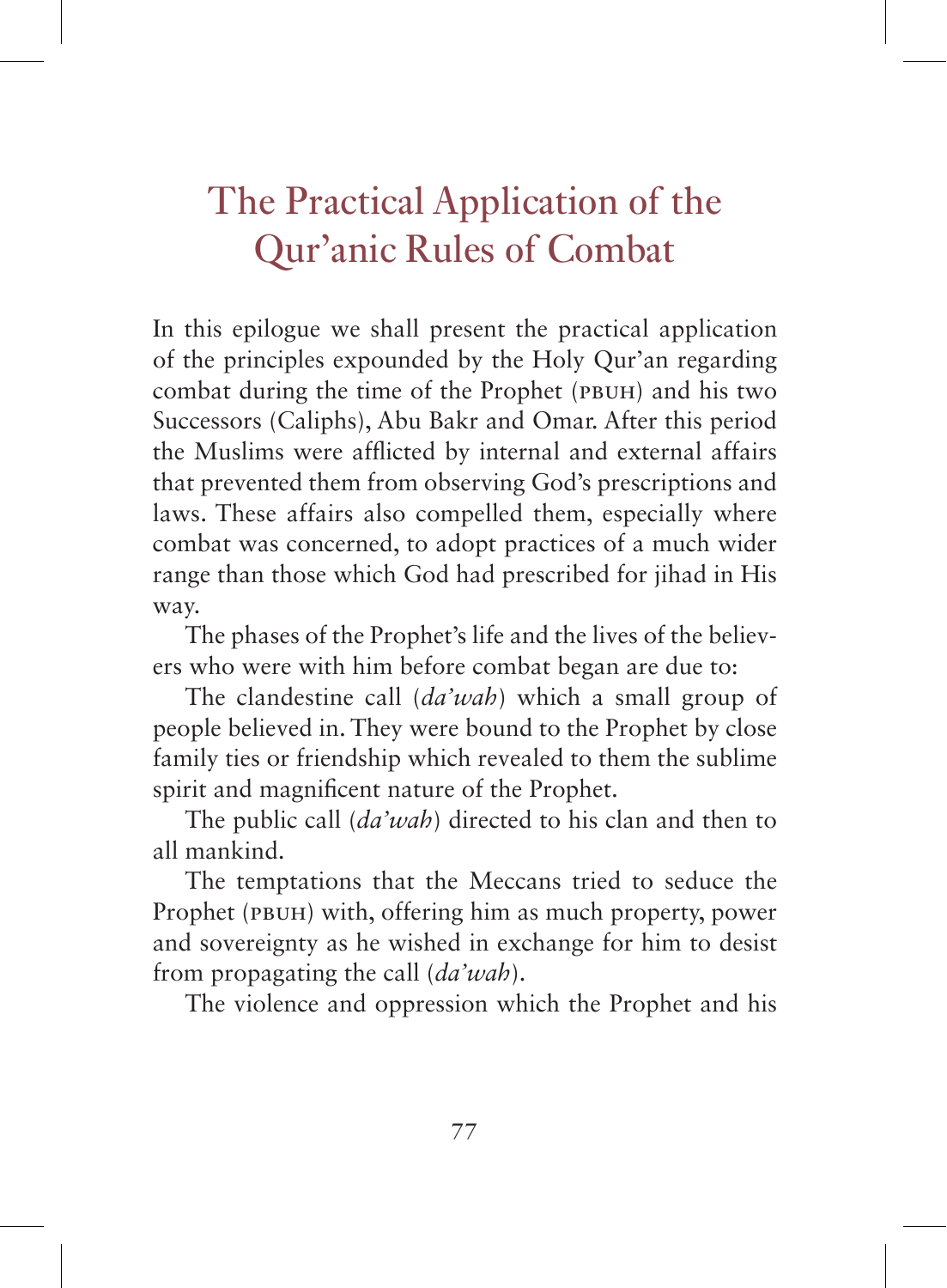companions suffered. History has recorded blood-chilling instances of torture.

The Emigration (*hijrah*) to Abyssinia in order to save Islam and preserve lives.

The malefactions, maliciousness and conspiracies against the Prophet, the Muslims and even against all the descendents of Abd Munaf in order to prompt the latter to deliver the Prophet and his companions, and not to protect them from the aggression of the Polytheists. One of these instances was the boycotting of Abu Talib and his people, which – were it not for the Grace of God – nearly broke their spirit of resistance.

Seeking refuge in Al-Ta'if and seeking the help of Thaqeef who met the Prophet (PBUH) and his Companions with mockery and derision and drove them away.

The Emigration (*hijrah*) to Medina which was facilitated by delegations that had visited the Prophet and by the pains taken by him to call the tribes to Islam. Both factors helped the spread of the noble calling of Islam and gain supporters among the Medinan youth who promised the Messenger (PBUH) that they would propagate and protect the call to Islam until death. One of the consequences of this Emigration was that the fury and rancour of the polytheists increased as the opportunity to assassinate the Prophet passed them by.

The role of the enmity between the Muslims and the Jews in Medina. As soon as the Prophet settled in Medina it became clear to him that the Jews there denied his call and plotted against him and his Companions. The Prophet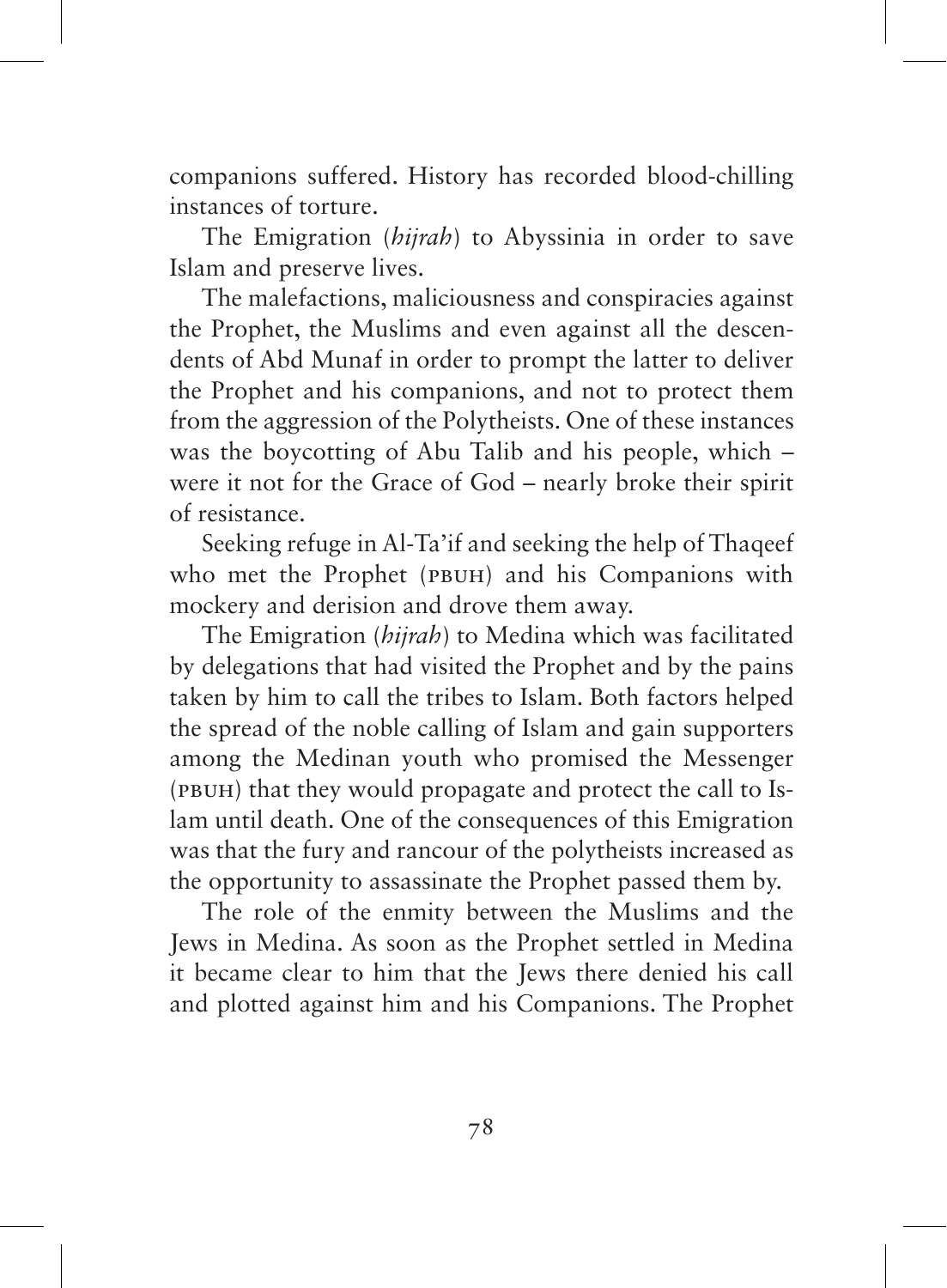(PBUH) had thought that the Jews would be his closest supporters because they were People of the Book and because they had previously asked for his assistance in their wars against the Polytheists. This induced the Prophet (PBUH) to extend his hand to them in order to prevent sedition and strife and he concluded a treaty with them that left them to their religion. After concluding this treaty, the Prophet felt more secure and turned his attention to his original enemies who, after his Emigration, were attacking his followers at every turn. His followers could not emigrate for financial reasons and their enemies waited for opportunities to oppose the call to Islam and scatter its adherents.

The harassment that the Prophet and his Companions faced at the hands of their enemies. The Prophet (PBUH) foresaw that unless he propagated his call to Islam in Medina, which was the task entrusted to him by God, then the Meccans would inevitably find a way to penetrate Medina and attack him by surprise, especially since the Jews with whom he had concluded a treaty were not to be trusted to keep their pledge. It was not improbable that the Medinan Jews would open up opportunities in Medina for the enemy outside and that they would subsequently join forces with them in order to expel the believers from Medina, just as they had been expelled from Mecca.

For all these reasons the Prophet and his Companions prepared to resist those who opposed the call to Islam; the people of Mecca. The Prophet engaged in skirmishes with them and displayed his strength and determination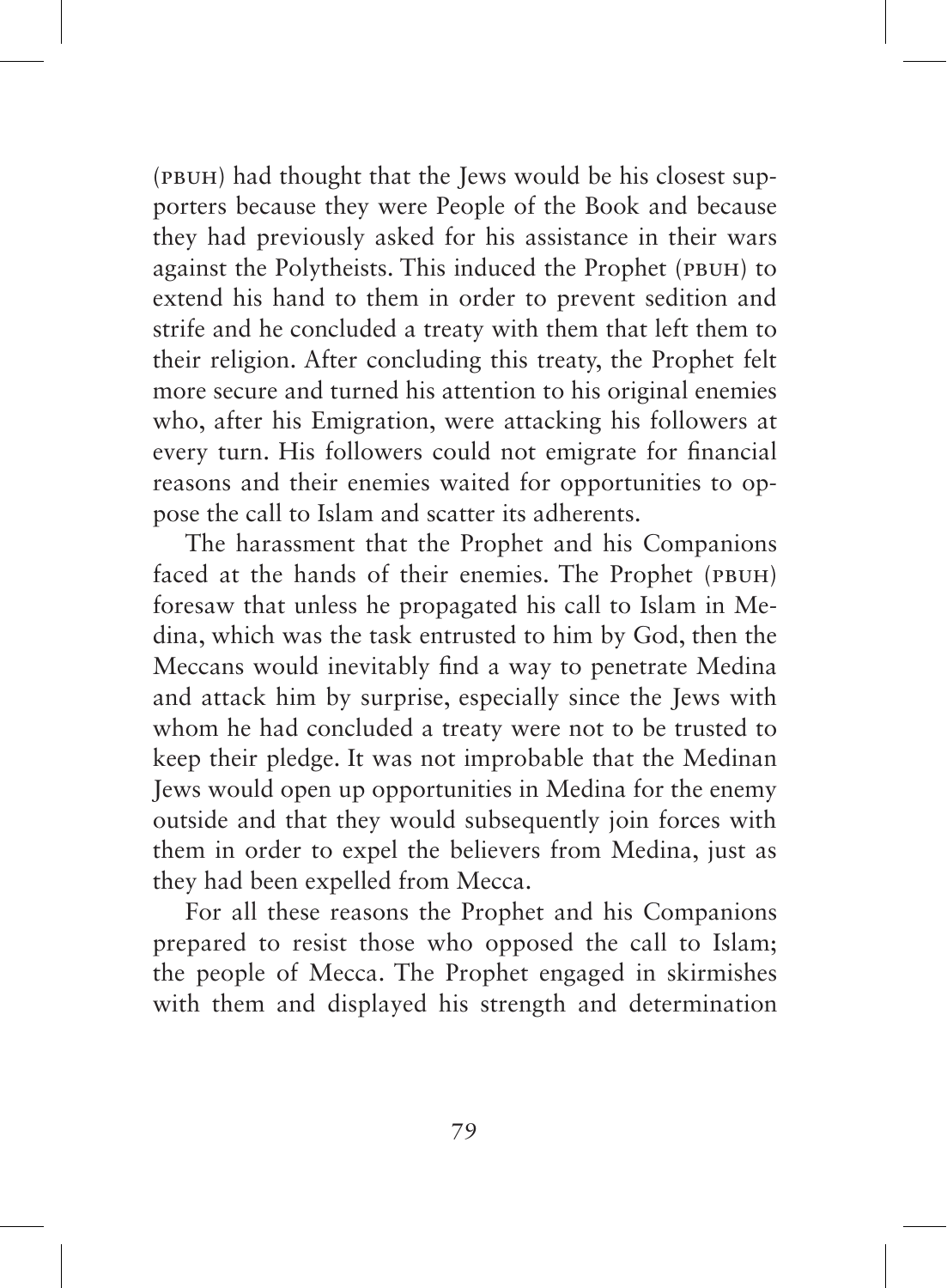to continue with his call and strive for its propagation and protection and indeed to save the meek men, women and children who say as is related in the Holy Qur'an:

*'Our Lord, bring us forth from this town whose*  ... *I people are evildoers and appoint for us a protector from You, and appoint for us from You a helper'. (Al-Nisa', 4:75)*

It was in this spirit that combat between the believers and the polytheists began and battles between both parties took place; some of which are related in the Holy Qur'an. And God crowned all these confrontations with conquest and clear victory.

The Jews broke their pledge; they were not able to purify their hearts from rancour and envy. God's continuous favours to His Prophet and his faithful Companions kindled the fire of antagonism in the hearts of the Jews until it induced them to break the pledges they had concluded with the Prophet. This was done by Banu Qaynuqaa, Banu Al-Nadheer and Banu Quraytha. They insulted the Prophet (PBUH) and the believers at a time when the Prophet needed to keep enemies and battles at a minimum. But this was God's will and the Muslims had no choice but to reject the pledge they had with the Jews and after a phase of peace and treaties, enter a new phase in their relations with them, a phase of hostility and war.

These were the phases that the Prophet (PBUH) went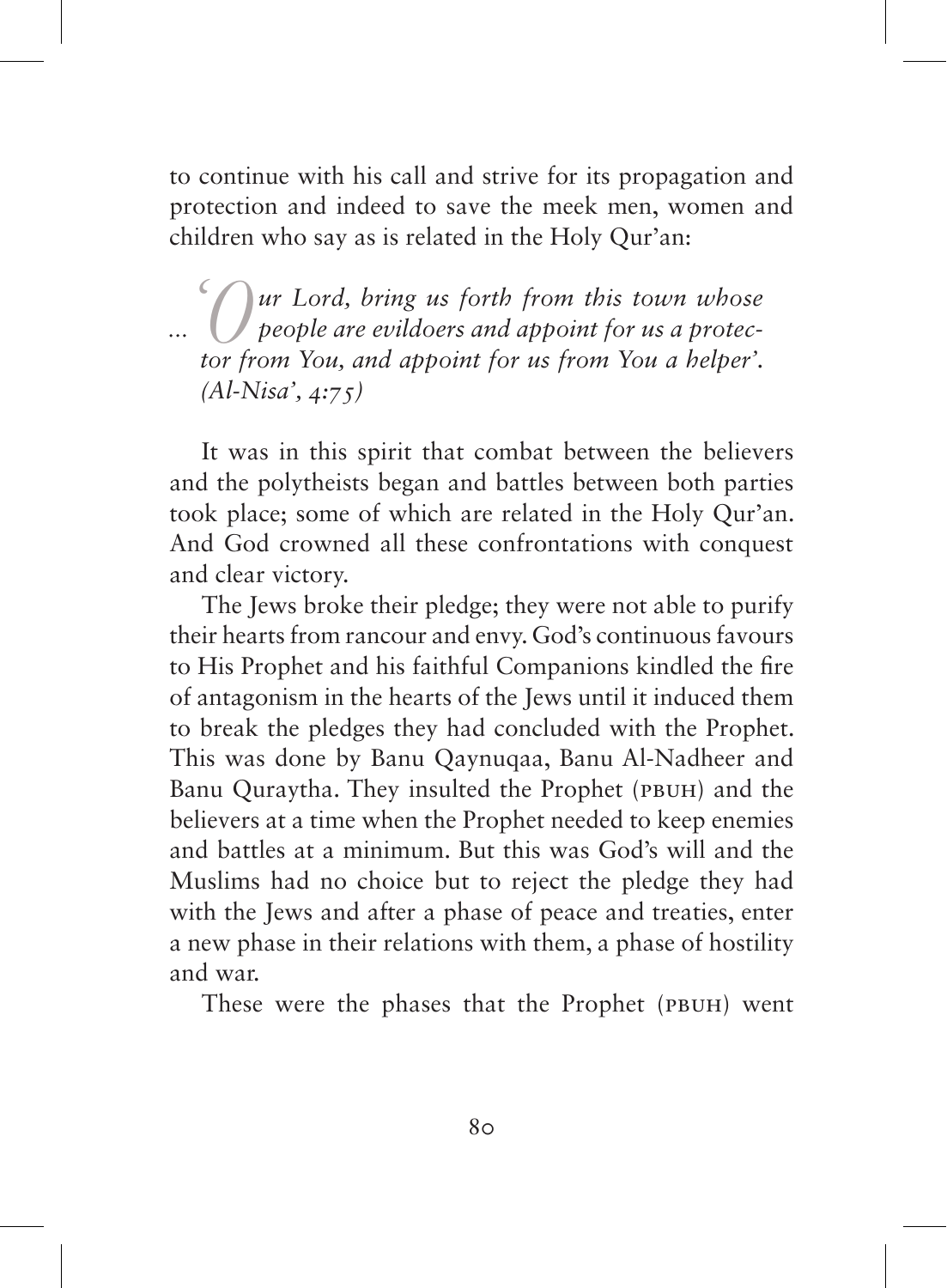through, before and after the Emigration. From this it becomes clear to us that the polytheists of Mecca fought the Prophet since the start of his Mission. They were the first to commit aggression, chased the believers from their homes, tyrannized the meek and subjected them to all kinds of maltreatment and torture. It is also clear that the Jews of Medina were only attacked by the Messenger after they had broken their pledge to him and aggressed against him as the polytheists had done before.

It is also evident that the Prophet only fought those who fought him, and he only fought to end sedition in religion and to stave off and respond to aggression and violence. These are exactly the prescriptions for combat (*qitaal*) revealed in the Holy Qur'an, as we have discussed.

The wars that took place after the death of the Prophet were conducted by Abu Bakr and Omar and they were a continuation of something for which the groundwork had been laid by the Byzantines (*Al-Rum*) and the Persians (*Al-Furs*) during the Prophet's lifetime. The first two Caliphs had no choice but to fend off evil and enable people to hear the call to Islam and to safeguard the security of the Muslims with regard to their religion and their homes.

As a Prophet and a Messenger of God, Muhammad, called the kings of the Byzantines and the Persians to Islam. To the King of the Byzantines he dispatched his famous missive in which he called him to Islam and held him, in the event of his refusal, answerable for the injustice he inflicted on his own people by keeping them from Islam. When the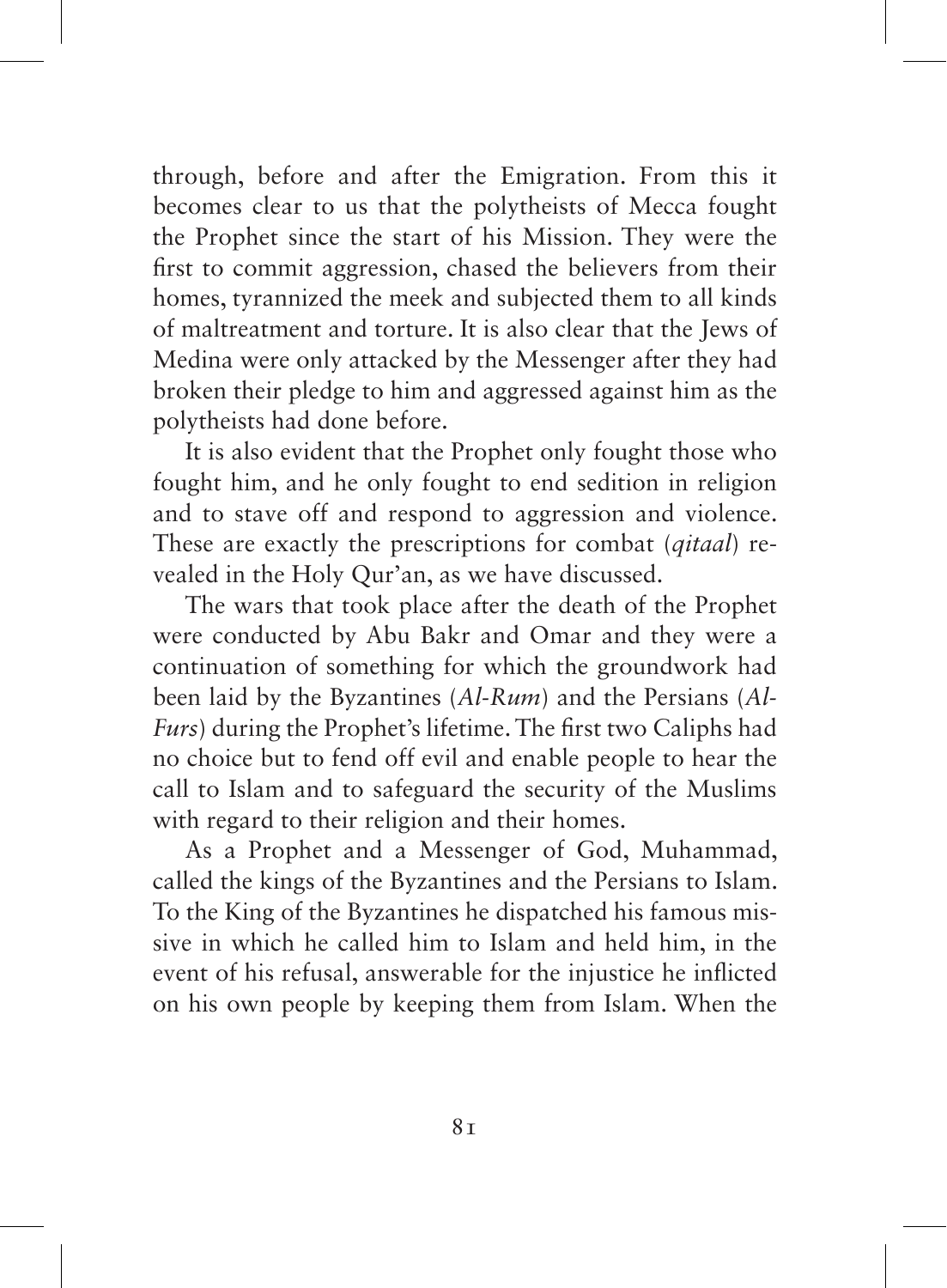letter was translated for the King of the Byzantines, he assembled his patriarchs and high officials, submitted the letter to them and asked for their advice as to whether or not he should accept the summons. They turned stubbornly away and expressed resentment towards his attitude. The King of the Byzantines appeased them by saying: "I only said what I said to test your resolve concerning religion and kingship." So the King of the Byzantines abandoned his original intention, preferring kingship over Islam. Then the Byzantine high officials and patriarchs began to sow the venomous seeds of hatred against Islam and its Prophet in the hearts of commanders and subordinates. One of the consequences was that when Shurhabil Al-Ghassani met the Prophet's envoy to the Prince of Basra at the Battle of Mu'tah, Al-Ghassani gave orders to behead him. The Byzantines surmised that the Muslims would not tolerate such an attack on their honour. They therefore intensified their state of alert and assembled a force of Byzantines and Christian Arabs in an attempt to annihilate the Prophet (pbuh). When the Messenger of God heard about this, he prepared an army to confront those who rose against him and mocked his call to Islam. As soon as this army reached the place where the Muslim envoy had been killed, they found the Byzantine troops in a state of high alert. The two armies clashed and fought a fierce battle. Three Muslim heroes were killed and had it not been for a stratagem that God disclosed to Khalid ibn Al-Walid, not a single soldier in the Muslim army would have survived. There were continuous reports that the Byzantines were as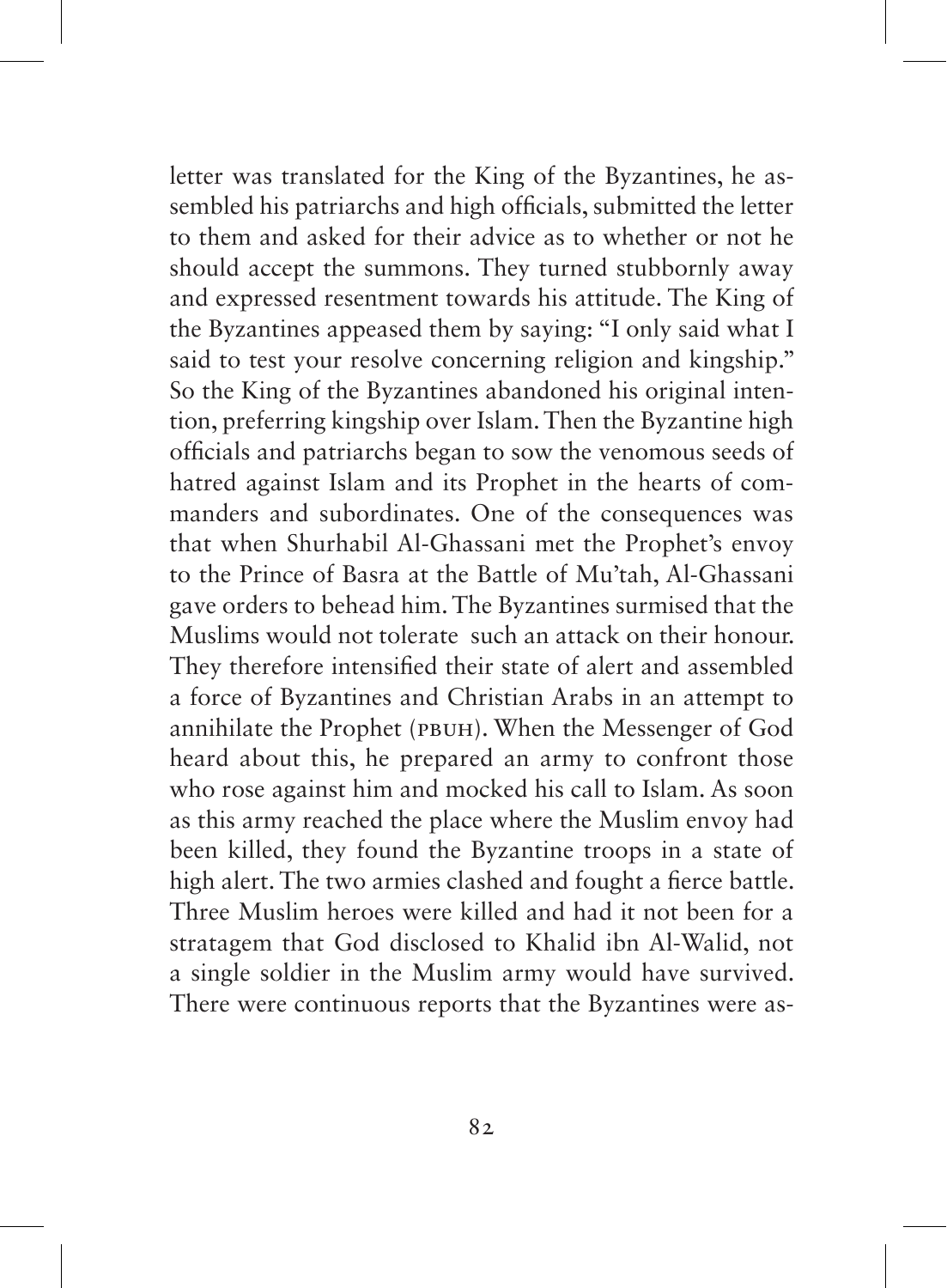sembling troops against the Muslims, determined to attack them. The Prophet prepared himself and set out with an army before they could attack him in his own land. When he reached Tabuk, he found that they had abandoned their plan. The Prophet remained there a few days, during which some princes concluded peace treaties with him. He then returned to Medina, thinking about those who had lost because of Khalid ibn Al-Walid's stratagem and assuming that they would definitely fight back. Therefore, he equipped an army under the command of Usama ibn Zayd. Immediately after this army had set out, the Prophet (PBUH) died and was succeeded by Abu Bakr who took over command of the Muslims. Abu Bakr was of the opinion that firmness, loyalty and wisdom required that he dispatch the army that the Prophet had assembled to counter the danger of the aggressors. This was followed by a rapid succession of wars between the Muslims and the Byzantines until the Muslims conquered their lands and enabled their people to find Islam.

The spirit of hostility displayed by the Byzantines was matched by the Persians, who were even more arrogant and powerful. For when the Prophet sent a missive to Kosrau (Kisra), the latter tore it to pieces and cast it on the floor. Indeed so haughty and arrogant was Kosrau that he sent word to his governor in Yemen to send two strongmen to the Prophet Muhammad to bring him to Kosrau. They actually reached the Prophet and informed him of the mission they had been tasked with. The Messenger then said: "*This day Khosrau will be killed*." Once the two men learned that the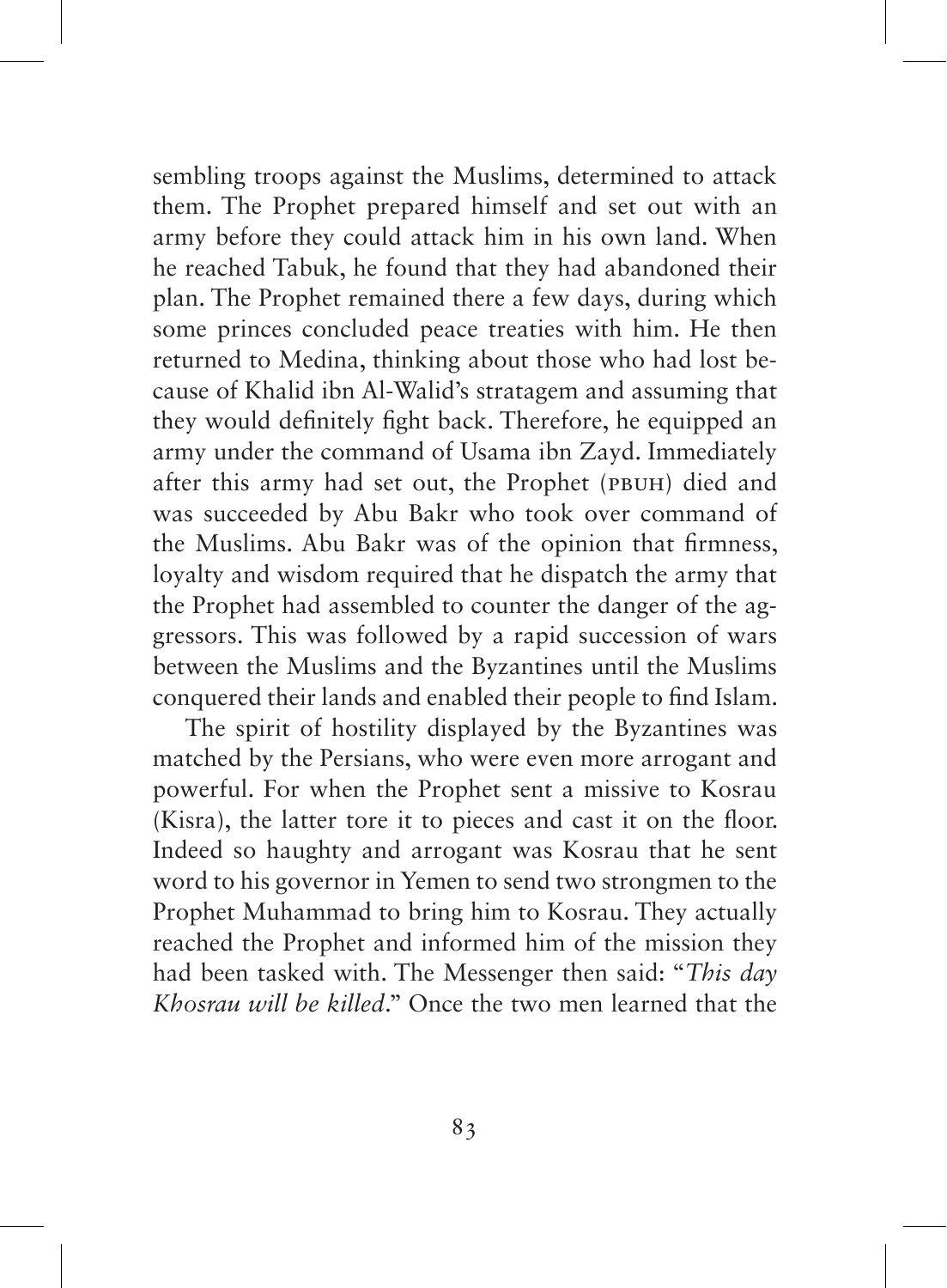words of the Prophet had come true, they became Muslims. Their conversion caused the conversion to Islam of the governor of Yemen. Following this, Bahrain and Oman – countries that were under Persian protection – became Muslim.

The Persians thought that the victory of the Muslims over the Byzantines was only due to the weakness of the Byzantine armies. The Persians began to attack their neighbouring Arab tribes, employing the kings of Al-Heerah who attacked the Muslims forcefully. The Muslim army then marched to meet them and war broke out until the proxy of the Persians had to flee to Al-Mada'in and the kings of Al-Heerah surrendered to the Muslims. This ignited hatred for the Muslims in the hearts of the Persians; they recalled their might and equipped an army to expel the Muslims from their lands. Fighting broke out and in the end the Muslims advanced to the lands of the Persians. Khosrau's throne fell and all the Persian lands yielded to the Muslims.

From this brief description it will be clear that, in the first period, the Muslims only attacked people after they had shown hostility and opposition to the call (*da'wah*). It also shows that when such hostility became manifest and once the Muslims were convinced of its danger to themselves and to the call to Islam, they hastened to put out its fire and eliminate it before it became pervasive. The Muslims did not wait for their enemies to attack them in their own lands. This is in accordance with a natural and instinctive sociological rule: "When people are attacked in their own home, they are inevitably humiliated." Nevertheless, according to Islamic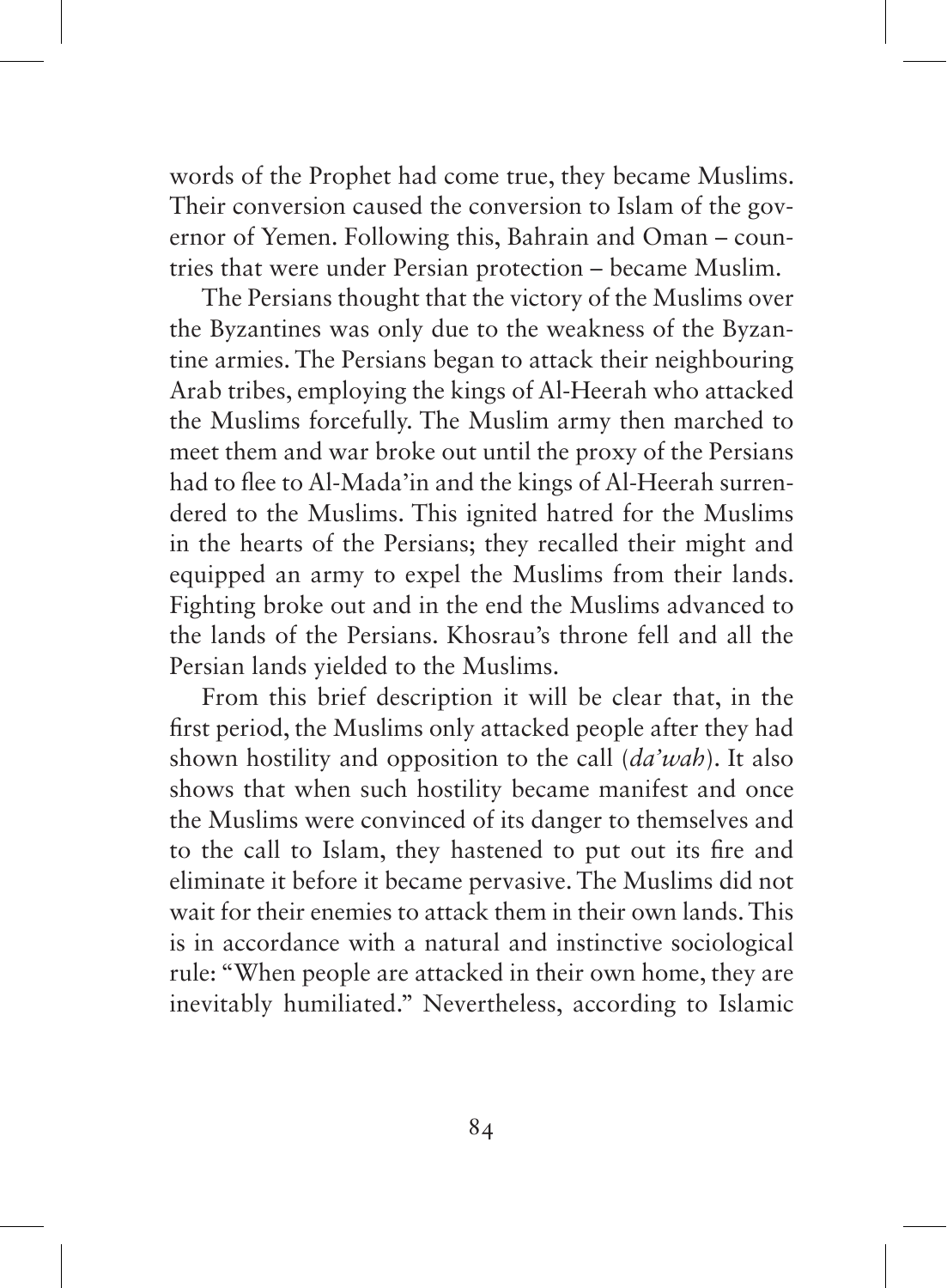prescriptions, whenever the Muslims arrived in the land of an enemy whose hostility to them was evident, they let him choose one of three things: conversion to Islam, polltax (*jizyah*) or combat (*qitaal*). These choices were offered in the hope that the enemy would come to his senses, look into his heart and replace aggression and antagonism with wisdom. The Prophet (PBUH) enjoined the commanders of his army: "*If you meet your polytheist enemy, call on him to choose one of three things*." This shows us that the enemy's spirit of animosity preceded the dispatching of the Muslim army and that offering him choices was done in the hope for peace and the abandonment of hostility. It is also clear that the wars that the Muslims fought in the first period of Islam were not aimed at forcing people to convert to Islam, nor at subjugating or humiliating them, neither were they prompted by greed for money or greater power.

We should also recall the Qur'anic prescriptions regarding our behaviour with, and treatment of, *dhimmis*, who are not adherents of Islam. One must also read how the Rightly Guided Caliphs and the righteous army commanders dealt with those who were not adherents of Islam. Then we can learn, based on reason and evidence not supposition and conjecture, how lenient and magnanimous Islam is in the treatment of its non-Muslim subjects and how deeply it loves universal peace and human solidarity. We can also see how exalted Islam's universal human laws are; laws that have attracted people to the faith of Islam of their own free will and under the protection of which non-Muslims have lived for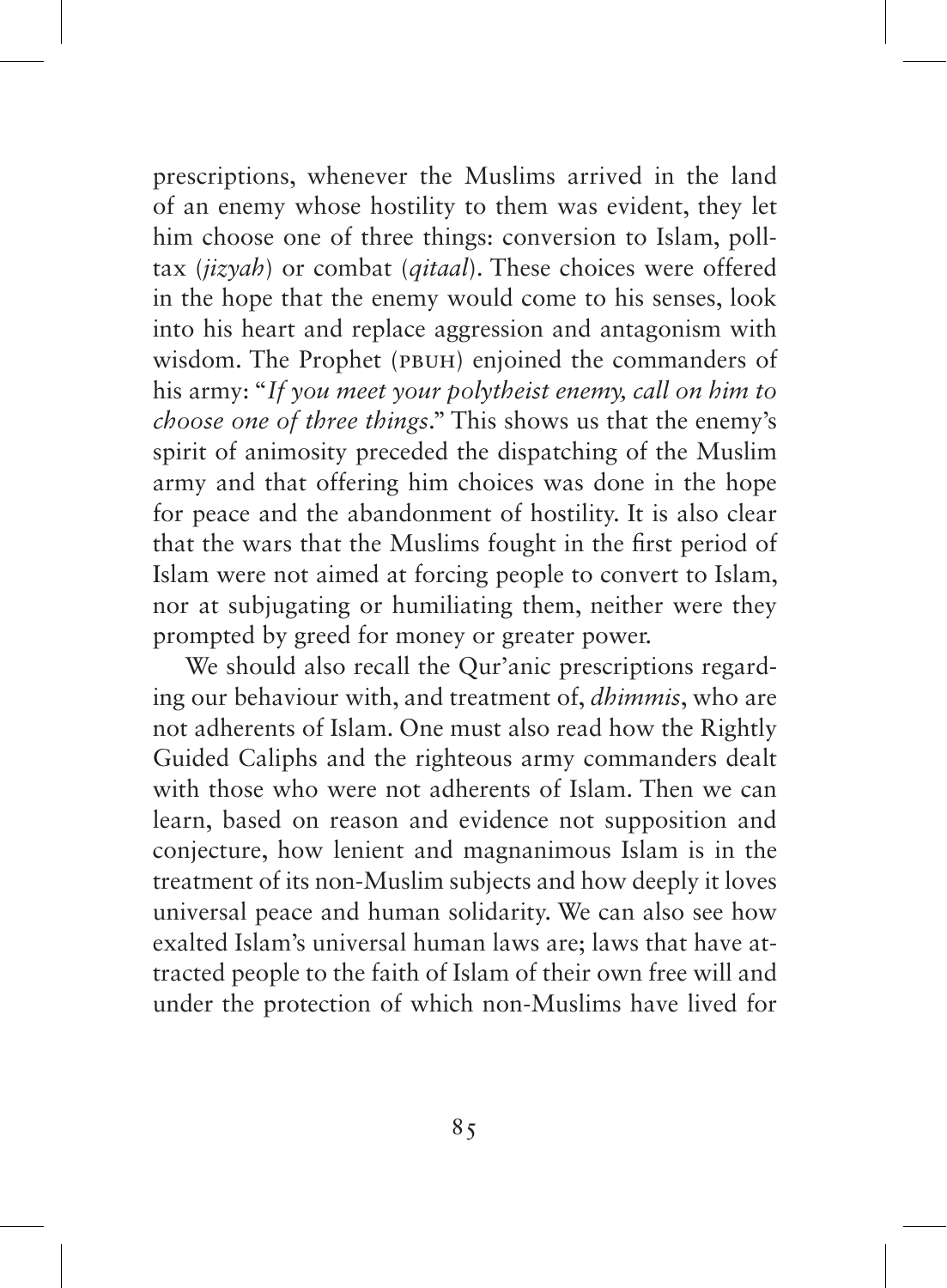centuries, without any complaints of injustice.

After reading this, it is my fervent hope that the reader be left in no doubt that the Holy Qur'an and the life of the Prophet (PBUH) together establish a theory concerning combat which I have described in this treatise. May God guide us in spreading His laws and guidance which guarantee the dignity and honour of Muslims. He is the All-Hearing, the All-Answering.

## **ENDNOTES**

1 What is meant by manifest coercion is coercion through physical force such as iron and fire; what is meant by surreptitious coercion is perceptible miracles to which one submits.

2 This is different from his responsibility, and that of the Caliphs who followed him, to carry out God's Shari'ah within the Ummah (Muslim community).

3 The *jizyah* is not, as some think, a sum paid in exchange for life or the right to refuse conversion to Islam. It is, as we have said, a symbol that signifies yielding, the desistance from warfare and impeding the *da'wah* and a token of participation in the affairs of the state in return for the protection of life and property. On page 35 of *Kitab Al-Kharaj*, Abu Yusuf writes: "After Abu Ubaydah concluded a peace treaty with the people of Syria and had collected from them the *jizyah* and the tax for agrarian land (*kharaj*), he was informed that the Romans were readying for battle against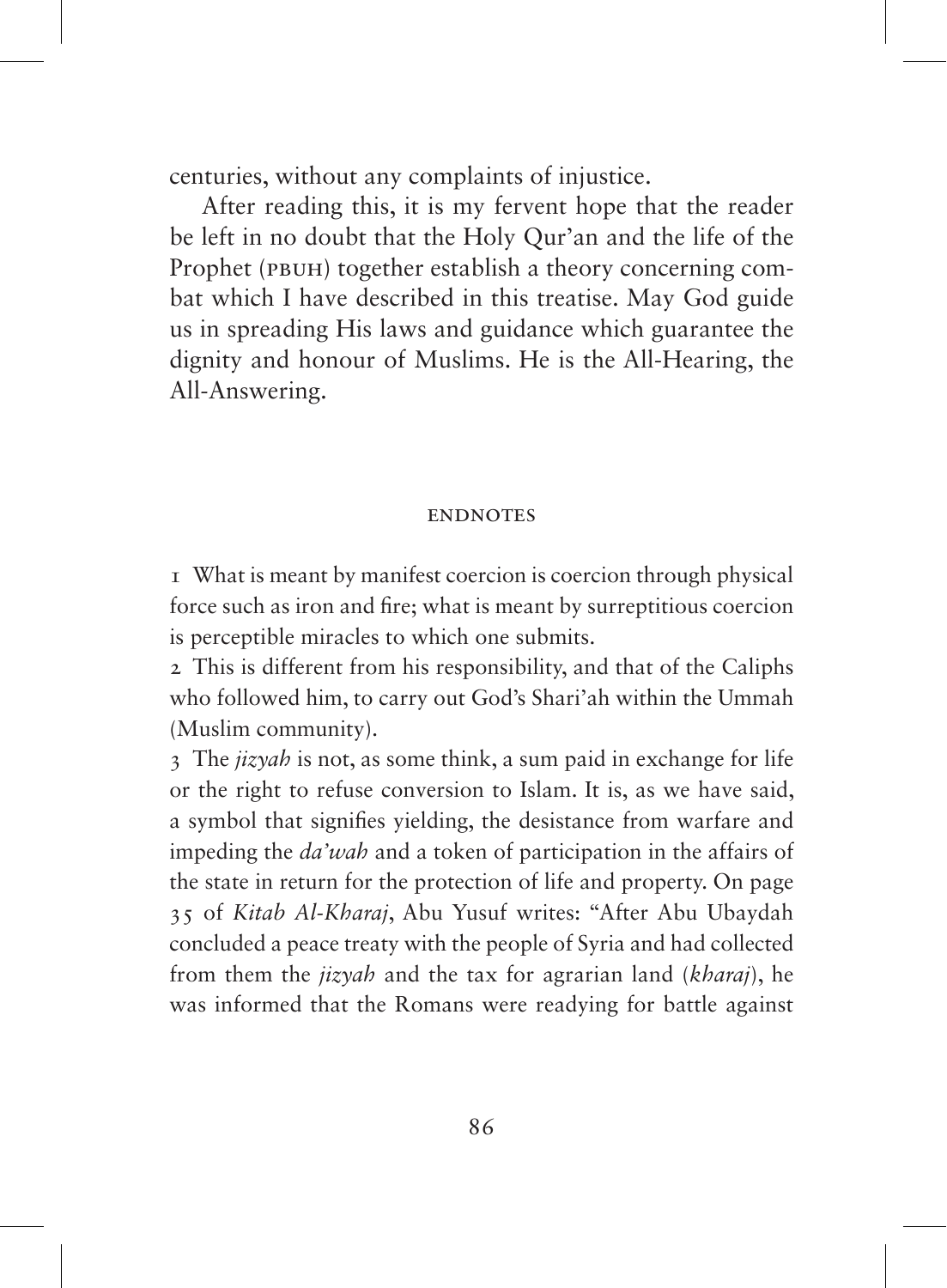him and that the situation had become critical for him and the Muslims. Abu Ubaydah then wrote to the governors of the cities with whom pacts had been concluded that they must return the sums collected from *jizyah* and *kharaj* and say to their subjects: 'We return to you your money because we have been informed that troops are being raised against us. In our agreement you stipulated that we protect you, but we are unable to do so. Therefore, we now return to you what we have taken from you, and we will abide by the stipulation and what has been written down, if God grants us victory over them.'"

4 Some people whose intent is to disparage Islam do not go beyond a superficial interpretation of the verse: ﴾ *… fight those of the disbelievers who are near to you…* ﴿*.* They claim that Islam orders Muslims to fight unbelievers in general until they convert to Islam whether they commit aggression or not. They also claim that Islamic Law (Shari'ah) decrees this. The truth is that what is meant by the word "disbelievers" in this verse and others is the warring polytheists who fought the Muslims, aggressed against them, expelled them from their homes, took their property and spread sedition among people regarding their faith. The morals of these polytheists have been described in the opening verses of *Surat Al-Tawbah*.

Further, what is meant by the word "people" in the Hadith: "*I have been ordered to fight the people…*" should be understood in the same vein. For according to consensus (*ijma'*) on this Hadith, warfare must cease if the enemies are Arab polytheists. As for other enemies, the war against them must cease on the condition that they  $\langle \dots \rangle$  *pay the jizyah tribute, readily being subdued*  $\rangle$ . Thus,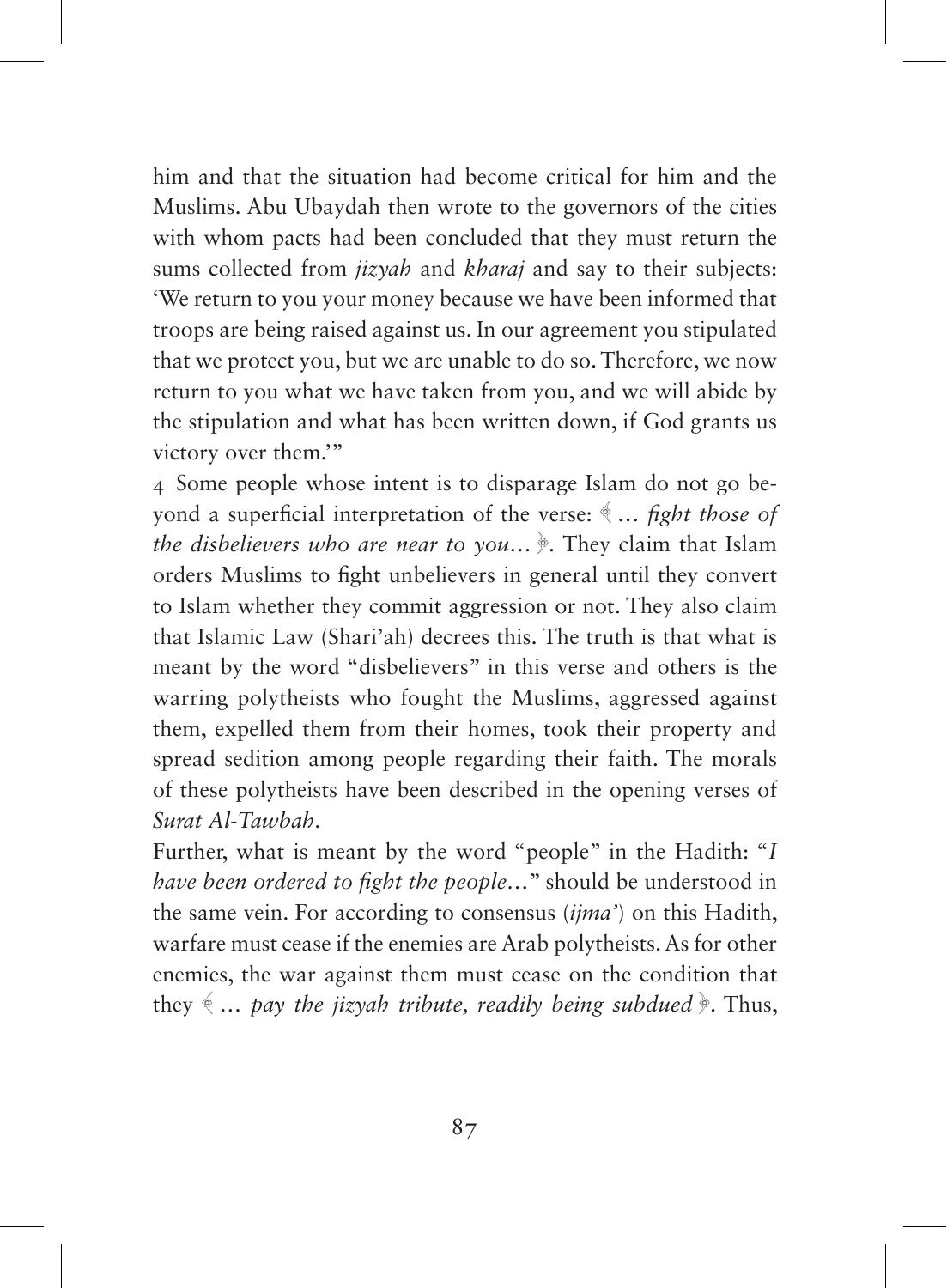these verses are in agreement and there is no contradiction between the Holy Qur'an and the Hadith and the aforementioned false allegation is dropped.

5 Since the preparation of force depends on money, many verses urge the spending of money in the way of God, e.g. (*Al-Anfal*, 8:60): ﴾ *… And whatever thing you expend in the way of God shall be repaid to you in full, and you will not be wronged.* What is meant here is that it shall be repaid in full by means of concentrating your force in your country and conquering the countries of your enemies. God also says in the Holy Qur'an: ﴾ *And spend in the way of God; and cast not your own hands into destruction…* ﴿ (*Al-Baqarah*, 2:195); destruction here refers to destruction by being stingy and parsimonious when it comes to national defence.

6 These verses warn against violating treaties or conducting them in a manner in which one or both parties are not left feeling secure. The verses also warn against remaining under the mercy of a power that does not know peace or justice. They also warn against using treaties as an artful means to take advantage of the weak, who are compelled by circumstances to consent to them. History has proven that treaties conducted under these circumstances are ultimately corrupt and end badly. God says in the Holy Qur'an: ﴾ *And do not make your oaths a [means of] deceit between you lest a foot should slip after being steady, and [lest] you should taste evil, forasmuch as you barred [people] from the way of God, and there be a tremendous chastisement for you.* ﴿ (*Al-Nahl*: 16:94). Compare then the teachings of these verses with the treaties conducted by modem nations which have ended up being disastrous to the world.